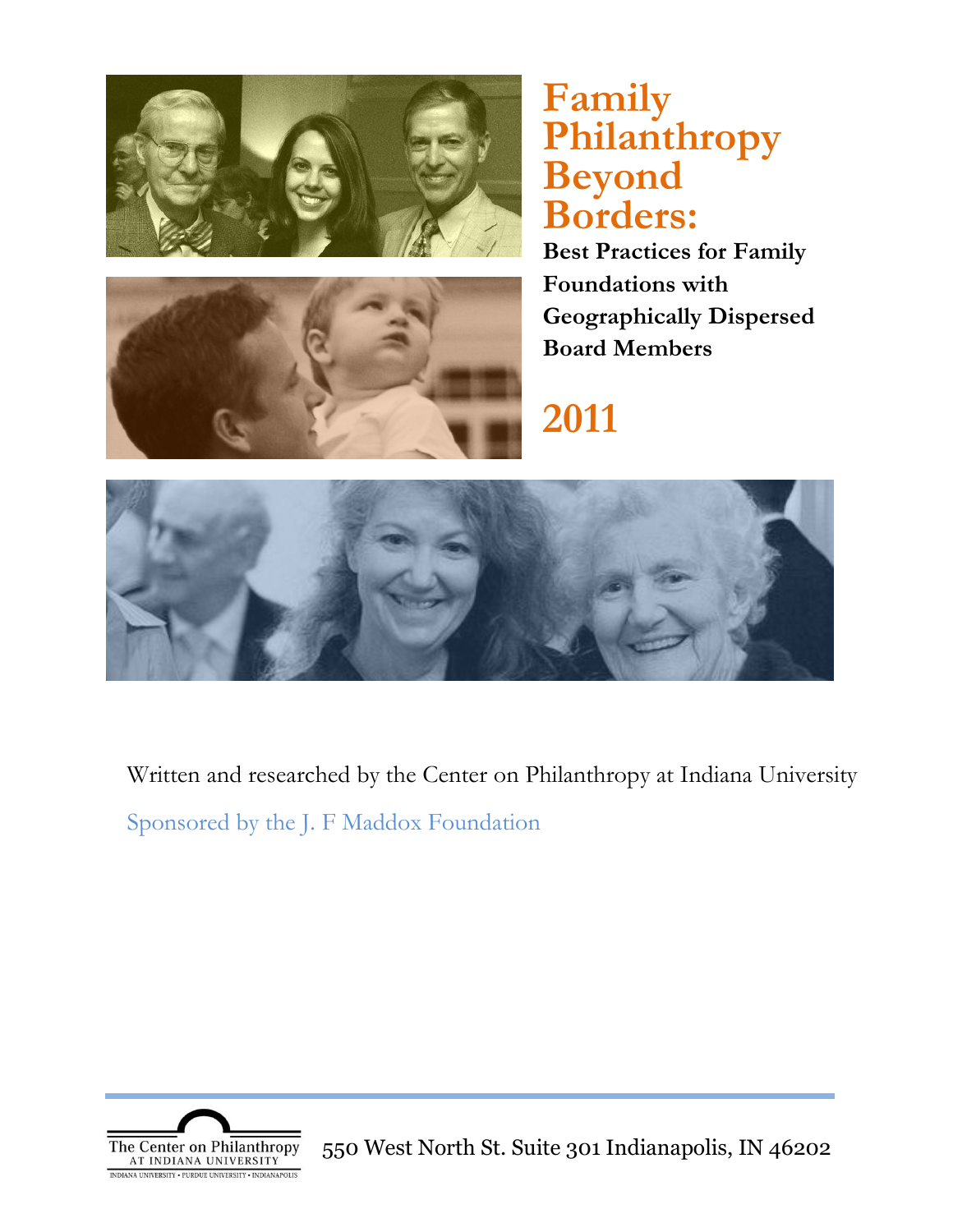#### **J. F Maddox Foundation**

The J. F Maddox Foundation is a family foundation located in Lea County, New Mexico.

#### **The Center on Philanthropy at Indiana University**

Every culture depends on philanthropy and nonprofit organizations to provide essential elements of a civil society. Effective philanthropy and nonprofit management are instrumental in creating and maintaining public confidence in the philanthropic traditions–voluntary association, voluntary giving, and voluntary action. The Center on Philanthropy at Indiana University increases the understanding of philanthropy and improves its practice through programs in research, teaching, public service, and public affairs. The Center on Philanthropy at Indiana University is a part of the School of Liberal Arts at Indiana University-Purdue University Indianapolis. The Center has academic and research programs at IUPUI and IU-Bloomington campuses.

#### **Center on Philanthropy Project Team**

Una Osili, Ph.D., Director of Research Melissa S. Brown, Associate Director of Research Melanie McKitrick and Deborah Hirt, Project Coordinators Jeff Smalls, Research Assistant



INDIANA UNIVERSITY . PURDUE UNIVERSITY . INDIANAPOLIS

We especially thank representatives of the Annenberg Foundation, Carolyn Foundation, Clowes Fund, George Gund Foundation, Kanter Family Foundation, McKnight Foundation, Rasmuson Foundation, Surdna Foundation, Wege Foundation, and others who generously contributed their time to be interviewed.

We also thank Susan C. Price at the National Center for Family Philanthropy, Dori Kreiger at the Council on Foundations, Susan Howbert at the Council of Michigan Foundations, Marjorie Rutimann at Philanthropy New York, and Bob Evans at EHL Consulting for suggesting potential case study foundations.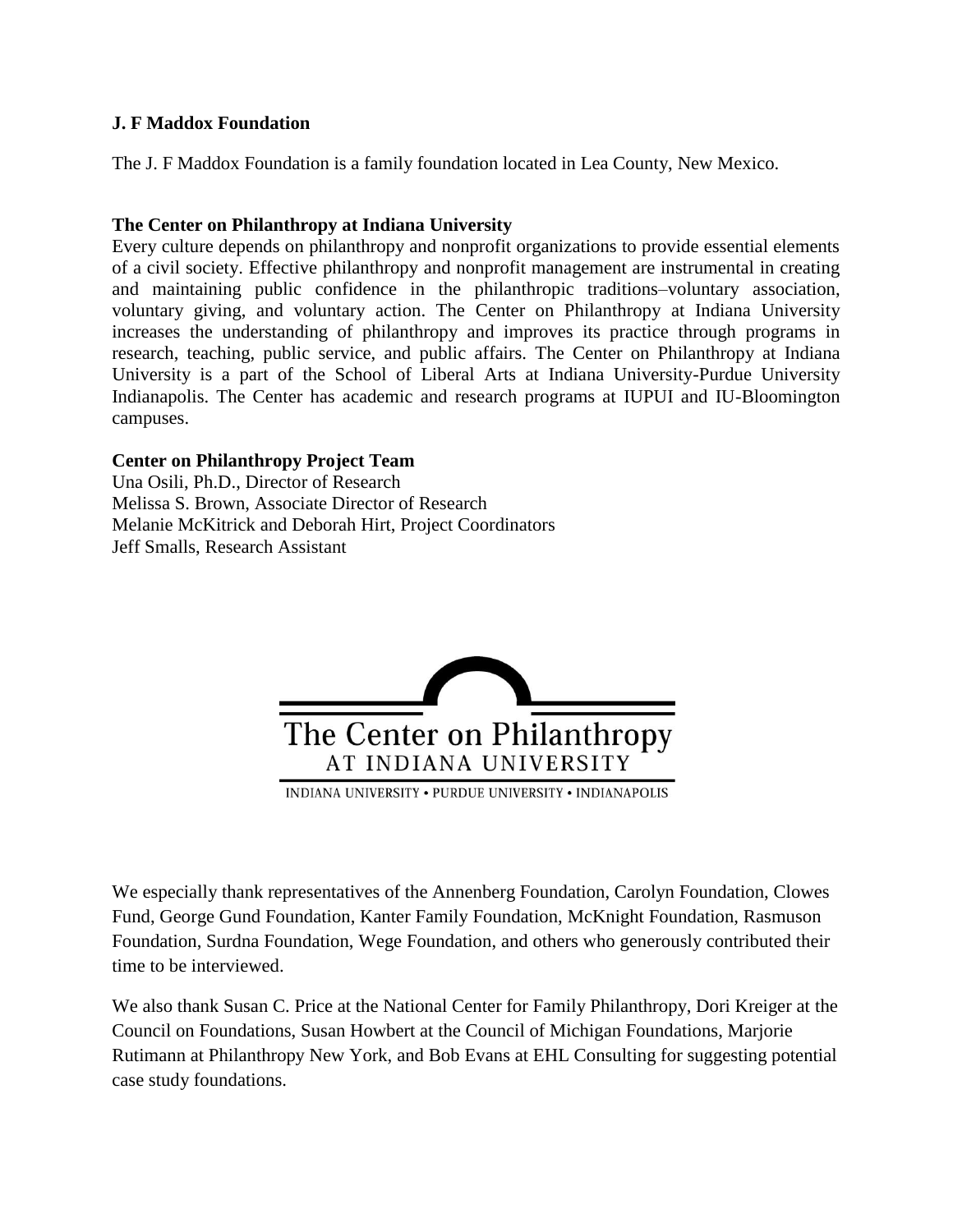# **TABLE OF CONTENTS**

| 1. |  |  |  |
|----|--|--|--|
| 2. |  |  |  |
| 3. |  |  |  |
| 4. |  |  |  |
| 5. |  |  |  |
|    |  |  |  |
|    |  |  |  |
|    |  |  |  |
|    |  |  |  |
|    |  |  |  |
|    |  |  |  |
|    |  |  |  |
|    |  |  |  |
|    |  |  |  |
|    |  |  |  |
|    |  |  |  |
|    |  |  |  |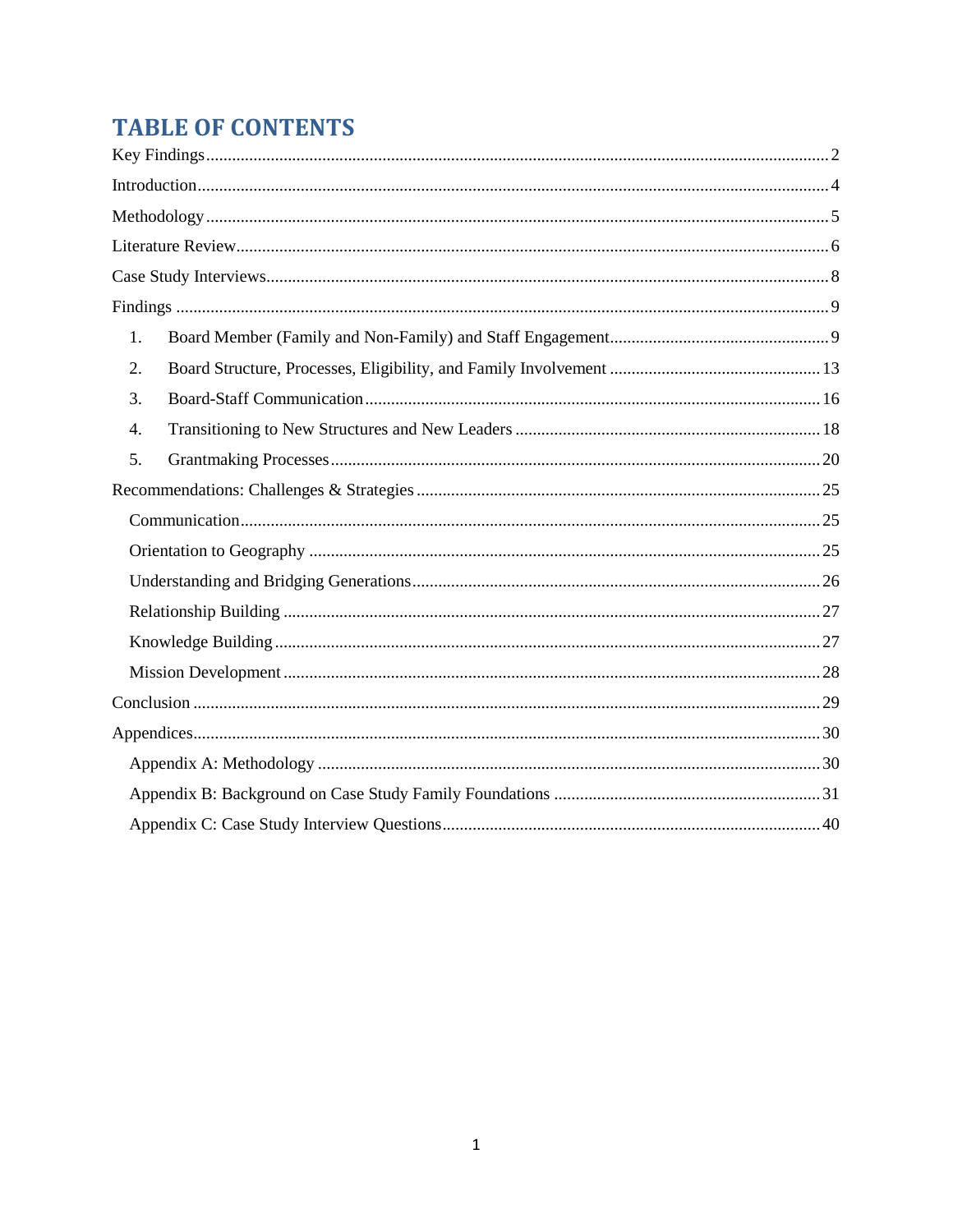## <span id="page-3-0"></span>**KEY FINDINGS**

This study investigated how family foundations manage governance, decision making, and, especially, daily work activities when the number of local board members diminishes. In most foundations interviewed, either all or a high proportion of board members do not live in the region where the foundation is headquartered. In many of the foundations, the majority of grant funds are directed to organizations located in regions other than where board members live.

The case studies show that in most foundations, board members remain engaged in governance, strategic decision making, and grantmaking activities even when the board is geographically dispersed. However, a few board members participate in staff-oriented roles when the foundation office and grantmaking remain tied to one region and the board members live elsewhere. In two of the ten cases, family board members do remain engaged in staff-oriented roles. These board members are paid by the foundation to undertake staff-like responsibilities. In one of those, the family member is the only person paid to manage the foundation.

Many family foundations will soon confront organizational transitions as new board members become more geographically dispersed. Foundation executives interviewed for this study noted the following challenges and remedies:

- Keep family board members interested in a community other than where they currently live. One successful approach involves using community-based trustees.
- Ensure that staff are effectively directed during transition phases. The board needs to make and communicate clear decisions about what the foundation will do and will not do in terms of grantmaking and the processes involved.
- Communicate clearly and with appropriate frequency over a geographical distance in order to meet differing expectations. This is critical, and it requires different tactics for different roles.
- Use technology effectively. Utilizing email and conference calls is the norm across all foundations studied.
- Understand how to appropriately and effectively accommodate family board members at different life stages. This is vital to keeping them engaged at a comfortable level. Some foundations use very creative ways to involve family members who do not require full board membership, such as committee appointments or focused philanthropic initiatives for special purposes.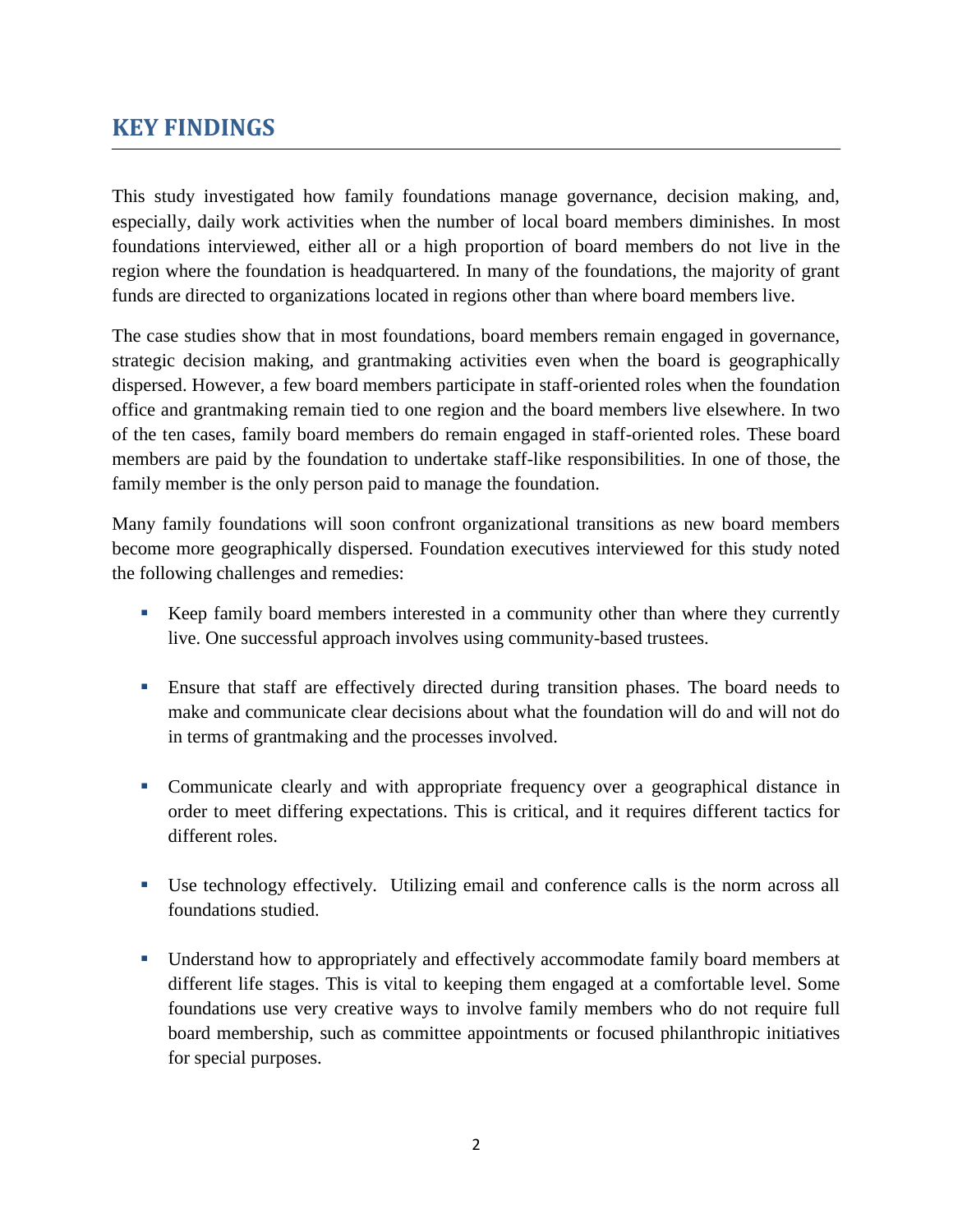All case study participants were asked to cite their best practices or to make specific recommendations for foundations entering or in the transition phase from local to dispersed board membership. These included the following:

- Balance in-person meetings that strengthen family ties with conference calls and longdistance involvement. Use retreats and other events to build and enhance personal connections.
- Create active roles for board members in the foundation's work, not just governance.
- Build relationships among board members and with foundation staff, which can include staff at all levels.
- Use expert knowledge whenever possible, including consultants, non-family board members, retreat presenters, and grantees.
- Provide clarity when establishing geographic grantmaking rules, both for staff purposes and for potential applicants.
- Consider ways to support the passions of young or prospective board members, whether through matching programs, specific training experiences, or other forms of engagement.
- Balance the foundation's grantmaking mission and the desire to build family ties.

The interviews revealed that foundations successfully manage the transition to a geographically dispersed board from a board dominated by local members (often the founding donor(s) of the foundation, close advisors, and relatives). The challenges cluster into areas of communications, engagement, and delineation of roles and expectations. Attention to these long-term board member needs will help a family foundation that is now entering or is in transition to becoming a more geographically dispersed board.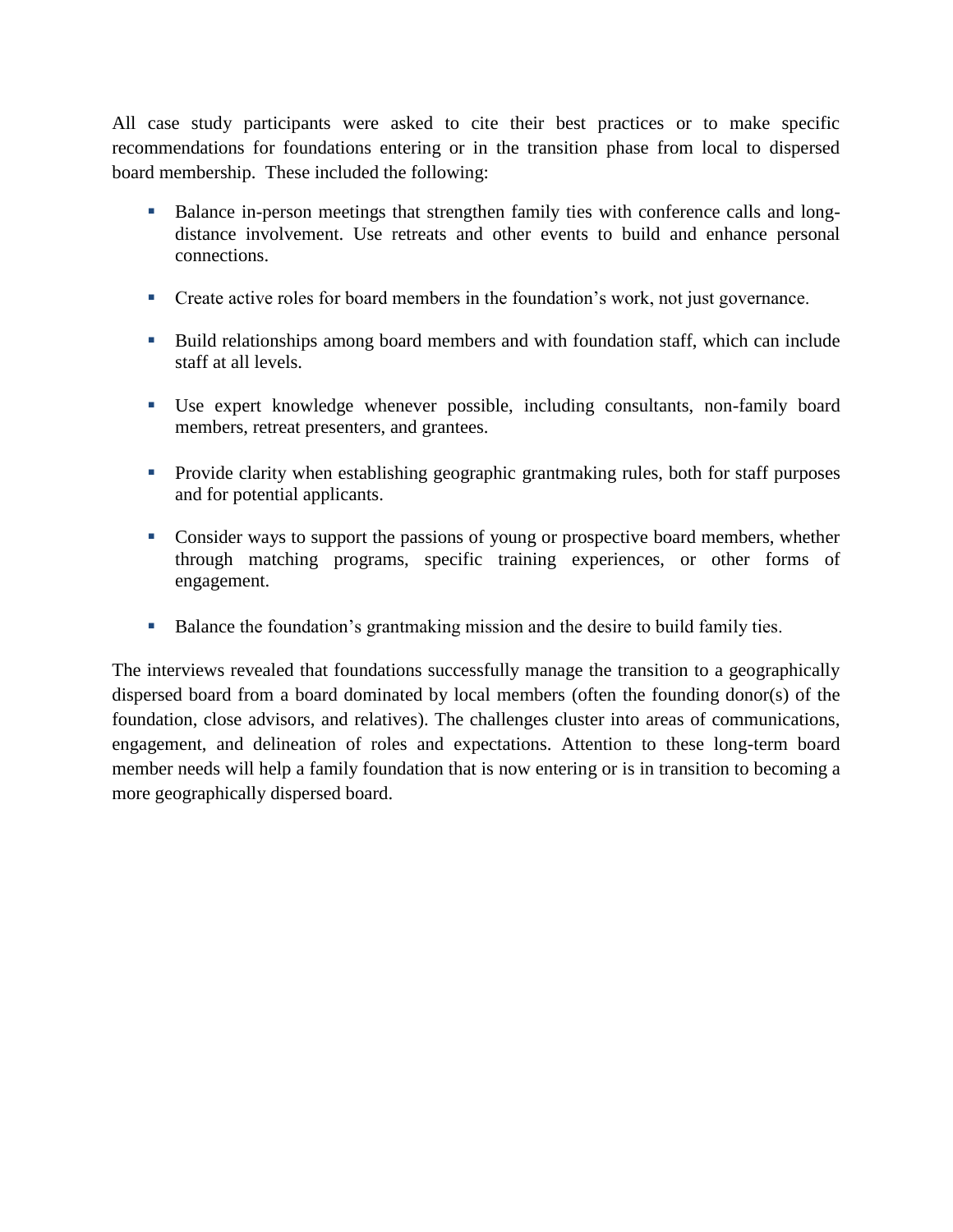# <span id="page-5-0"></span>**INTRODUCTION**

The J. F Maddox Foundation was established by Jack F and Mabel S. Maddox in 1963 for the purpose of serving those living in Lea County, New Mexico. The mission of the J. F Maddox Foundation is to significantly improve the quality of life in southeastern New Mexico by investing in education, community development, and other social programs. The foundation particularly supports initiatives driven by innovative leadership, designed for substantial impact, and committed to lasting value.

Like many family foundations, with a new (third) generation of family directors joining the board in recent years, the J. F Maddox Foundation has experienced and will continue to experience some board member dispersion, also sometimes termed board member "migration" or "diaspora." Currently, a majority of its board members (family and non-family) live outside of Lea County, New Mexico. Given that all members of the third generation of the Maddox family now live outside of the area served by the Foundation and the requirement in its governance documents that the majority of the board must be family members, continued board dispersion is ultimately assured. An additional issue facing this foundation is the fact that the two second generation family board members (who live in Lea County, NM) currently occupy key executive leadership roles (along with a non-family executive director) in the day-to-day management of the Foundation. These individuals have served on the Foundation's board since its inception and have been actively involved in its management for over 30 years. The Foundation's board is taking a proactive position in planning for the transition of the second generation to retirement in the years to come and its board is thinking long term when there will be no local family directors on the board and there will be no local family members serving in an executive role at the Foundation.

As a result, the following key questions emerge, which are addressed in this report:

- What are options for governance processes?
- What are potential management roles for board members (family and non-family)?
- Should there be a clean break between management and the board?
- What should fiduciary roles be?
- How have other foundations made the transition from local family board members to geographically dispersed board members?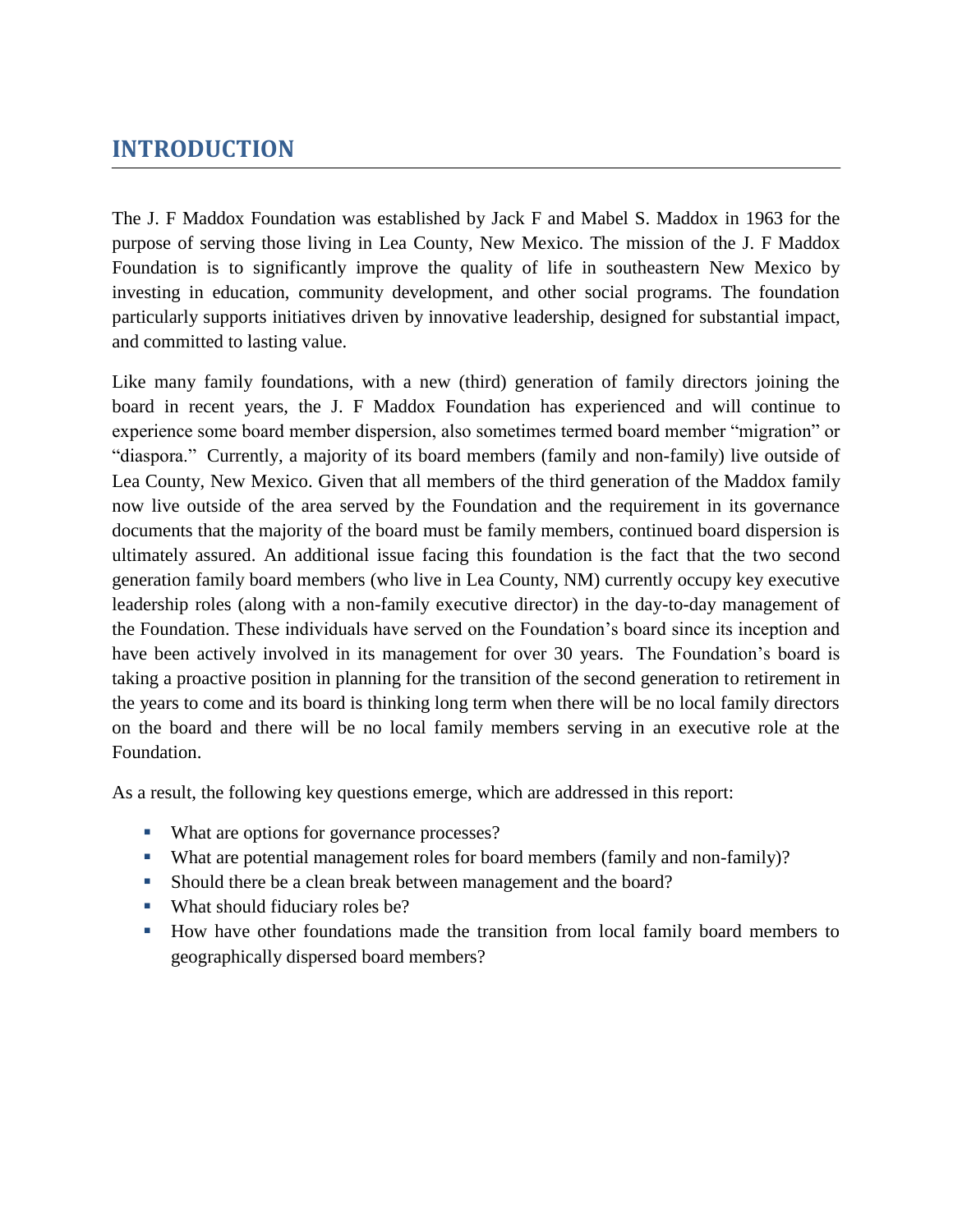## <span id="page-6-0"></span>**METHODOLOGY**

The Center on Philanthropy researchers used peer networks and computer databases to identify prospective case study family foundations. Colleagues at the Center on Philanthropy and executives at organizations such as the National Center for Family Philanthropy, Council on Foundations, J. F Maddox Foundation, Giving Institute, and others, identified potential organizations and contacts. The database FoundationSearch.com was also used to find family foundations with an asset range below \$2 billion. A full description of the methodology is found in Appendix A.

Over 25 foundations were contacted directly and 10 resulted in interviews.

For many of the case studies, the executive director or a foundation leader with a similar title and responsibility was interviewed. The exceptions were Anonymous A, Rasmuson, and the Kanter Family Foundations, where family board members were interviewed. Interviews were conducted by phone or in person and ranged from 40 minutes to an hour in length.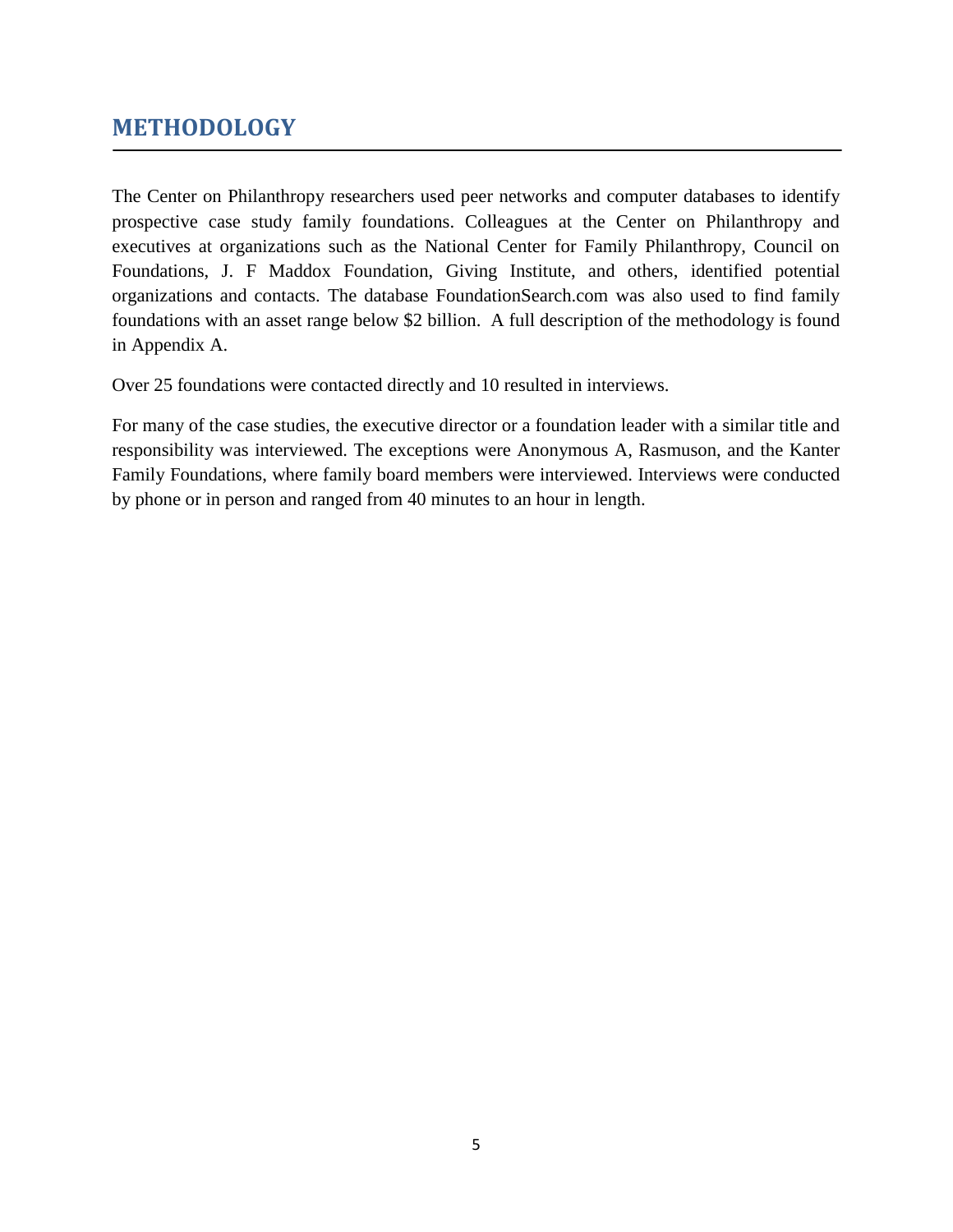# <span id="page-7-0"></span>**LITERATURE REVIEW**

Very little research is available concerning best practices in governance, management, and grantmaking for family foundations experiencing board dispersion. However, one prominent study, *Grantmaking with a Compass: The Challenges of Geography,* was conducted by the National Center for Family Philanthropy (NCFP) in 1999.<sup>1</sup> Information gathered from the report suggested that board dispersion within family foundations poses specific challenges to:

- Administration, management structure, and processes;
- **Mission focus;**
- Grantmaking focus; and
- Governance structure and processes.

Identifying these problem areas enables family foundations experiencing board dispersion to ask the right questions in seeking the best solutions. The NCFP report emphasizes that no approach is a one-size-fits-all answer to these challenges. Rather, foundations will come up with their own solutions through the process of identifying these problems and discussing them holistically as a team. Generally, foundations should use a broad approach in assessing components within each area of challenge:

- **Administration, management structure, and processes:**
	- o Establish communication tools and processes between board members and staff.
	- o Evaluate and determine family and non-family board member roles in administrative or managerial positions, if any, and what this structure looks like and the processes involved.
	- o Analyze and adjust grantmaking structure and processes, including roles and responsibilities, reviewing, approving, and management.
- **Mission focus:**

 $\overline{\phantom{a}}$ 

- o Balance the needs of the foundation against the needs of the family in different geographic locales.
- **Grantmaking focus:**
	- o Define whether grantmaking decisions are program-driven, geography-driven, family-driven, or a combination of all three. Depending on which path is taken, decide the formula for grant distribution and whether there will be discretionary funding.
- **Governance structure and processes:**
	- o Decide whether the organization is and will be staff-driven or board-driven concerning the nature of most decision making.
	- o Define and establish family member roles within the foundation.

<sup>&</sup>lt;sup>1</sup> http://www.cnjg.org/s\_cnjg/bin.asp?CID=10742&DID=25845&DOC=FILE.PDF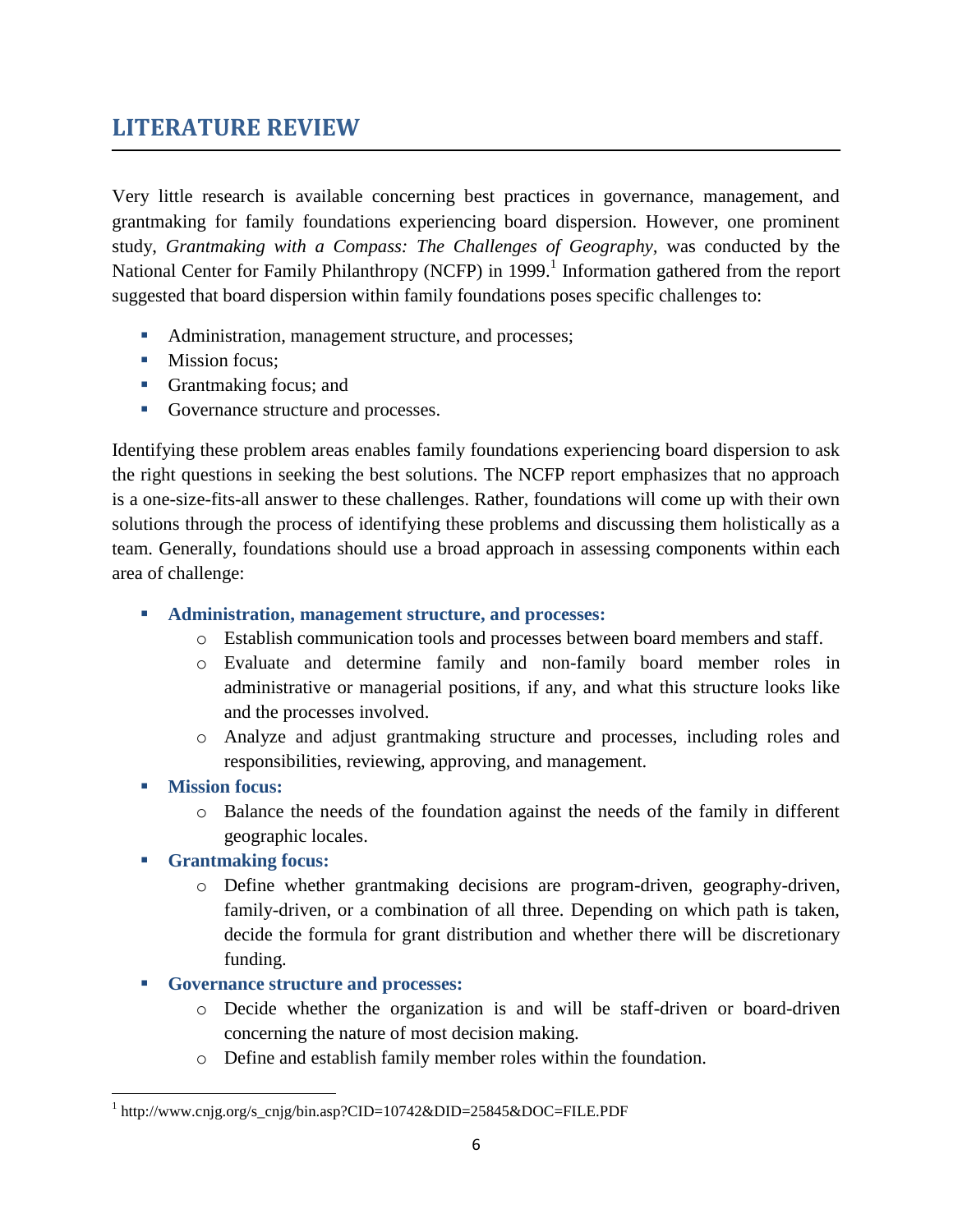- o Ensure proper and consistent levels of governance despite geography.
- o Establish the ratio of family board members to non-family board members relevant to geography and board roles.
- o Establish communication tools and processes among board members and board committees.
- o Arrange timing and location of board and committee meetings.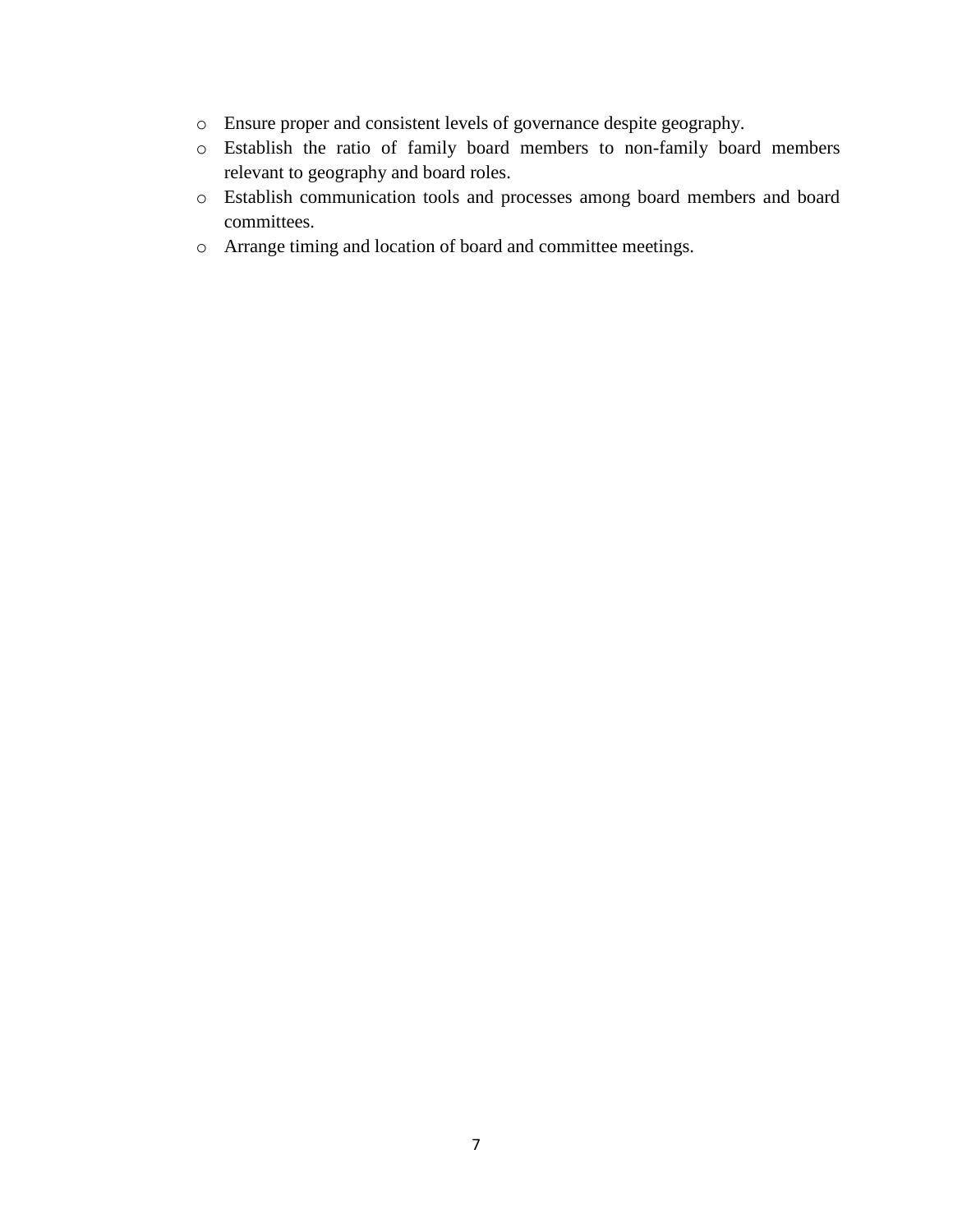# <span id="page-9-0"></span>**CASE STUDY INTERVIEWS**

Case study interviews were conducted with ten family foundations, which varied greatly in current asset size, history, and role of family members serving on the board. The table below summarizes interviewed foundations and provides an overview of board members' geographic locations and family board member generations.

| Foundation           | Location      | <b>Asset Size</b>   | <b>Grant Range</b> | Geographic        | <b>Board</b>                              | <b>Board</b>         |
|----------------------|---------------|---------------------|--------------------|-------------------|-------------------------------------------|----------------------|
|                      |               | $(2008-09)$         | $(2008-09)$        | Focus of          | Composition                               | Locations            |
|                      |               |                     |                    | Grantmaking       | by                                        | (Family Only)        |
|                      |               |                     |                    |                   | Generation                                |                      |
| Annenberg            | Los Angeles,  | \$1.6 billion       | $$4,000 - $100$    | 32% in CA         | 4 members:                                | 3 in L.A.            |
| Foundation           | CA            |                     | million            | 29% in PA         | $-1$ in $2nd$ Gen                         | 1 in Paris           |
|                      |               |                     |                    |                   | $-3$ in $3^{rd}$ Gen                      |                      |
| Anonymous            | $\sim$        | $\sim$ \$10 million | $$5,000 - $4$      | $~80\%$ in        | 5 members:                                | Nationally           |
| Foundation A         |               |                     | million            | founding state    | $2nd$ and $3rd$ Gen                       |                      |
| Carolyn              | Minneapolis,  | \$30 million        | $$5,000 -$         | 45% in MN         | 14 members:                               | Nationally and       |
| Foundation           | <b>MN</b>     |                     | \$100,000          | 25% in CT         | $3rd$ and $4th$ Gen                       | Internationally      |
| <b>Clowes Fund</b>   | Indianapolis, | \$60 million        | $$4,000 - $4.4$    | 62% in IN         | 9 members:                                | $\frac{1}{3}$ in the |
|                      | IN            |                     | million            | $20\%$ in MA      | -5 in $3^{\text{rd}}$ and                 | Northeast            |
|                      |               |                     |                    | 6% in WA          | $4th$ Gen                                 | 1 in WA              |
|                      |               |                     |                    |                   | -4 non-family                             | $1$ in $KS$          |
| George Gund          | Cleveland, OH | \$450 million       | $$4,000 - $2.2$$   | 74% in OH         | 10 members:                               | CA, NJ, MA,          |
| Foundation           |               |                     | million            |                   | -8 in $2nd$ and                           | NY, CT, and          |
|                      |               |                     |                    |                   | $3rd$ Gen                                 | <b>Brazil</b>        |
|                      |               |                     |                    |                   | - 2 non-family                            |                      |
| <b>Kanter Family</b> | Vienna, VA    | \$8 million         | $$500 -$           | 53% in IL         | 7 members:                                | $2$ in IL            |
| Foundation           |               |                     | \$100,000          | 24% in DC/VA      | $-6$ in $2nd$ Gen                         | 2 in DC/VA           |
|                      |               |                     |                    |                   | -1 non-family                             | $2$ in UT            |
| McKnight             | Minneapolis,  | \$1.8 billion       | $$5,000 - $13$     | $\sim 60\%$ in MN | 11 members:                               | Nationally           |
| Foundation           | <b>MN</b>     |                     | million            |                   | -7 in $3^{\text{rd}}$ and $4^{\text{th}}$ |                      |
|                      |               |                     |                    |                   | Gen                                       |                      |
|                      |               |                     |                    |                   | -4 non-family                             |                      |
| Rasmuson             | Anchorage,    | \$425               | $$1,000 - $5$      | 95% in AK         | 12 members                                | $4$ in AK $(1)$      |
| Foundation           | AK            | million             | million            |                   | -1 emeritus,                              | emeritus)            |
|                      |               |                     |                    |                   | $2^{\rm nd}$ Gen                          | 3 in East Coast      |
|                      |               |                     |                    |                   | -4 in 3rd Gen                             | area                 |
|                      |               |                     |                    |                   | -2 in 4th Gen                             |                      |
|                      |               |                     |                    |                   | -5 non-family                             |                      |
| Surdna               | New York      | \$700               | $$4,000 - $2$      | $\sim$ 20% in     | 13 members:                               | Nationally and       |
| Foundation           | City, NY      | million             | million            | <b>NY</b>         | $-10$ in the $4th$                        | Internationally      |
|                      |               |                     |                    |                   | and 5 <sup>th</sup> Gens                  |                      |
|                      |               |                     |                    |                   | -3 non-family                             |                      |
| Wege                 | Grand Rapids, | \$116 million       | $$4,000 - $3.7$    | 75% in MI         | 8 members:                                | 4 in MI              |
| Foundation           | MI            |                     | million            |                   | -The founder                              | 1 in CT              |
|                      |               |                     |                    |                   | $-5$ in $2nd$ Gen                         | $1$ in $AZ$          |
|                      |               |                     |                    |                   | -2 non-family                             |                      |

Generational status is measured in terms of board members' relationship to the founder, who is the first generation. More extensive background information on each foundation is found in Appendix B.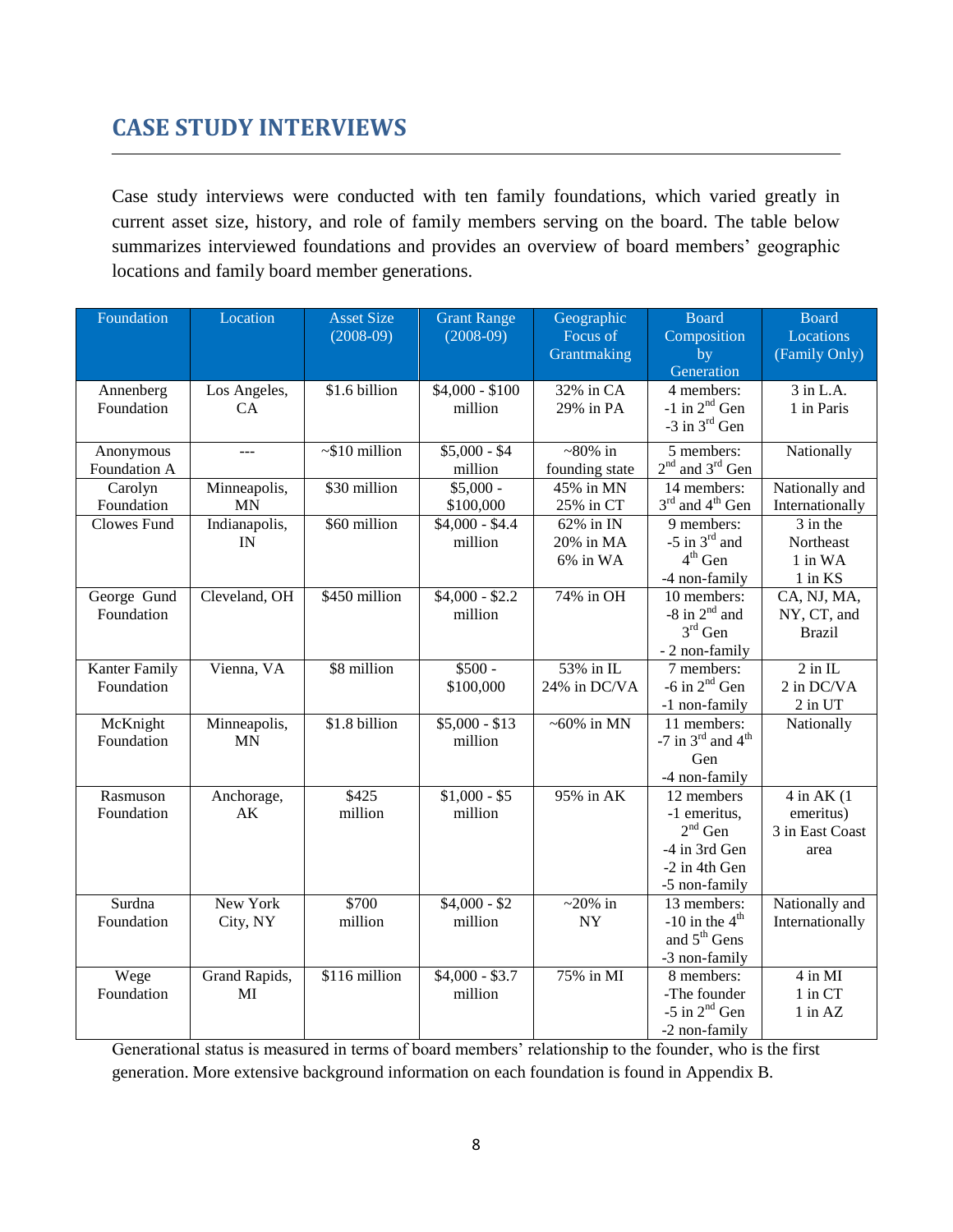# <span id="page-10-0"></span>**FINDINGS**

Based on interviews with 10 family foundations, this section discusses findings in five categories:

- 1. Board member and staff engagement;
- 2. Board structure (including eligibility and other factors);
- 3. Board-staff communications and methods;
- 4. Transitions to new structures and new leaders; and
- 5. Grantmaking.

The subsequent section covers recommendations based on the challenges and strategies reported by the case study foundations.

#### **1. Board Member (Family and Non-Family) and Staff Engagement**

<span id="page-10-1"></span>Each interviewed foundation maintains family members as active members of the board of trustees. For foundations that had made the transition from "local" to "dispersed" boards more than five years ago, maintaining family member commitment has required deliberate processes. Three foundations are in the midst of the transition currently and are exploring different arrangements as they move forward.

Only two of the organizations have board members who are also paid for staff-like duties. Interestingly, this is the case for both the smallest and one of the largest foundations interviewed. In addition, for most of the foundations, board members (family and non-family) play a significant role in grant reviews, decision-making processes, and monitoring.

For many of the organizations, the initial decision to hire executive staff is highly relevant to asset base. Organizations in which staff play a prominent role in decision making are most likely to be larger organizations. Despite significant dispersion of some of the smaller foundations, a couple of them have decided to keep a small staff or no staff at all. Nevertheless, most of the foundations interviewed have executive directors on staff, as well as additional staff members, such as program directors and grant officers.

In some cases, the initial decision to hire or expand staff strongly related to dispersion, which often coincided with a transition to a younger generation. Further, as is detailed in a following section, the length of time that a board has been dispersed seems to determine the level of staff responsibility. Regardless, in the end, the differentiating factor determining the level of decision making of staff or staffing size seems to be related to the size of the organization. Intuitively, large organizations generally require a large staff to undertake the more complex organizational processes inherent within them.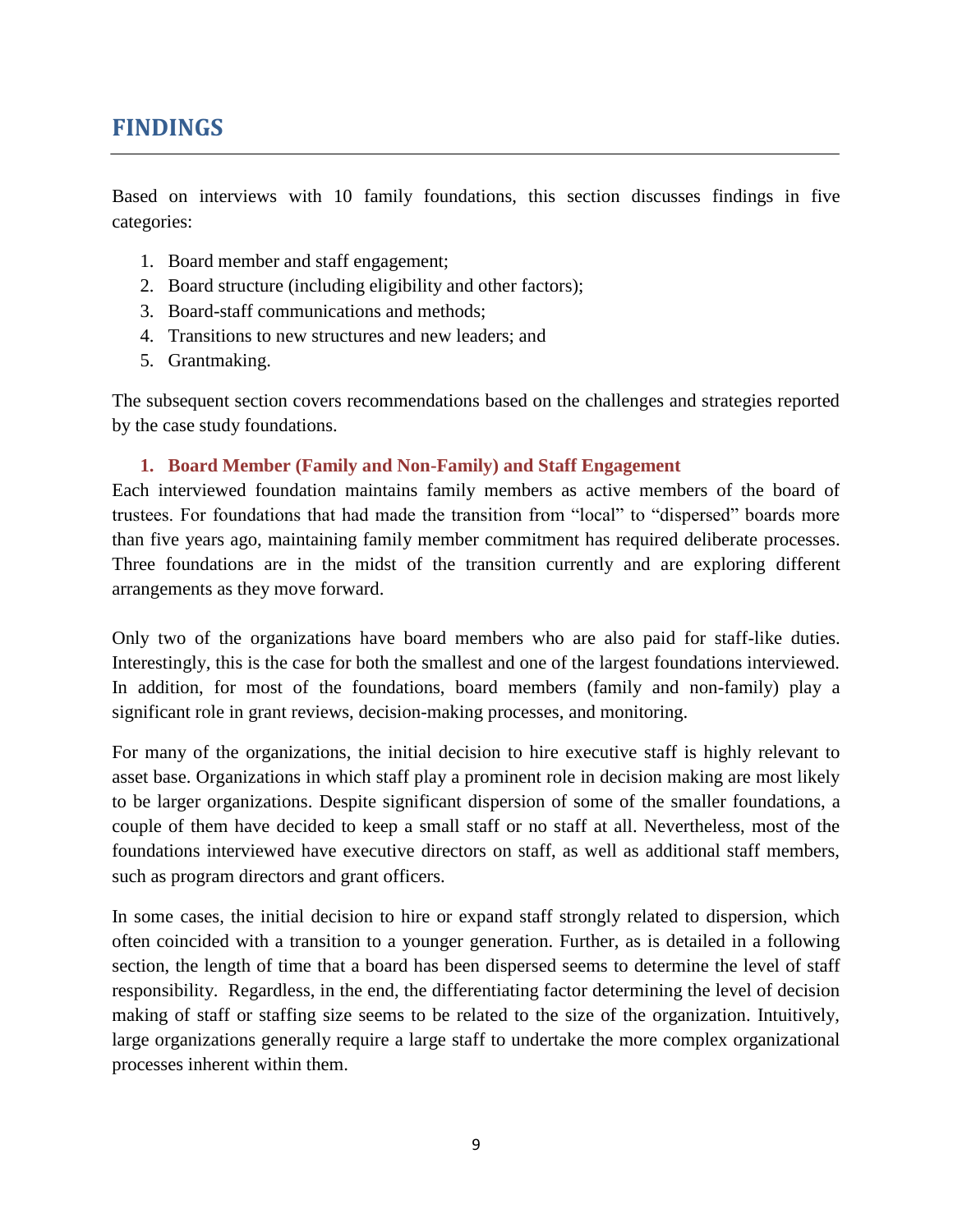#### **Board-staff roles and responsibilities**

As background information, *CompassPoint* draws a useful distinction between what the board does as a legally constituted governing body and what individual board members might (or might not) do.<sup>2</sup> Charity Advisors LLC has a useful document about how board and staff share duties when the organization is all-volunteer or has a small staff.<sup>3</sup>

This examination focuses mostly on the ‗grey zone' where board members are doing work for the foundation that might be either staff-led or board-led in another organization. For this study, we are classifying the following as "governance" responsibilities of the board overall:

- Determination of the foundation's mission, purpose, vision, and adherence to donor intent, based on the founding donor(s) stated wishes;
- **Parameters for recruitment and training of new board members;**
- Budget and grantmaking parameters;
- Grantmaking policies (geography, program, size, per board member or collective decision making, etc.);
- Hiring and supervision of the CEO or executive director;
- Investment policies and monitoring performance; and
- Assurance that the foundation complies with regulations and laws.

Management or typical staff-level responsibilities include:

- Staff recruitment and supervision other than the executive director/CEO;
- Day-to-day operations, including accounting, grants administration (receipt, payment, reports, and monitoring);
- Purchasing decisions, including insurance, equipment, and supplies;
- Reports and communicating with the board;
- Development and distribution of information about the foundation and the type(s) of proposals it seeks based on the board's instructions.

Tasks that often fall "between" staff and the board include:

- Needs "assessment" or determination of community or priority funding strategies;
- **Preliminary review of proposals to make recommendations for funding decisions;**
- Site visits before making a funding decision; and
- Building partnerships and collaborations with other funders.

 2 J. Masaoka. 2002. The CompassPoint Board Model for Governance and Support,

http://www.yournonprofitadvisor.com/files/Board\_Model\_Governance\_and\_Support\_-\_Compass\_Point\_Article.pdf 3 http://www.allaboutboards.com/resources/Samll%20Organization%20%20-

<sup>%20</sup>Board%20and%20Staff%20Responsibilities.pdf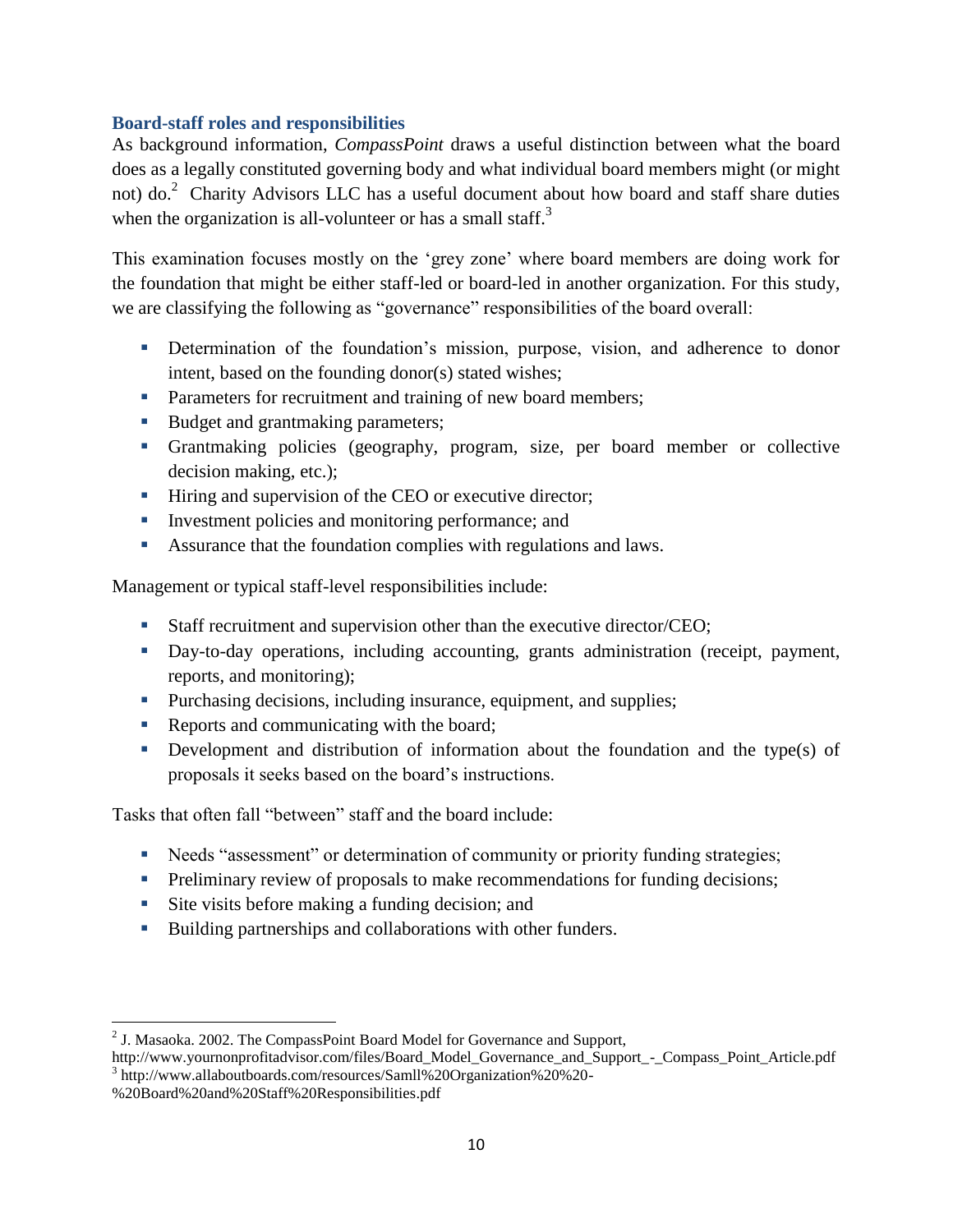#### **Community focus shifts over time for most foundations: Maintaining board ties to origins requires staff effort and engagement**

In all of the foundations surveyed, the board plays an important role in the needs assessment of the community or funding priorities. In some cases, staff take the lead in managing that process by ensuring board members have opportunities to visit the founding community and current or past grantees in that community, as well as to maintain board members' interest in the region.

The **George Gund Foundation** has made a deliberate choice to maintain the foundation's focus on Cleveland to enhance impact. Trustees view Cleveland as a "laboratory" for other cities, where their grantmaking can have a large impact with tangible results. Having a narrow, primary geographic focus is sometimes a challenge, as dispersed board members must learn about the Cleveland area and understand the needs of the region. Toward this end, the foundation appoints two community members as trustees.

For the **Rasmuson Foundation** (Alaska), the geographical focus is core to its mission. This foundation addresses this potential problem by including in its bylaws the stipulation that non-family board members must be residents of Alaska. If non-family board members leave Alaska, they must resign from the board.

In another example, the **Clowes Fund** has slightly shifted its geographic focus over recent years. It, too, has appointed local non-family trustees in Indianapolis, in part, to help the board gain access to knowledge about the community.

#### **Timing is everything in determining staff versus board responsibilities**

Foundations whose boards dispersed more than 10 years ago generally assign a larger range of responsibilities to staff, and they also appear to work more deliberately to keep family board members involved in the foundation's work. Conversely, the more recent the transition, the more likely it is that boards, even those that are most significantly geographically dispersed, are engaged in staff-like roles.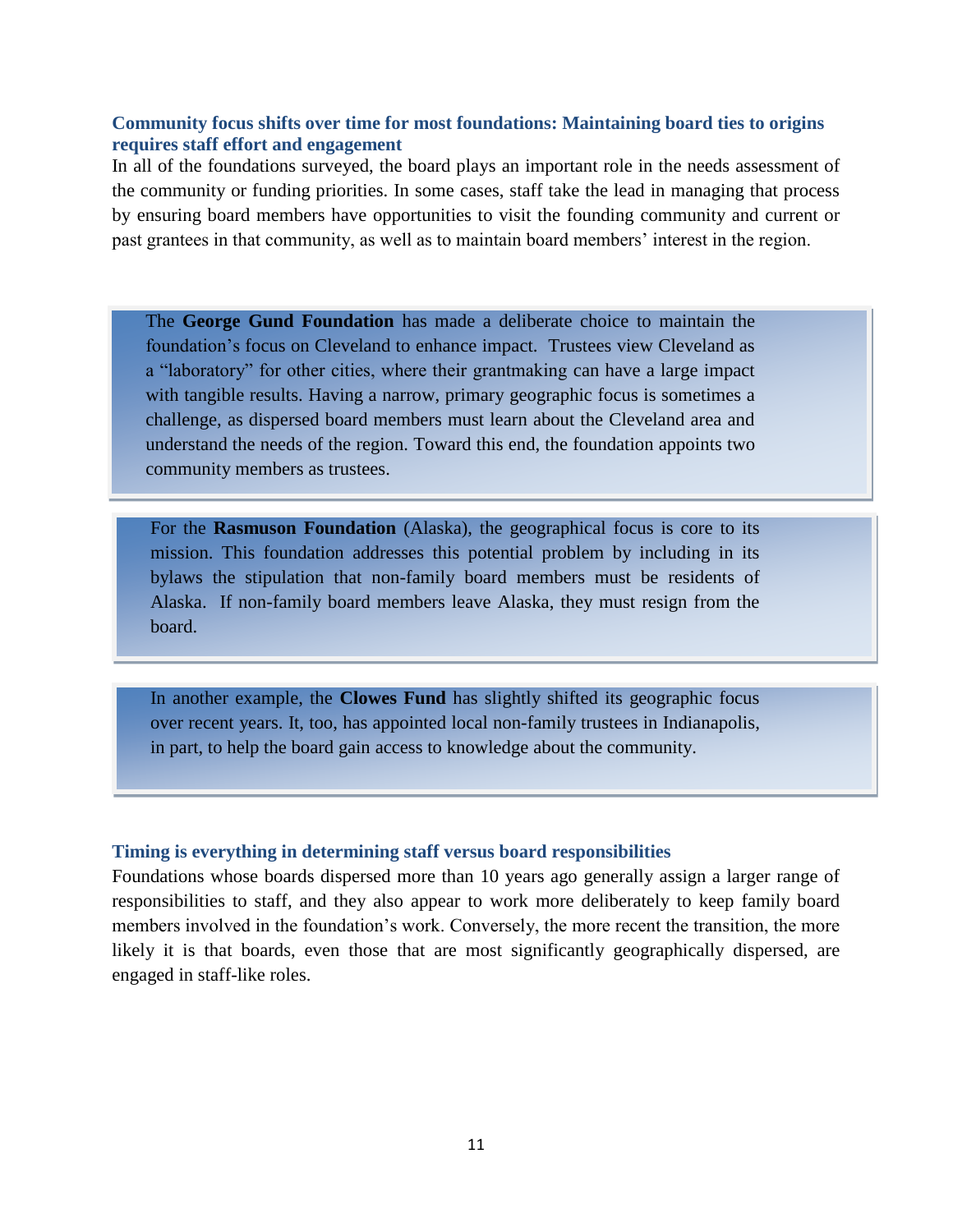The **Carolyn Foundation** transitioned to a geographically dispersed board decades ago. The principal method they use for keeping family members engaged (not just board members) is to maintain a small staff and to recruit family members and their spouses to serve on a grant review committee. These volunteers commit significant amounts of time to reviewing proposals and conducting site visits. This committee service is one stepping-stone to board membership. With six family branches now in the  $4<sup>th</sup>$  generation, there are always applicants for board and committee positions.

In two of the foundations we examined, the transition to a completely dispersed board is currently underway. Most board members in these two organizations live far from the foundation headquarters, but the founder or founder's heirs live very close to the foundation offices and ―stop in‖ weekly or more often. Board members in other locations are being drawn in to the foundation's work through specific assignments, retreats, and other efforts to make a smooth transition in the future.

#### **Direct engagement in grantmaking keeps board members engaged**

The engagement of board members in grantmaking differs widely among foundations, but in all cases some direct role in grantmaking is vital to keeping board members engaged. In some cases, grantmaking engagement means making at least some grant decisions on one's own within certain limits (amount, time frame, and geography); in other cases, it includes site visits, sitting on grant review committees, or "making the case" for a particular organization.

In most of the foundations, board members are doing more than the final review of grant proposals. Site visits are part of the due diligence process before making a grant, either by board members or staff. Who conducts the site visits, staff or board, is usually determined by location. One foundation executive said that if the organization is too far from any board member or the foundation office for a site visit, then the proposal is not funded. One of the foundations uses outside consultants for site visits, on occasion, if no board member or staff member can visit an applicant.

The **McKnight Foundation** generally does a grantee site visit at every board meeting. Additionally, individual board members often attend meetings both domestically and internationally with staff and attend external advisory groups for several foundation programs such as international crop research, neuroscience, and education. All of these activities have been very important for keeping directors engaged, including those who are geographically dispersed.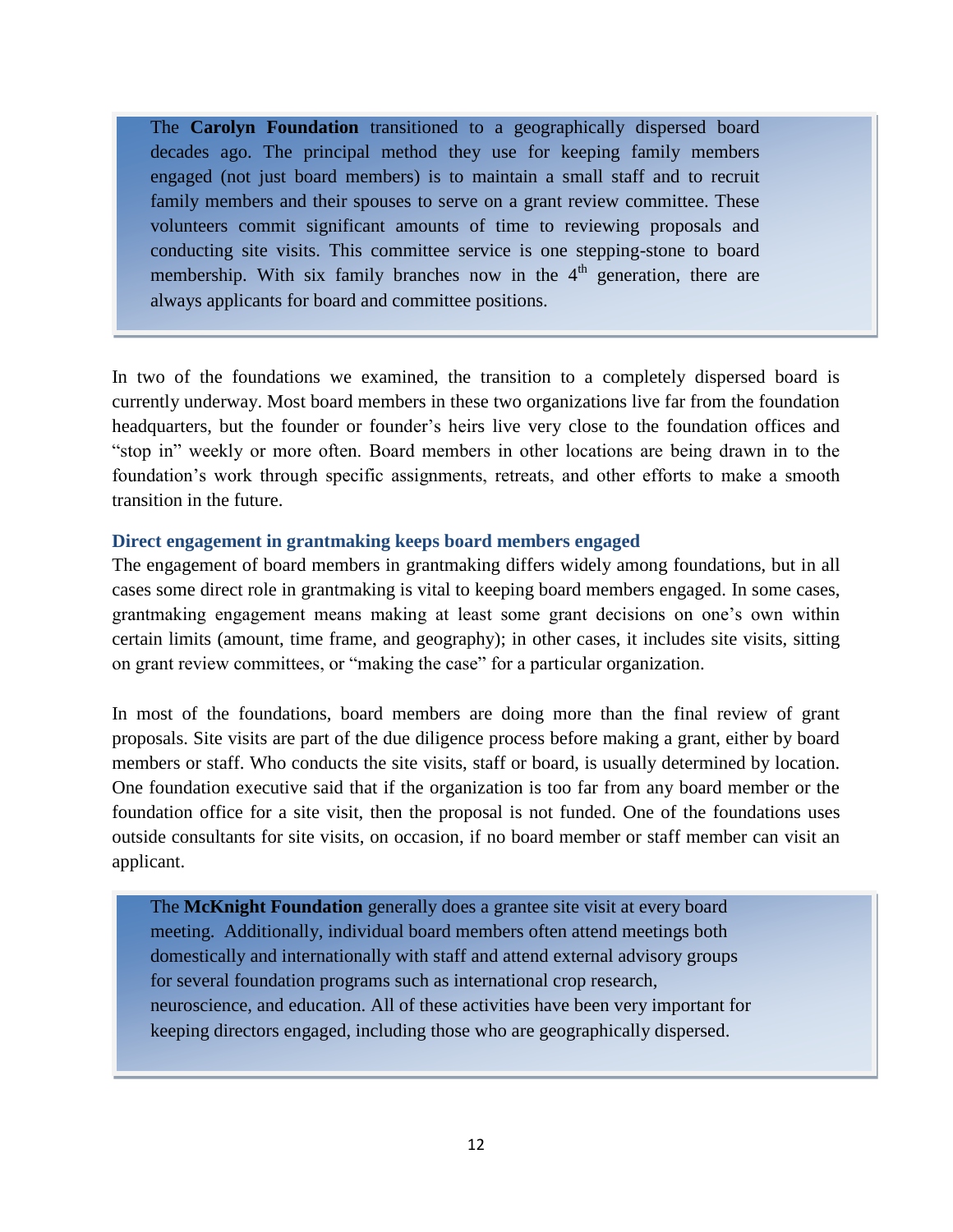#### <span id="page-14-0"></span>**2. Board Structure, Processes, Eligibility, and Family Involvement**

The case study foundations vary by the size, structure, roles, and eligibility criteria of the board. Further, as differentiated from other types of foundations, many of these family foundations have special opportunities and roles for family members who might not sit on the board. These include holding retreats, offering committee opportunities, and providing communications of different types.

#### **Board member roles and responsibilities**

The foundations vary in terms of the size of the board, the mix of family and non-family members on the board, and board member roles. Foundations are typically led by familymajority boards, with non-family roles strategic and specific to the organization's needs.

#### **Using committees**

Family foundations commonly use board committees with a mix of family and non-family board members in addition to non-board members. For others, committees are all family members, who are either all board members or a mix of board and non-board members.

**The McKnight Foundation's** governance committee is mandated to include members from each family branch, as well as a non-family community member. Other committees do not have strict parameters for family involvement.

The **Annenberg Foundation** has an administrative committee that deals with areas such as compensation, staffing, and insurance, in addition to audit and investment committees. Board members serve on these committees along with staff and advisors who provide professional expertise. The foundation stressed it was dually important for board members to learn about these functions, as well as to include outside specialists.

To maximize impact with a very small staff, the **Carolyn Foundation** uses multiple committees including audit and investment, nominating, and grant review. One board member is assigned to each committee, which meets two to six times per year by conference call. Committee members are referred to as "friends of the board," who are family members but not full board members.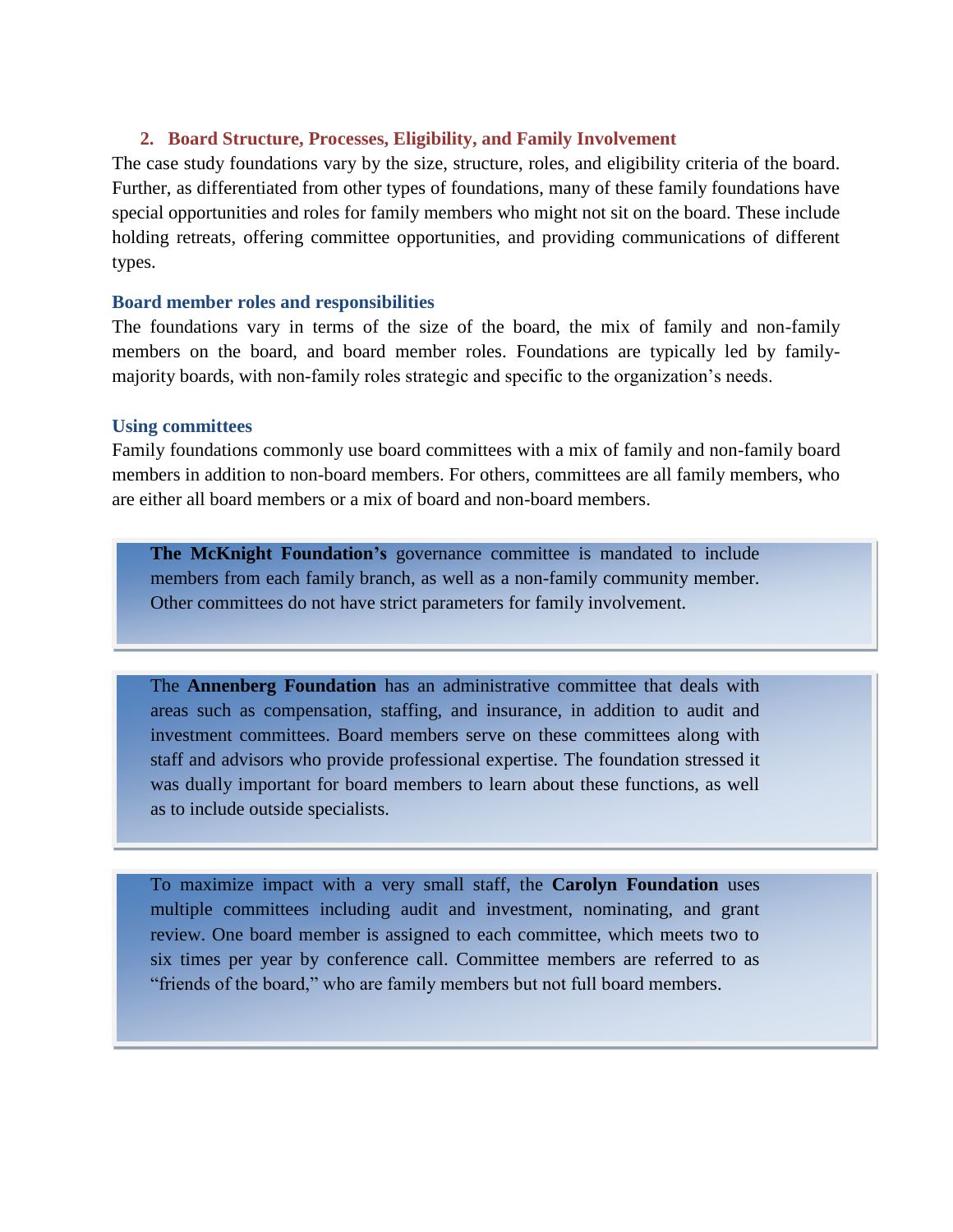#### **Board recruitment and eligibility**

Board recruitment processes range from formal to informal across the case study foundations. For some of the foundations, such as Annenberg, Anonymous A, McKnight, and Gund, family units were small enough to include most direct descendents from the original founder(s). For foundations with large extended family in later generations, the process for family board recruitment has become more institutionalized.

At the **Surdna Foundation**, family members are educated about and introduced to the foundation primarily through participation in smaller funds and programs that are affiliated with the main foundation. Within the smaller programs, family members learn how to conduct the family's philanthropy at a young age. The formal process of board candidacy in the foundation is intensive and involves professional references and interviewing, much like "getting a job." According to the executive director, this is necessary as the family is very large and members and potential members may not know one another.

For recruiting non-family members the foundation relies on a search firm to locate candidates and suggest potential nominees to a board selection committee.

The **Clowes Fund** uses the term "corporate members" to define lineal descendents who are involved with the foundation but who do not sit on the board. Upon the age of 30, any family member can petition to become a corporate member. There's a requirement for any corporate member to have successful engagement in the grant review committee prior to board membership.

Since 1958, trusted advisors to the family (often attorneys or CPAs) have served on the foundation board. Their involvement can be an important component to bring in an outside perspective and special expertise, while also encouraging positive interactions between family members.

At the **Carolyn Foundation**, all family members are eligible to be on a grant review committee, divided up between community and environmental grantmaking, for a term of three years. Upon successful completion of the threeyear term, committee members may become eligible to be on the board. Commitment and passion for the organization's mission are essential for eligibility to the full board.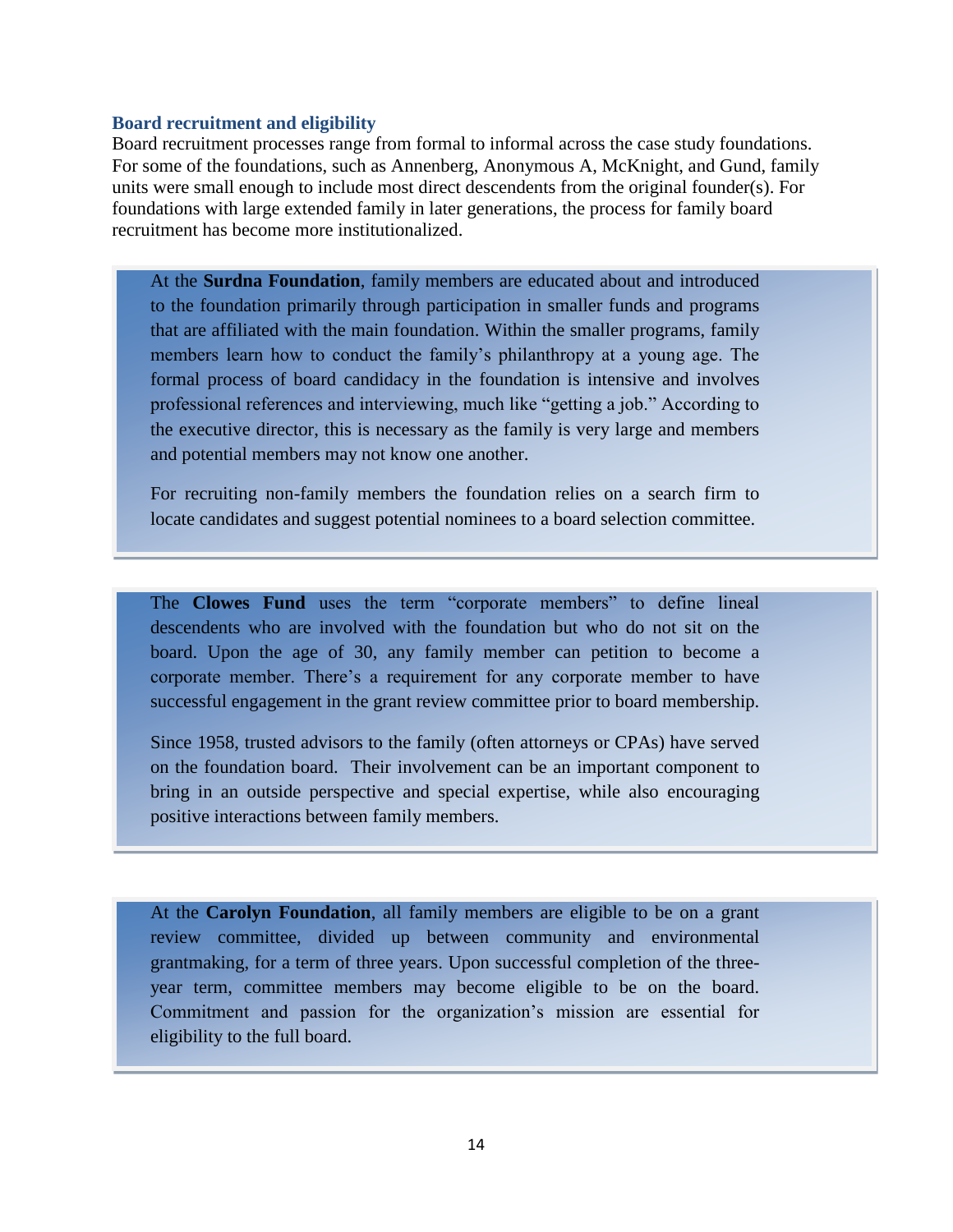In many cases, spouses of family members did not participate on the board. Their exclusion was rarely problematic and was often the preference of all family members. However, at the Rasmuson Foundation, spouses have been a significant component of board membership since the  $2^{nd}$  generation. Further, at the Kanter Family Foundation, spouses of all three  $2^{nd}$  generation descendents have equal positions on the board.

#### **Board meetings**

Each foundation has a different style for holding board meetings and determining their location, frequency, timing, and process. Board meetings range from being held once a year (Kanter, Anonymous Foundation A and Clowes) to 10 times a year (Annenberg). Further, meetings vary regarding who attends and the potential inclusion of board committees and "friends."

The **Clowes Fund** holds one major board meeting per year. The decision to hold one meeting per year was based on the acknowledgment that  $4<sup>th</sup>$  generation family members have extreme difficulty meeting more than one time per year. For nearly 50 years, up to 2003, meetings were always held at the foundation's geographic location in Indianapolis. In 2003, the meeting location began rotating among Indianapolis, Seattle, and the Boston area, which are the foundation's geographic grantmaking foci. No family board members live in Indianapolis (the foundation office and historic home), but three live in New England and one lives in Seattle.

The **George Gund Foundation** holds three in-person meetings per year, a recent the decline from four. The board meets in Cleveland, Ohio, the geographic location decline from four. The board meets in Cleveland, Ohio, the geographic location of the foundation and the focus of grantmaking. A trustee-staff dinner is held the evening before each board meeting. A guest is always invited to the dinner for informal discussion, who is often a foundation grantee. For the summer meeting, the board members often visit grantees in Cleveland to expand their local knowledge and background.

The Clowes Fund is grant review committee meets once yearly before the board before the board before the board

The **Annenberg Foundation** board meets almost monthly with 10 meetings held every year in Los Angeles. Video conferencing is regularly used to include one board member living in Paris, and telephone conferencing is also used when board members are traveling. Many foundation staff members are included in board meetings, creating an open culture of communication and relationship building.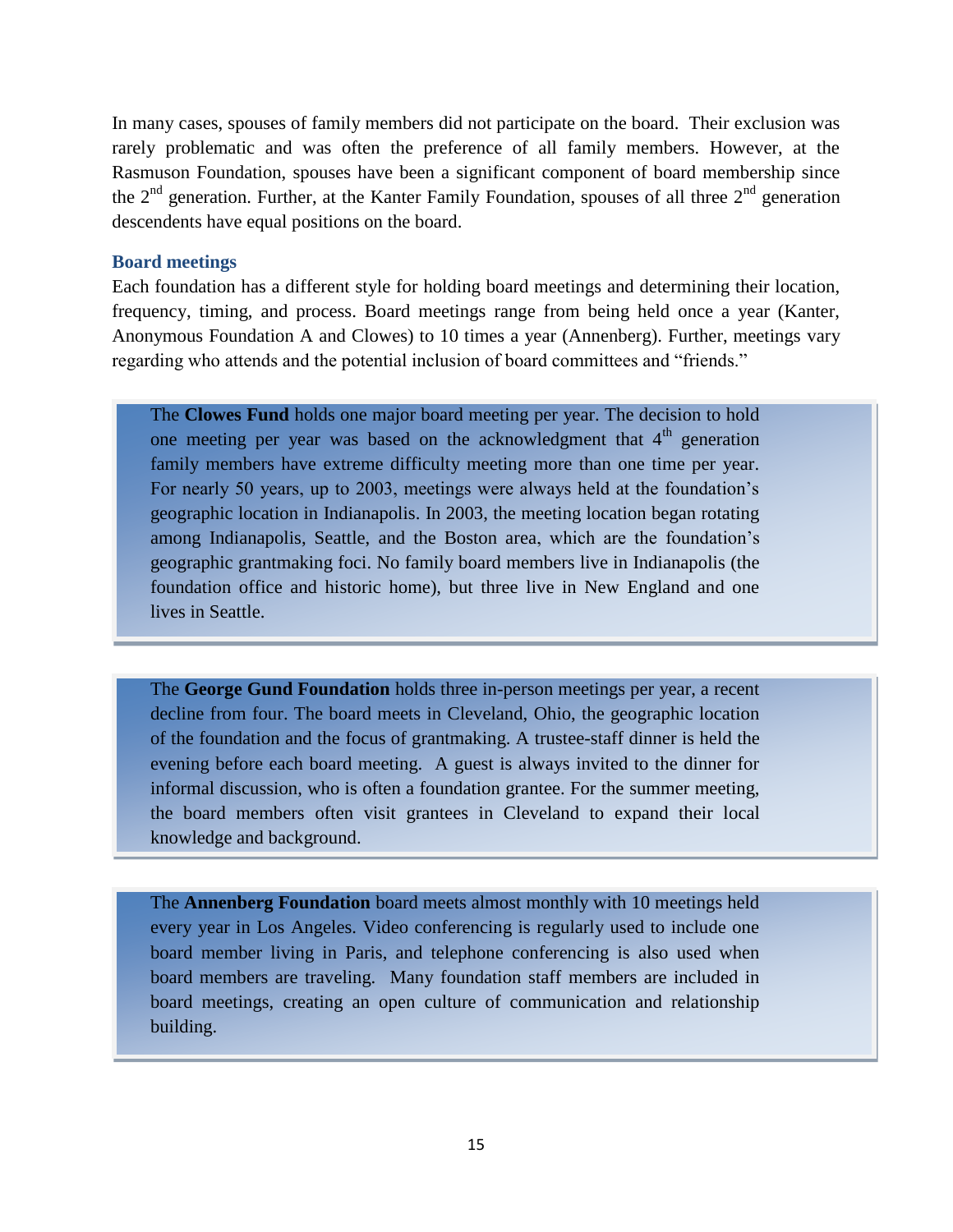#### **Retreats**

Retreats hold the purpose of intense board engagement in discussion of mission and strategy and are an excellent opportunity for bonding. For many of the case study foundations, retreats are the means for adult family members to become involved with the foundation.

The **Annenberg Foundation** held a retreat several years ago to establish the foundation's core values: inclusivity, communication, and responsiveness. The organization implements these values at the trustee, administrative, and programmatic levels.

In 2001, the **Clowes Fund** held an all-family retreat to discuss the foundation's transition, structure, and strategy for grantmaking into the future. More recently, the foundation held a retreat specifically for the  $4<sup>th</sup>$  generation to go over long-term planning. Retreats are an important way to strengthen relationships among members of various generations.

In recent years, the **Wege Foundation** has become more formal and has nearly fully transitioned into the  $2<sup>nd</sup>$  generation. Additionally, its assets have grown tremendously. As a result, the foundation held a retreat in 2010 to discuss future strategy concerning grantmaking and mission impact. Many members of the  $2<sup>nd</sup>$  and  $3<sup>rd</sup>$  generations attended the retreat.

#### **3. Board-Staff Communication**

<span id="page-17-0"></span>The case study foundations varied in the level of direct involvement and frequency, nature, and formality of communication between the board and staff. In most cases, board members have developed strong relationships with staff, especially the executive director. Additionally, staff members within most of the organizations provide in-depth knowledge on grantees and, in many cases, present recommendations on funding potential grantees.

**Anonymous Foundation A** sends out weekly emails. Conference calls are periodically convened, but the foundation noted challenges gaining acceptance of this method by family members. According to the board member interviewed, it is difficult to create a "professionalized" environment when ad hoc calls are based on the preferences of some members.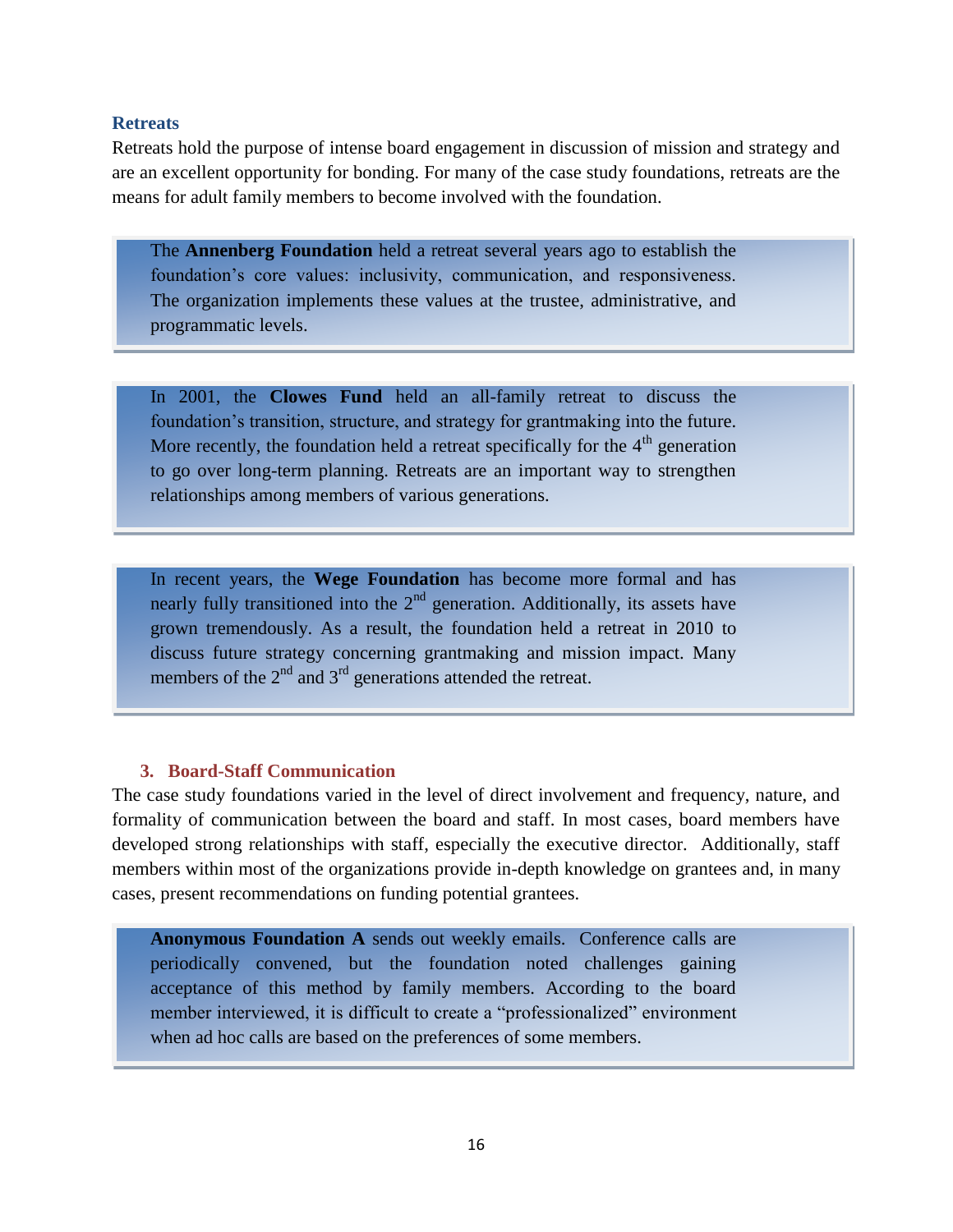The **Rasmuson Foundation** uses email and a board member portal on the website to communicate with one another. The fact that the nongeographically located board members have close relationships allows for frequent communication. The President or CEO and other staff are in contact with board members in person or by phone regularly and send out a monthly President's report and packet of news clips that relate to the foundation's grantmaking.

The **McKnight Foundation**'s executive director sends several written updates between each quarterly board meeting about programs and related developments, as well as weekly press clippings and news related to grantees and philanthropy in general.

#### **Board-staff communication for decision making between board meetings**

For most of the foundations, it is clear that the executive director and other staff leadership are vital to keeping the information flow strong between the two parties. Almost all case study foundations have established a clear method of communication between staff and the board for decisions during interim periods between board meetings. Staff have typically established set patterns in providing updates and news to board members.

The **Kanter Family Foundation** uses email and phone communication to discuss board issues between meetings. The siblings work for the same family business, therefore communication is fairly frequent.

The **George Gund Foundation** holds board-staff conference calls in between each of the three board meetings. No formal business is conducted during the calls, which are used primarily for updates.

The executive director of the **Carolyn Foundation** participates in each of the interim board conference and committee calls, and she reports to the board chair monthly on the status of all committees.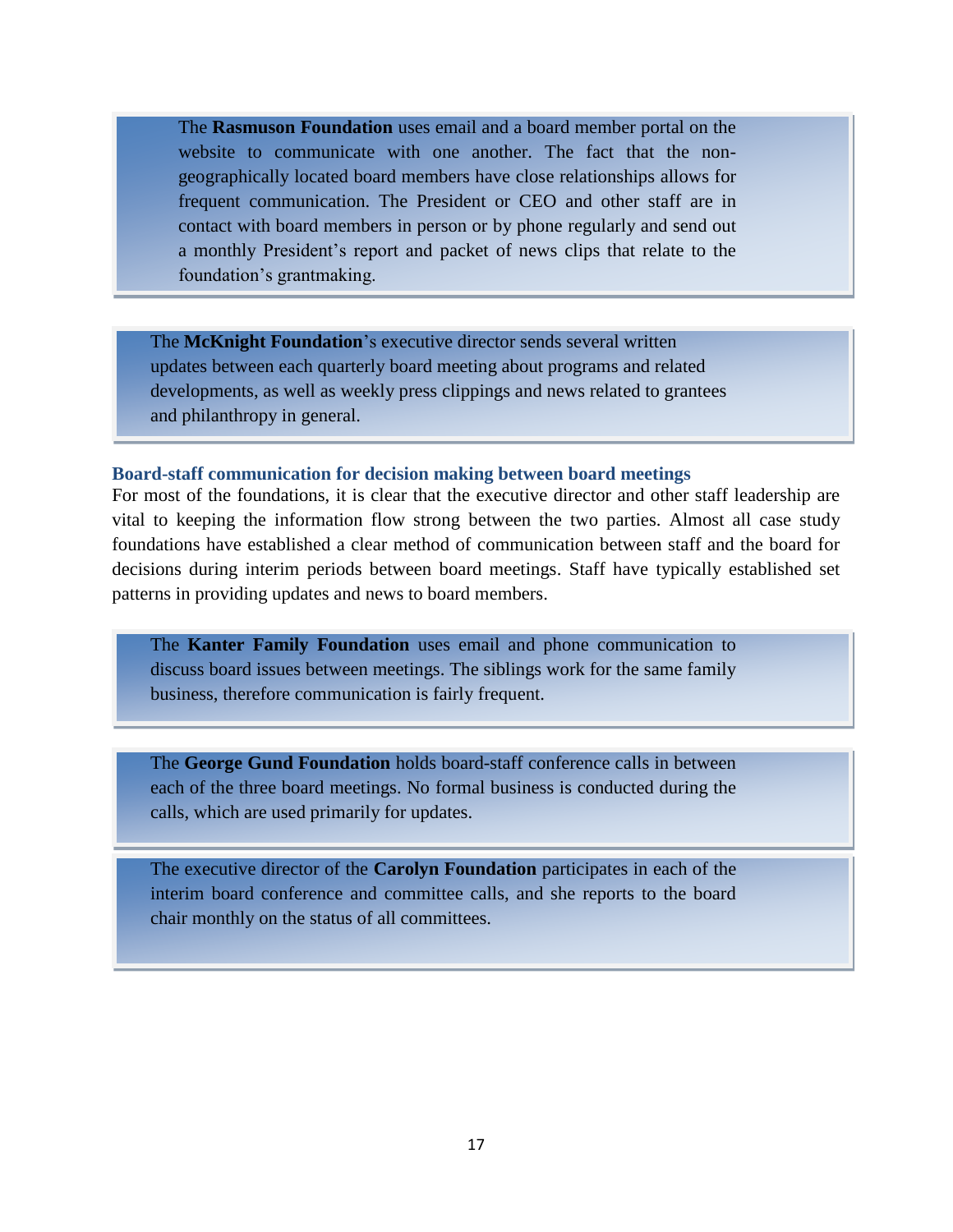#### **4. Transitioning to New Structures and New Leaders**

<span id="page-19-0"></span>A few of the family foundations made a concerted effort during or after a major transition phase to ensure that decision making was done with the integrity of the mission and the founder's intent in mind. These transition phases generally revolved around restructuring and generational transfer and often included the issue of geographic dispersion. Below are some efforts by these foundations to ensure a productive transition.

In 2002, the **Annenberg Foundation** underwent a major transition after the death of its founder who had previously made all major grantmaking decisions. Four family members, who were primarily based in Los Angeles, became new trustees and began serving along with the founder's widow who resided in Philadelphia. Prior to 2002, none of these four family members were heavily involved with the foundation.

A retreat to establish foundation values and regular communication was extremely important during the transition phase. Gradually, the foundation's headquarters and primary staff moved from Philadelphia to Los Angeles, and grantmaking followed suit. Maintaining staff in multiple locations and moving the foundation headquarters to follow family board members was the solution to the organization's dispersion challenge.

The **Clowes Fund** held an all-family retreat in 2001 during its programming and structure transition. The discussion of geography, grantmaking, and donor intent was the key focus. As a family, it was decided that the most important goal concerning the foundation's grantmaking was the "family-ness" of it, or bringing the family together for this purpose. Thus, the foundation decided to spread the geography of grantmaking to include the New England area, where much of the family lives, while also focusing on priority grantmaking themes.

As the Clowes Fund settles into  $3<sup>rd</sup>$  and  $4<sup>th</sup>$  generation leadership, a shift in the foundation's approach to decision-making processes is apparent. For the second generation, grantmaking and program partnerships were more about relationships with people and organizations that the foundation knew. The current board, however, emphasizes effectiveness, equal opportunity, and formal procedures and processes. This approach appears to be drawn not only from the professionalization of the sector, but also because of the geographic dispersion of the board.

.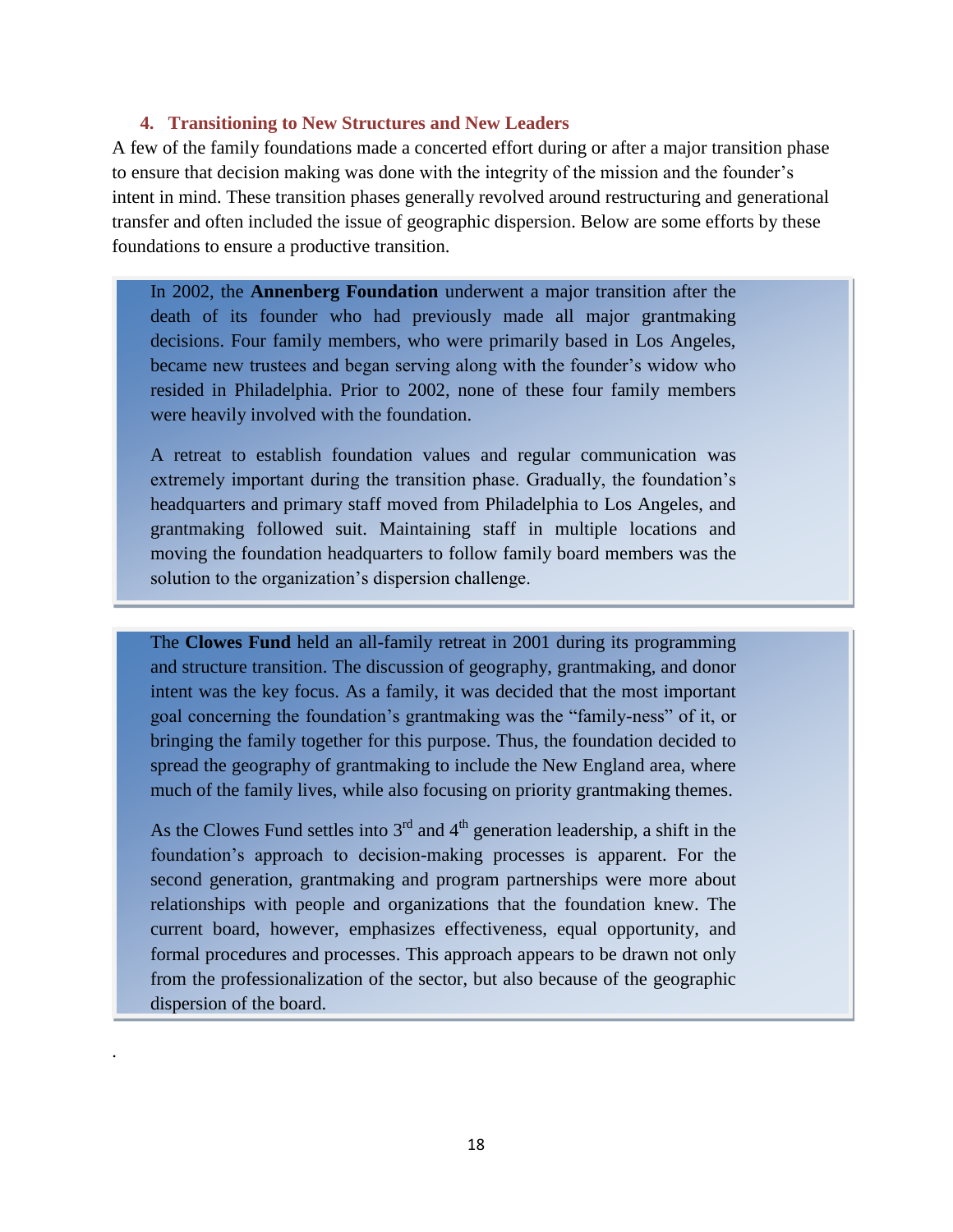The **Rasmuson Foundation**'s major donor and co-founder passed away in 2000, bequeathing a substantial amount to the foundation. In the late 1990s, the foundation became more "institutionalized" in its structure, operations, and grantmaking process following the co-founder's determination to leave his estate to the foundation. However, because the geographical focus on grantmaking is tied to its mission, the foundation's geographical range of grantmaking did not change. In fact, to ensure the integrity of geographical grantmaking, the board includes in its bylaws the requirement that any nonfamily board member must reside in the state of Alaska.

In 2008, the **Wege Foundation**'s leaders made the decision to make the board and grantmaking process more formal as Mr. Wege, the founder, grew older. Historically, Mr. Wege made most grantmaking decisions, which were largely based on relationships he developed with organizations and their leaders. Two years ago, the foundation developed committees to review and issue grants, and the board is still working on perfecting the grantmaking cycle. The organization is currently strategizing on the types of projects to fund, whether it will continue to invest in capital projects and post-investment operational funding or take a project-by-project approach.

#### **Hiring of executive leadership common theme for family foundations in transition**

For smaller family foundations, or those that transitioned from small to large foundations, the hiring of an executive director significantly formalized decision-making processes. The decision to hire an executive director appears to strongly relate to generational changes within the organization, as younger generations tend to value the professionalization of foundation practices over older generations.

The **Carolyn Foundation** hired its executive director in 2001, as the foundation transitioned from the  $3<sup>rd</sup>$  to  $4<sup>th</sup>$  generation.

The **Wege Foundation** hired Mr. Wege's longtime assistant to fill the executive director role in the late 1990s. This transition took place after the family's business went public and assets rose substantially, from \$12 million to \$180 million.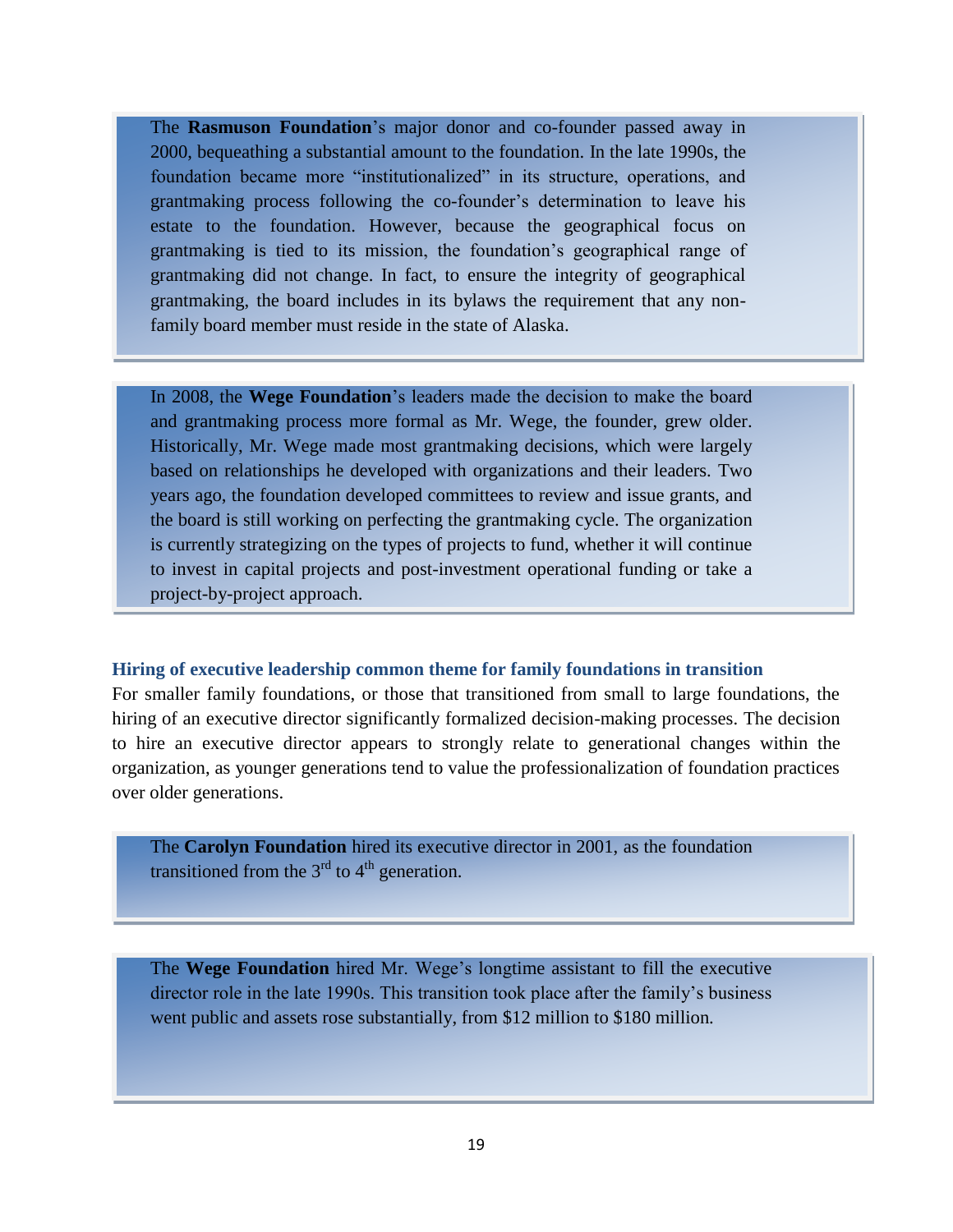#### <span id="page-21-0"></span>**5. Grantmaking Processes**

The foundations vary as to whether the staff, the board, or both are leading decisions on grant reviews and approvals. If the grantmaking process is led by the board, foundations typically use committees to review grants that are then presented to the full board.

The **Annenberg Foundation**'s board members are highly involved in grantmaking decisions; however, significant assistance is provided from its large professional staff to review and vet grant proposals. More than 3,000 proposals are received annually and initially screened by staff. The board decides on 12-20 grants per month by unanimous consent.

At the **McKnight Foundation**, new program ideas generally come from the board, individually and collectively. Together the board and staff set overall program goals and high level strategy, often drawing on external advisors and study visits to learn from others. Staff develops detailed strategies and evaluation frameworks and conducts due diligence, including site visits on individual grants.

For the **Clowes Fund**, the grantmaking process is dually staff- and boarddriven. The local staff review grant proposals and conduct the prescreening work, while the board's grant review committee reviews the screened proposals and makes the decisions. The reason for doing the prescreening, according to the executive director, is to ensure that the foundation does not take on more programs than they are able to handle. Staff members primarily do the site visits, but board members will visit sites that are closer to where they live. Staff members divide up the workload by program type rather than by grantee geographical location.

The **Kanter Family Foundation** takes a fully board-driven approach. There are no staff members dedicated solely to the foundation. Grantmaking decisions are primarily approached individually by board members (90%), with some collective decisions. The board does not solicit grants, but rather the board members grant to organizations of their choosing. There is no approval requirement prior to issuing a grant, but there are dollar and multiyear limitations. If the grant surpasses the limit, the grant must go through a full board approval process.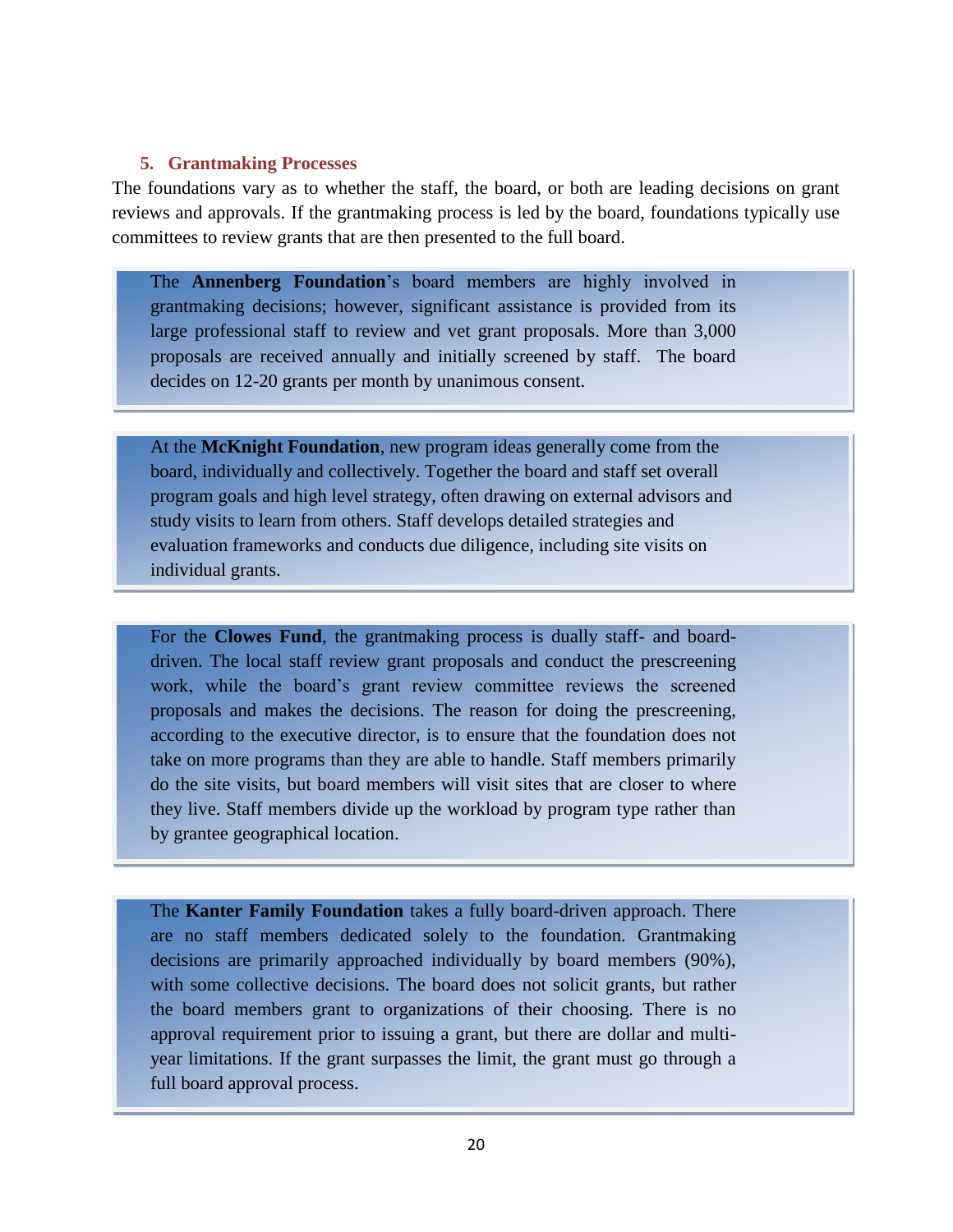#### **Grantmaking Themes**

Regardless whether a family foundation is staff- or board-driven, information gained from the 2002 report, *Grantmaking with a Compass*, indicates that program focus and grantmaking processes generally revolve around three themes: funds are directed toward fulfilling specific program goals in spite of of geography, specific program goals within specific geographies, or a variety of programs and projects specific to geography.<sup>4</sup> If funds are directed toward specific geographies, foundations vary regarding whether the geography relates to board members' geographic locations or to traditional geographic boundaries as originally defined by the founder(s).

Interviews also found that several foundations offered discretionary grants or matching programs to balance the foundation's program goals with the passions of individual family board members. At least one foundation used a formula to allocate different funding amounts to discretionary matching programs according to generational level. Other boards may have discretionary funds, but all board members, family and non-family, are provided the same discretionary amount regardless of tenure. Ultimately, grantmaking processes are influenced by the closeness of family relationships and the desire for the foundation's work to bring family members together.

#### **Geographical themes**

All case study foundations consider geography in their grantmaking, whether the geography relates to the foundation's historical founding, family heritage, or to the location where current family members live. The McKnight, Carolyn, Gund, and Rasmuson Foundations concentrate grantmaking in the geographic area related to historical headquarters and/or to the historical area of mission focus.

The **Gund Foundation** focuses primarily on the area of Cleveland, Ohio, where the family's roots are. Focusing on one geographic area allows for greater impact and heightened significance to the grantmaking process. Moreover, focusing on one area is an opportunity for leverage, as board members can "see Cleveland as a laboratory and see their own communities through the lens of Cleveland.‖ The Gund Foundation also funds national and state endeavors as an advocacy component of grantmaking, which is considered to be another way the foundation positively impacts the Cleveland community.

 $\overline{\phantom{a}}$ <sup>4</sup> http://www.cnjg.org/s\_cnjg/bin.asp?CID=10742&DID=25845&DOC=FILE.PDF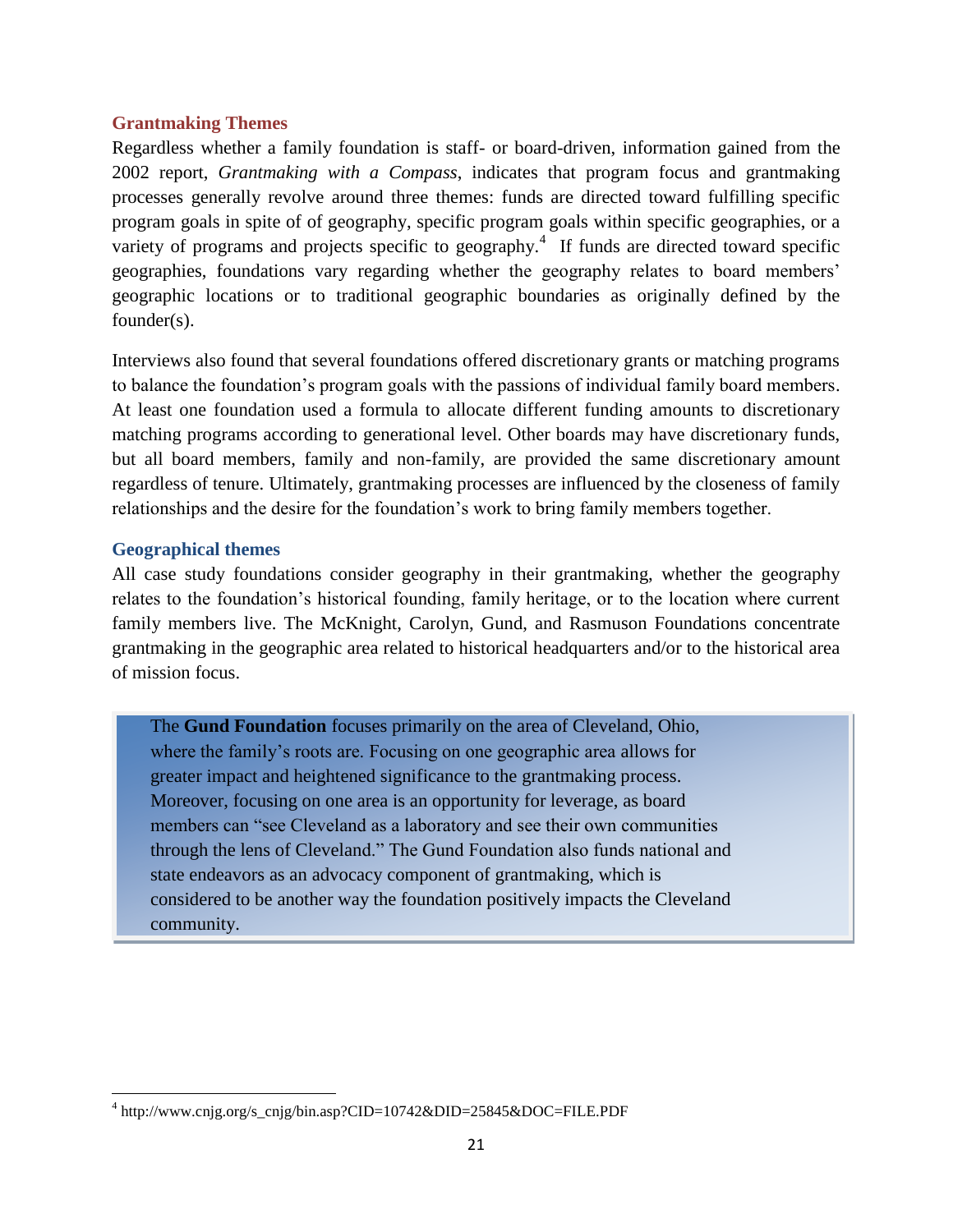The **Rasmuson Foundation**'s grantmaking is very broad, but geographically and mission-focused on Alaska. If any grant is allocated outside of Alaska, which is rare (with the exception of matching grants), there must be a strong component of the grant positively impacting Alaskans.

Other case study foundations have shifted grantmaking to locations where family board members currently live.

The **Annenberg Foundation**'s grantmaking, and even its office headquarters, have followed the location of family board members. After the death of both founders who resided in Philadelphia, grantmaking has significantly shifted to Los Angeles and the West Coast. However, while a majority of grants are made in Pennsylvania and California, the foundation's grant projects are national and international. Driven by the passions and interests of trustees, the foundation has made grants in more than 28 countries.

With the exception of its matching program, the **Clowes Fund**'s grantmaking concentrates on the areas where current family and board members live (New England, Indianapolis, and Seattle areas). Indianapolis is the historical home of the founder and the foundation office. Recently, there has been a stronger shift of grantmaking in New England as a greater proportion of the family lives in that area. Nevertheless, board members living in other locations can approach the board to fund a program in their area, but they must be highly involved with the cause. Clarity on the geographic limits of grantmaking is a challenging but important aspect of the foundation's work.

The **Kanter Family Foundation**'s grantmaking has tracked to where family members currently live (D.C. area, Utah, and Illinois) and where their interests lie. Grantmaking is approached both individually and as a collective, depending on the project and grant size. Grantmaking in the Chicago area is more collective due to the family's roots in that area.

#### **Discretionary grants balance collaboration with individual priorities**

For all foundations, balancing the foundation's mission and the passions of individual family board members is important. Many foundations have created ways for family members to support more personal interests through discretionary funds or more hands-on participation. Most interviewees agreed that if a board member desires that the foundation fund a particular cause or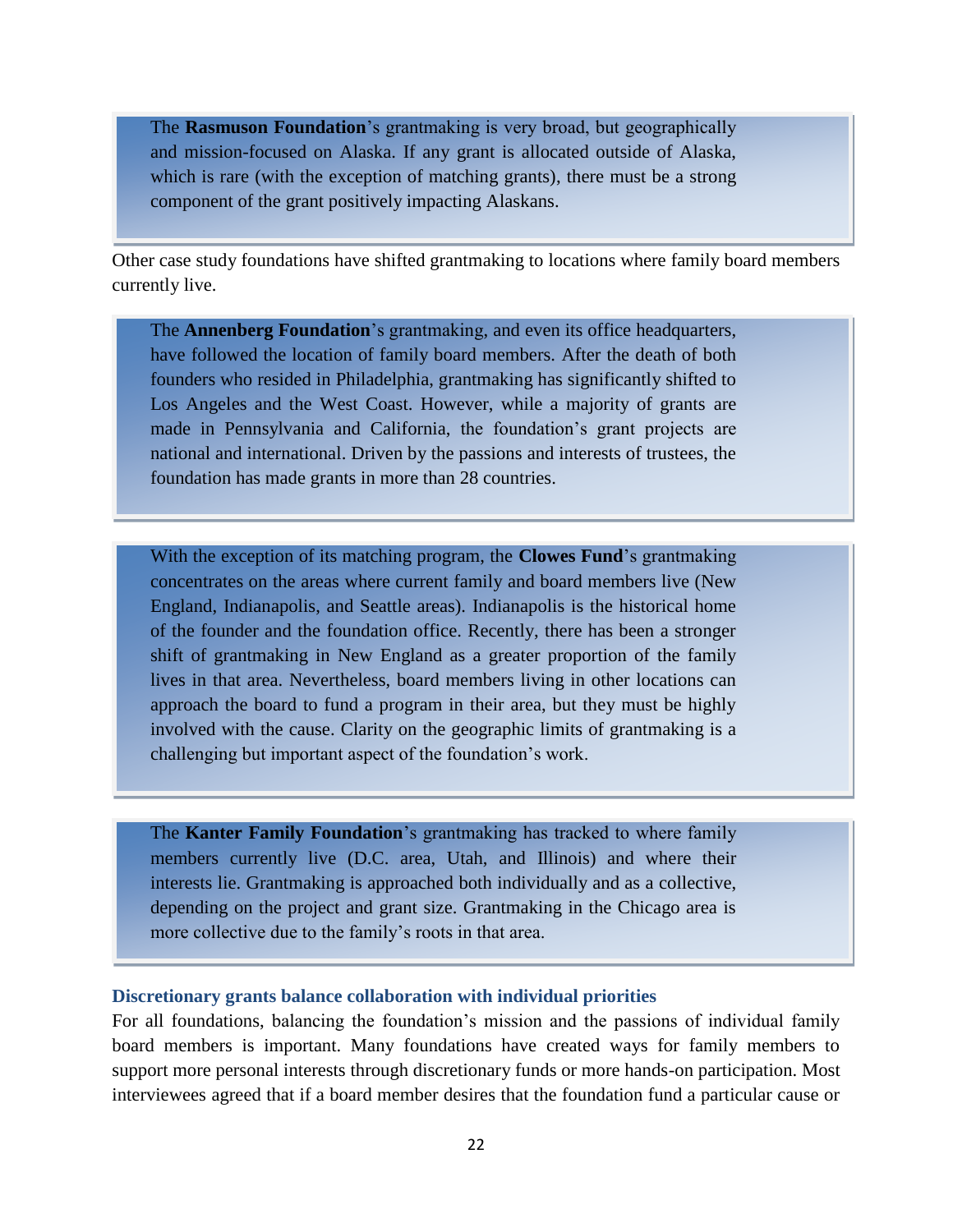geography, they should already be a volunteer, donor, and advocate for the cause. In most cases, the organization proposed will have to follow the same steps as other grantees in securing funding.

The **Kanter Family Foundation** and **Anonymous Foundation A** allow board members to exercise more individual grantmaking power due to smaller asset sizes, direct management responsibilities of staff, and informal grantmaking processes.

The **Annenberg Foundation** supports board members in developing their own projects related to the foundation. Two  $3<sup>rd</sup>$  generation board members manage signature foundation projects related to their own personal passions. In these cases, board members may manage staff, develop budgets, and actively participate in initiatives that are part of or directly aligned with the foundation's mission.

The **Clowes Fund** has a unique matching program that allows directors and ―corporate members‖ access to discretionary grants. The purpose of this matching program is to give directors and corporate members an incentive to give philanthropically out of their own pockets to the causes that are important to them, regardless of geography. For new board members and corporate members, the foundation may match a donation up to a 10:1 ratio at a maximum of \$25,000, or \$5,000 per grant. For directors with more than five years' experience, it is a 5:1 match.

**Rasmuson Foundation** board members are all given discretionary funds of up to \$25,000 per year to serve causes that are important to them in Alaska. Additionally, board members' personal philanthropic gifts of up to \$10,000 are matched 2:1 if they donate to organizations in Alaska or benefitting Alaskans, including colleges and universities.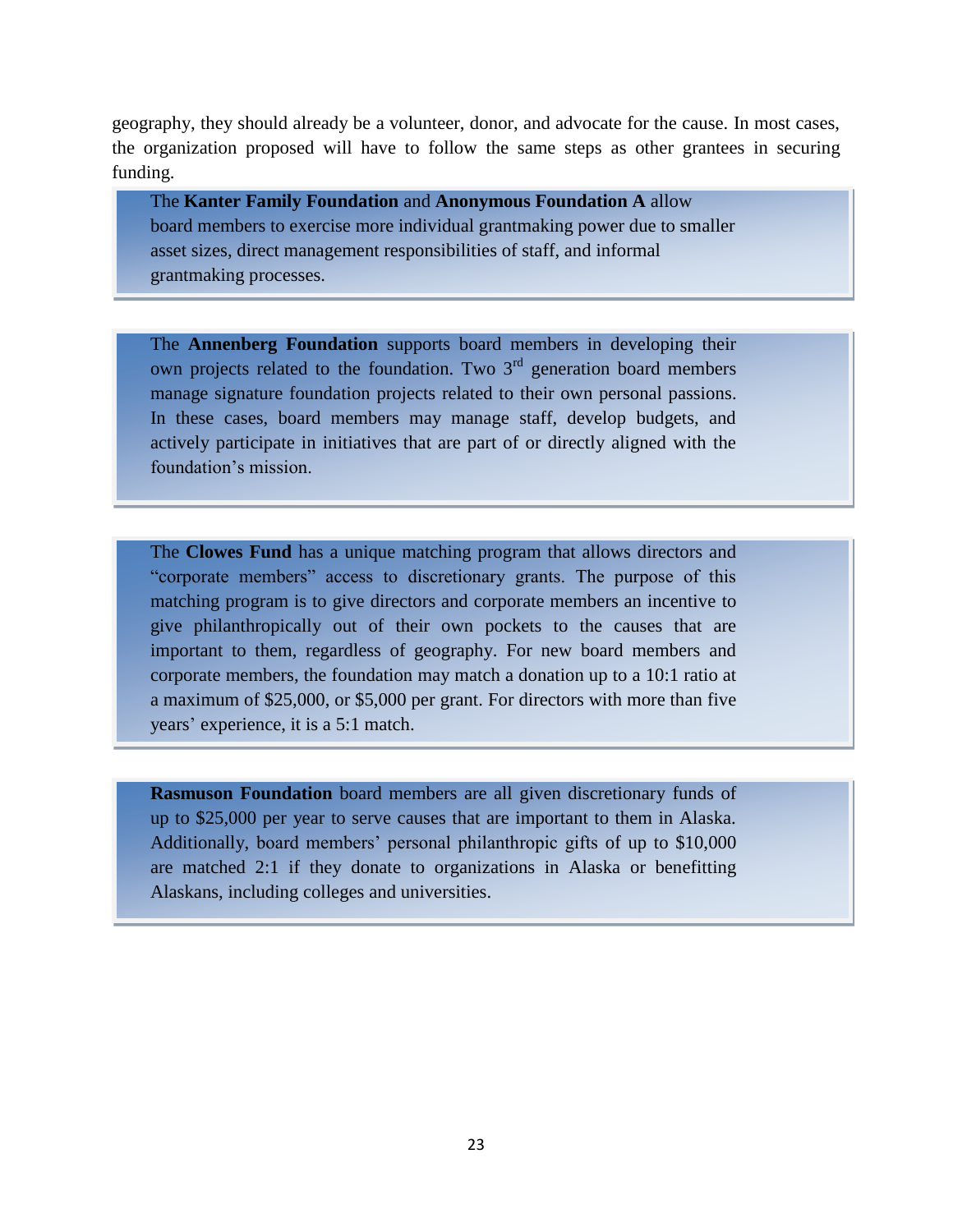#### **Family bonding themes**

Many of the case study foundations agreed that their work bonds family together in a way that only family foundations can do. Many of these foundations are led by the  $3<sup>rd</sup>$  or  $4<sup>th</sup>$  generation; therefore, it is often the case that family members would not have come to know one another had it not been for their connection with the foundation. Below are some family themes elicited from the case study interviews.

The **Surdna Foundation** works diligently in introducing younger generations to the family's current philanthropic endeavors and its philanthropic legacy. This is done through holding large gatherings for all branches of the family, as well as through enabling younger generations' participation in various philanthropic endeavors outside of the main foundation, such as the Andrus Family Philanthropy Program.

The **Carolyn Foundation** has six major family branches participating from each corner of the country and numerous locations in between. The foundation has a requirement that at least one member of each branch participates on the board, with the suggestion of having two. The executive director concluded that all branches are involved, but some more than others. Often, it is the case that some family members have never met one another prior to being on the board.

The **Clowes Fund**'s board weighed family bonding heavily in their move to shift giving away from its original geographic focus on Indianapolis. By expanding to include areas where more family members live, they hope to keep more family members involved.

The **Rasmuson Foundation**'s family board members have strong, close relationships and are also part of a small family lineage. This closeness was identified as a primary driver of impacting the foundation's mission and the geographical area of focus.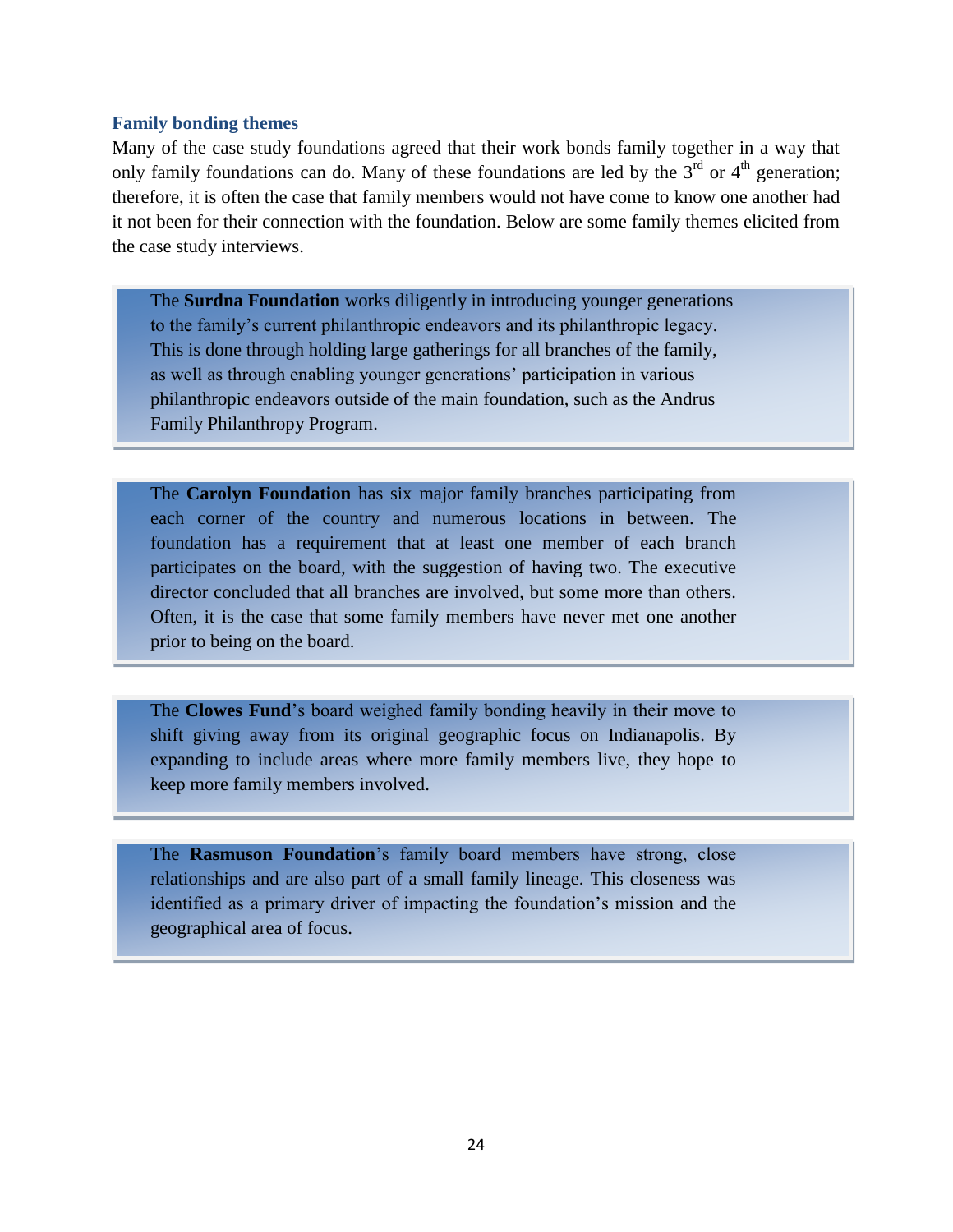# <span id="page-26-0"></span>**RECOMMENDATIONS: CHALLENGES & STRATEGIES**

Below are some of the most important recommendations drawn from points made by the interviewees concerning the challenges they have faced or currently face, as well as the strategies they use in coping with geographic dispersion.

#### <span id="page-26-1"></span>**Communication**

- Be flexible, but provide clear direction to staff:
	- o Several foundations reported being very flexible and open to new ideas during a period of transition, but two cautioned that without clear direction from the board, staff can be caught in 'no-win' situations, become discouraged, or even leave.
- Communicate clearly, with an appropriate frequency and up-to-date technologies, in order to meet differing expectations:
	- o Many organizations utilize different forms of technology to maintain communications. One organization uses webcams or other forms of video transmission for communicating with members who are dispersed across continents. Another organization uses a board member "portal" in its website for members to access the most up-to-date information relevant to their roles with the organization.
	- o Most of the boards use email and conference calling to maintain connections with other board and committee members between meetings. Conference calls are often conducted on a formally established schedule. Few, if any, board actions occur using these methods, however.
	- $\circ$  It is common practice that staff leadership are diligent in keeping boards updated on organizational and grantee news, whether by conference call, email updates, or newsletters.
	- o Leveraging family bonds and relationships is very important for many of the interviewed foundations in maintaining connections. One respondent reported that the most important element in her foundation's transition was that they could "check in as friends and family" frequently. The strength of the family bonds was itself sufficient to keep communications clear and effective.

#### <span id="page-26-2"></span>**Orientation to Geography**

- Keep board members involved and interested in funding a geographic location in which few, if any, board members currently live. To deal with this issue:
	- o Many of the board meetings are held in the foundations' areas of origin. During board meetings, it is often the case that grantees present on their work and meet with the board, and that board members conduct site visits.
	- o Likewise, many foundations hold retreats in the geographic area of focus.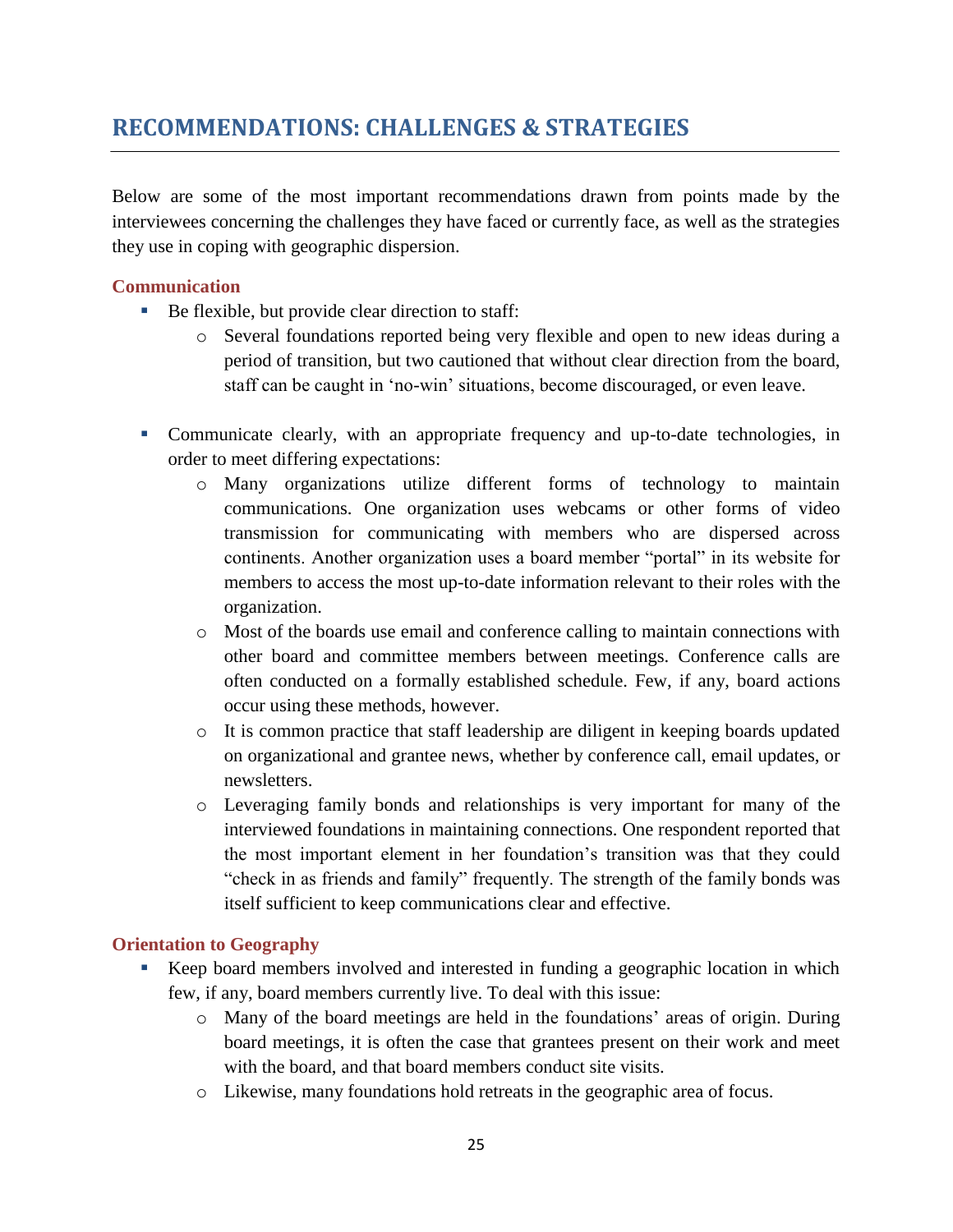- o In foundations where no family remains in the area of focus, local staff or community-based non-family board members often ground decision making with a local perspective.
- o One foundation mentioned specific objectives in ensuring that all board members are provided "not the same but equivalent types of opportunities for engagement," given the fact that they cannot all be involved in the same endeavors. Staff coordinates site visits and other opportunities with grantees close to where board members live.
- Provide clarity when establishing geographic grantmaking rules. Unclear geographic limitations, such as funding organizations in the "Northeast" or "West Coast," can put staff members in a difficult position when deciding on prospective grantees. If the geographic area becomes too large, site visits by staff and board members alike can be difficult to follow up on:
	- o A few of the interviewees were confident that by establishing very clear geographic areas, foundations can avoid board-staff conflict and more effectively concentrate resources in achieving greater impact.
	- o While the interviewed foundations all had different perspectives on how geography fits into the scheme of grantmaking, those foundations that deemed themselves most successful in impacting their mission make concerted efforts in establishing more formal rules in grantmaking. These rules predominately include establishing whether grantmaking is geographically focused, program- or mission-focused, or a combination of the two.

#### <span id="page-27-0"></span>**Understanding and Bridging Generations**

- Take the generational positioning of family members into consideration when developing internal strategy and processes. Most of the foundations mentioned specific approaches, in some form or another, that were related to the different life stages of board members:
	- o For some foundations, especially relatively newer ones, an informal process of family board member recruitment is both logical and ideal. For others, especially those that are several generations from the founder, a more formal process is required.
	- o Two executives mentioned how important it is for staff members to use family board members' time effectively, in consideration of the younger generations who are juggling careers and family. One foundation, however, actively encourages all staff to contact board members directly on an as-needed basis to maintain open dialogue.
	- o Some of the foundations have intermediate positions prior to full board membership, including committee service, 'corporate membership,' or matching programs to stimulate interest in philanthropy.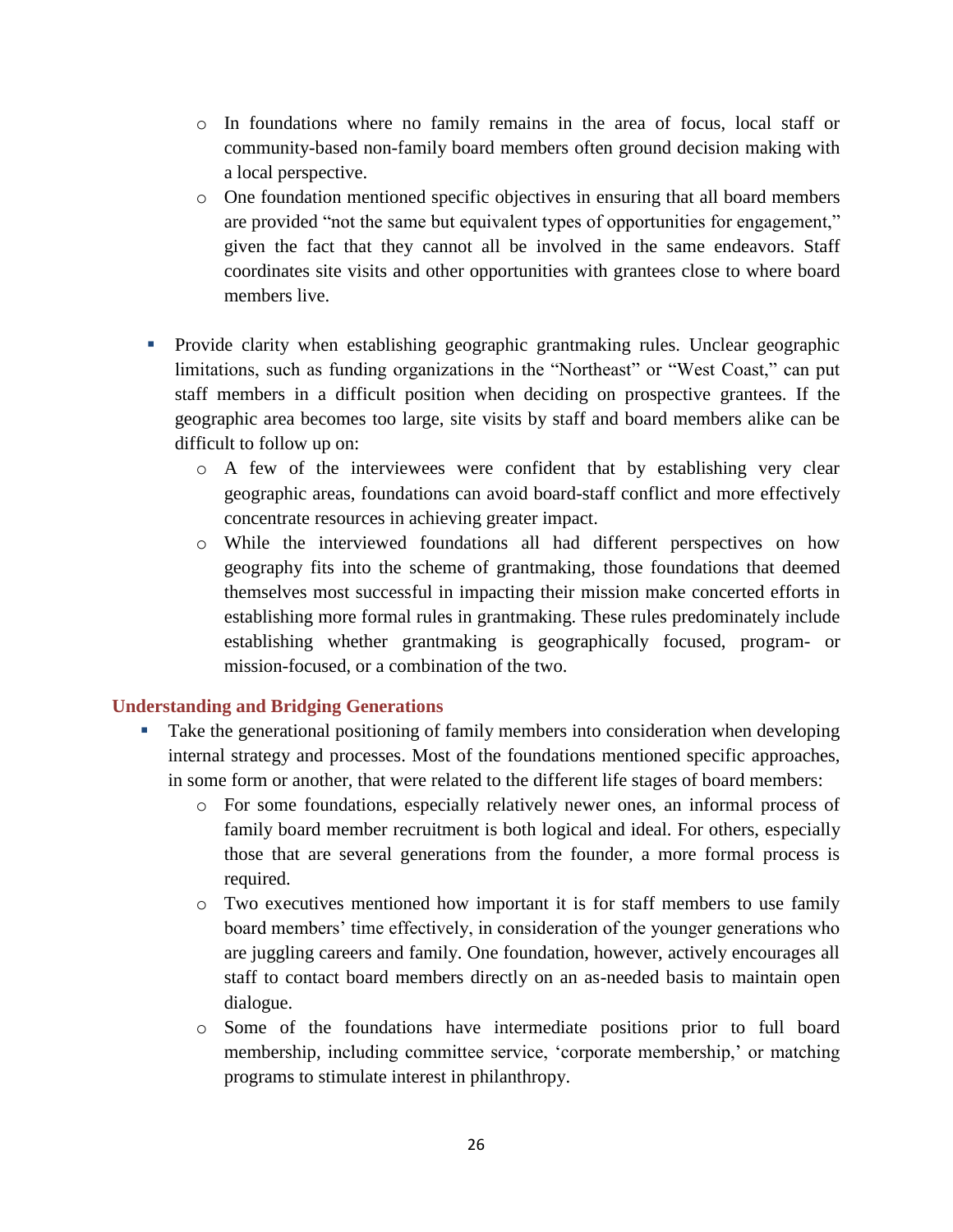o Younger generations may be more inclined to participate if they feel empowered to pursue both joint and individual foundation projects. One foundation has smaller but still formal philanthropic initiatives to introduce younger generations to the family's philanthropic work.

#### <span id="page-28-0"></span>**Relationship Building**

- Create active roles for members in bringing involvement to a deeper level:
	- o Generally, the interviewed foundations actively encourage board members to "bring something to the table" and to contribute their specific skills and talents to the foundation. Giving trustees opportunities to lead meetings, present the accomplishments of outstanding grantees, or prepare the agenda were some of the methods utilized by foundations.
	- o Site visits were reported to be an important way board members maintain involvement, whether they visit grantees close to their current geographic area, in the geographic area of the foundation, or in conjunction with their participation in board meetings.
	- o Many foundations encourage board members' philanthropy in the scope of their interests and geographies by providing discretionary funds, grants, or matching opportunities.
- Actively work to build and enhance the relationship among board members and between board members and staff:
	- o The foundations reporting the highest levels of leadership cohesiveness provide open lines of communication and formally create opportunities for regular or periodic contact. Many of the foundations use retreats as opportunities for intensive bonding.
	- o One foundation specifically noted that dictating how things "must be done" is disastrous.

#### <span id="page-28-1"></span>**Knowledge Building**

- Use expert knowledge whenever possible:
	- o Several foundations invite non-family members who are either skilled in a particular content area or who are highly knowledgeable in the geographical area(s) of grantmaking to either serve on the full board or on relevant committees. One foundation's non-family board members are heavily involved in the public affairs of the geographical area of grantmaking. These members bring valuable insight to the board regarding the public's needs.
	- o To complement its strong family component, one foundation uses experts in the areas of fundraising, marketing, and board governance to increase professionalism and to improve decision-making processes in providing greater impact.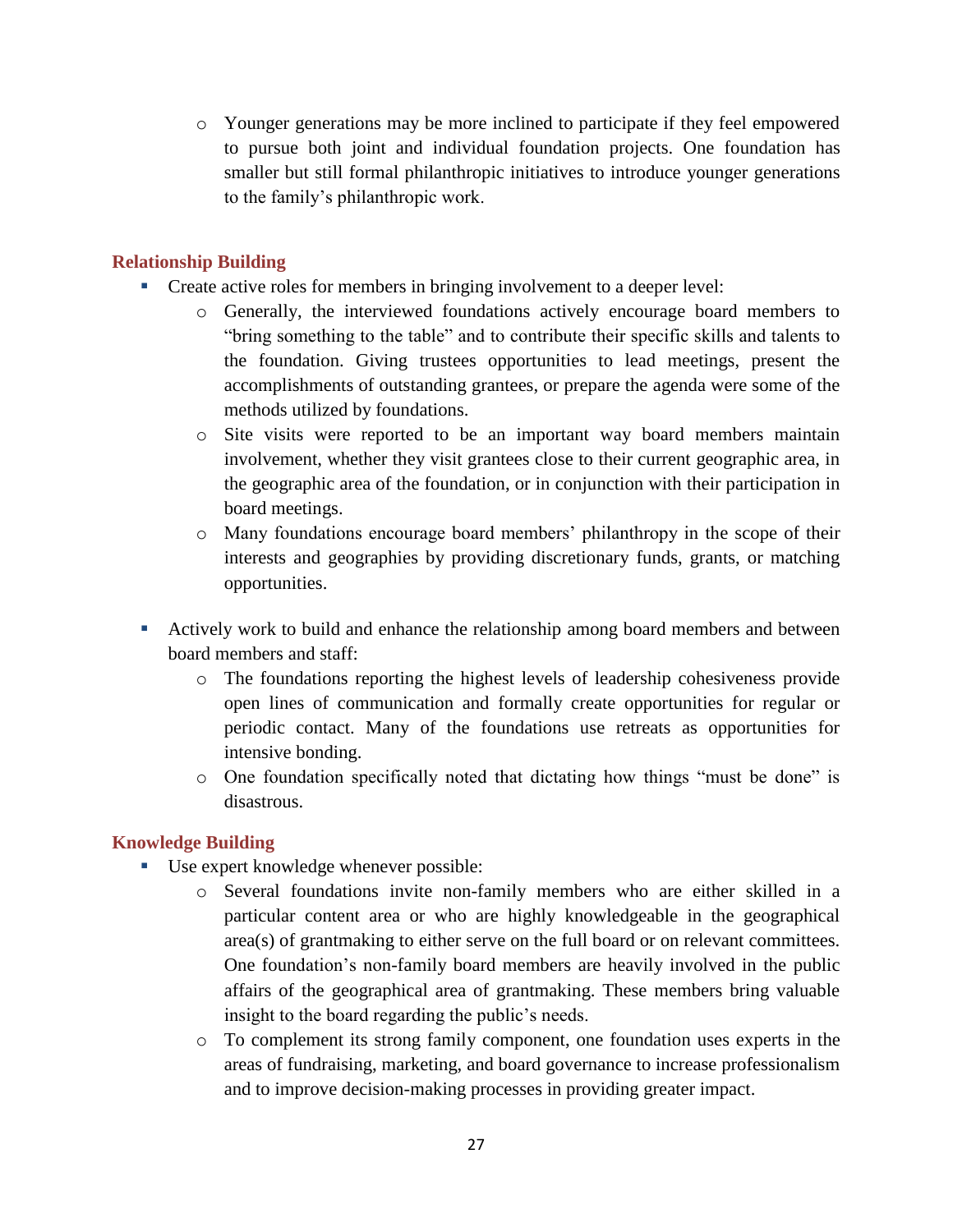o Some foundations recruit trusted staff or advisors of the family's business interests/relationships to be on the foundation's staff or board, largely to ensure the integrity of the founder's wishes or the family's legacy.

#### <span id="page-29-0"></span>**Mission Development**

- Balance the foundation's mission with the desire to build family ties:
	- o For several of the interviewed foundations (Clowes, Kanter, and Annenberg Foundations and Anonymous Foundation A), funding portfolios have shifted with generational leadership, both in terms of geography and issue areas. Transitioning foundations may find it necessary to redefine the mission in order to match newer, younger generations' priorities and passions. This may allow for greater vitality in impacting the mission by creating a sense of "family-ness" through collaboration.
	- o In contrast, in heightening mission impact and organizational cohesiveness, other foundations may choose to strongly adhere to donor intent and/or to the traditional geographical area of grantmaking. For the George Gund Foundation, the mission to support Cleveland comes first, and this means ensuring that funds satisfy the mission and not board members' charitable impulses. Family members remain connected by their ties to Cleveland and their ability to come together around a common concern. Geographically focused funding may also provide for much greater impact and grantee accountability.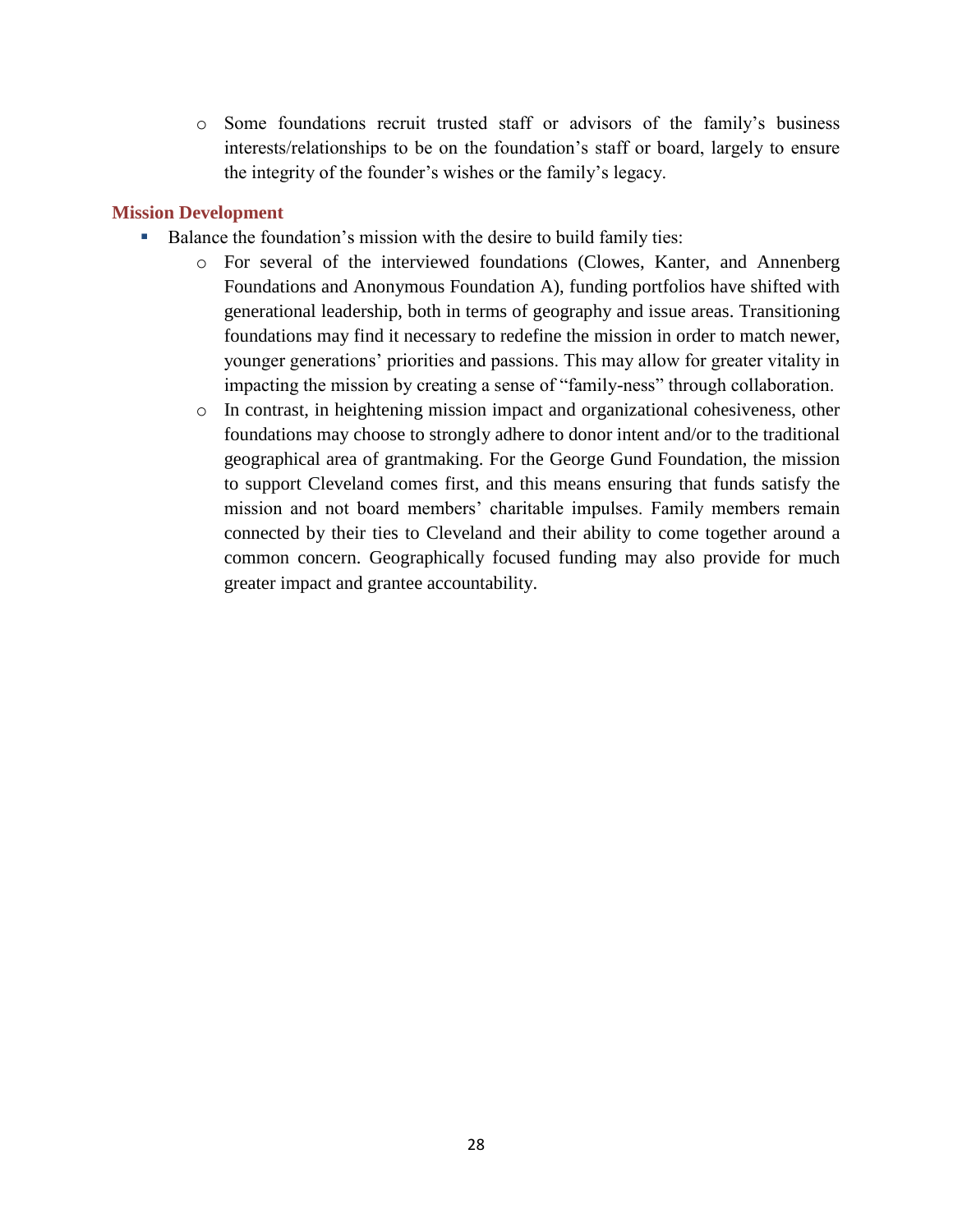# <span id="page-30-0"></span>**CONCLUSION**

It is clear that family foundations differ from other types of foundations with regard to the issue of board dispersion. Other types of foundations can easily overcome the problem of board members moving outside of the geographic area of the foundation. However, because of their legacy and core mission and values, family foundations will go to great lengths to ensure family involvement regardless of geographic location. It is also clear that family foundations often provide a core means of connection between individual family members by bringing them together to share in the common values of their descendants.

There are no clear-cut rules for how family foundations should approach the issues of governance, management roles for board members, the division of staff and board member responsibilities, and fiduciary roles, when board members are fully or significantly geographically dispersed. However, the patterns and themes found in the course of the case study interviews offer guidance to family foundations experiencing this common trend.

It appears that family foundations with dispersed boards are very deliberate in ensuring that board members, especially family board members, are actively engaged with the work of the foundation. This approach, in most cases, requires the placement of staff who are generally located in the original geographic headquarters of the foundation. The foundations reporting the greatest amount of success bridging the work of the foundation with dispersed board members have in place, minimally, an executive director. It appears to be the case that the relationships between the executive directors and boards are at their strongest when communication is open and fluid, when there are clear definitions and divisions of roles and responsibilities, and when there is mutual respect for one another's leadership responsibilities.

If a formerly board-driven foundation wishes to transition to a dually staff- and board-driven foundation, it is recommended that the board should provide clear guidelines related to grantmaking processes, such as whether grants will primarily be geographic, program- or mission-driven, or family-theme focused. It should formulate committees to assist with all governance and decision-making processes; consider involving non-family board members within the geographic context of the foundation or grantmaking focus area; and work diligently to establish set communication processes among board members and between the board and the staff.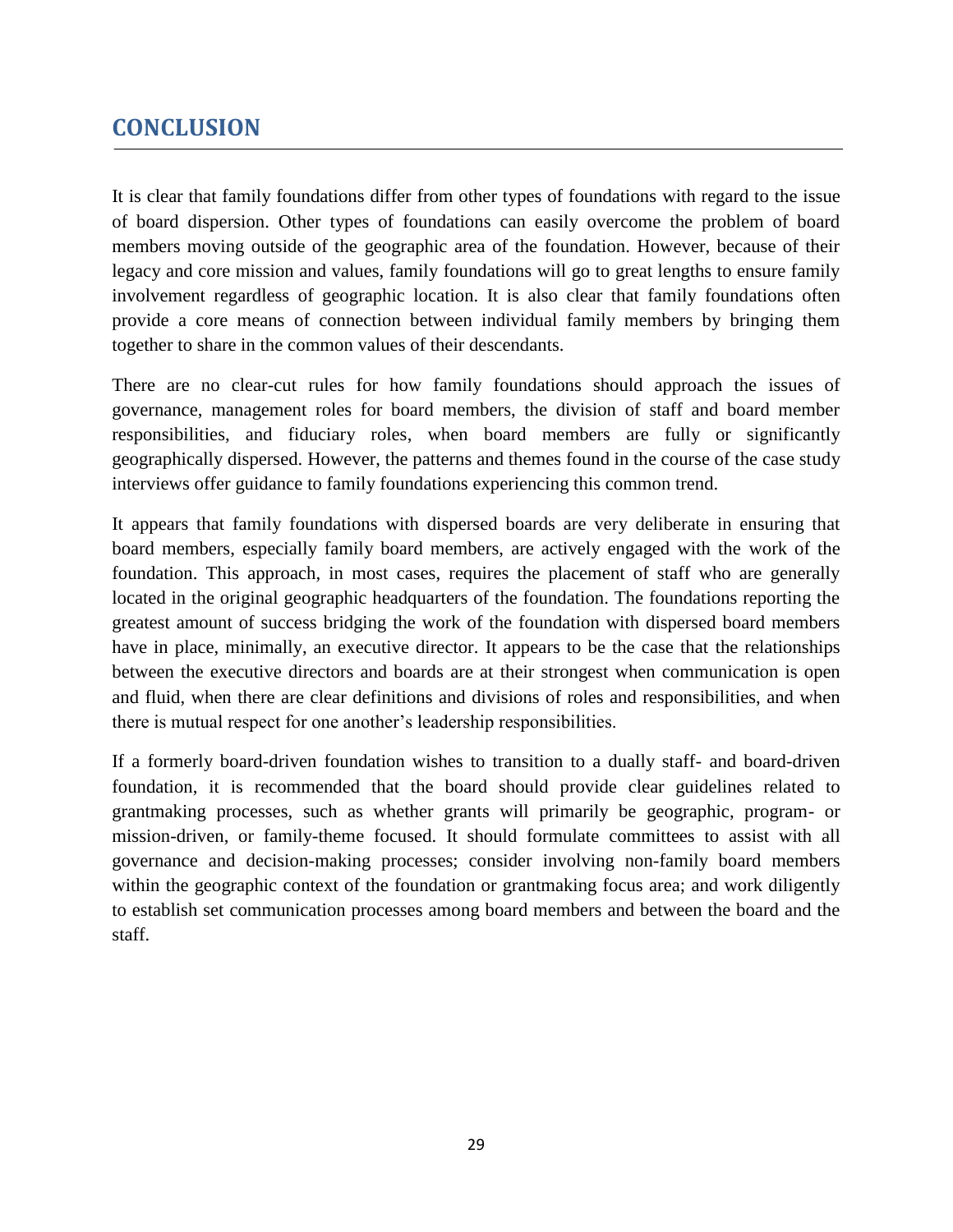### <span id="page-31-0"></span>**APPENDICES**

#### <span id="page-31-1"></span>**Appendix A: Methodology**

#### **Contacts and Networking**

Researchers issued an announcement to Center on Philanthropy staff requesting leads for potential case study interview foundations meeting the criteria for family foundations and board dispersion. Based on responses from Center colleagues and networks of colleagues, researchers gathered names of potential interviewees and experts in the field of philanthropy or family foundations who could provide leads.

Researchers investigated organizations suggested by Bob Reid of the J. F Maddox Foundation and made calls to nonprofit leaders from the following organizations for interviewee contact information: National Center for Family Philanthropy, Council on Foundations, Giving Institute, Conference of Southwest Foundations, Council of Michigan Foundations, Philanthropy New York, and Minnesota Council on Foundations. Seven interviewees resulted from this process.

#### **Foundation Search Database**

Researchers utilized the Foundation Search Database to identify family foundations that potentially matched the criteria for board dispersion and created a spreadsheet of potential case study interviewees. Out of a list of 600 family foundations, the researchers reviewed the initial criteria of 250 foundations. These criteria included having at least five members on the board; approximately \$100-\$500 million in assets; a family member as the initial primary donor (corporate or business donors excluded); family members composing the higher ratio of boards with a mix of family and non-family members (identified by the homogeneity of last names); and grantmaking beyond an apparent singular focus (e.g., scholarships only).

The researchers then narrowed potential contacts into a list of approximately 100 foundations graded with a high to moderate likelihood of meeting the criteria for the study. Researchers contacted by phone or email the 10 foundations with the highest likelihood of meeting the study's criteria, depending on the availability of phone numbers. Three interviews were secured using this method.

#### **Conducting Interviews**

The executive director or a foundation leader with a similar title and responsibility was interviewed for each case study, except for two (Anonymous Foundation A and the Rasmuson Foundation). All of the interviews were conducted by phone, with the exception of one in-person interview. Interviews ranged from 30 minutes to an hour in length. Two Center on Philanthropy researchers participated in interviews. One asked the interviewee questions, while the other transcribed by typing. No video or audio recordings were conducted.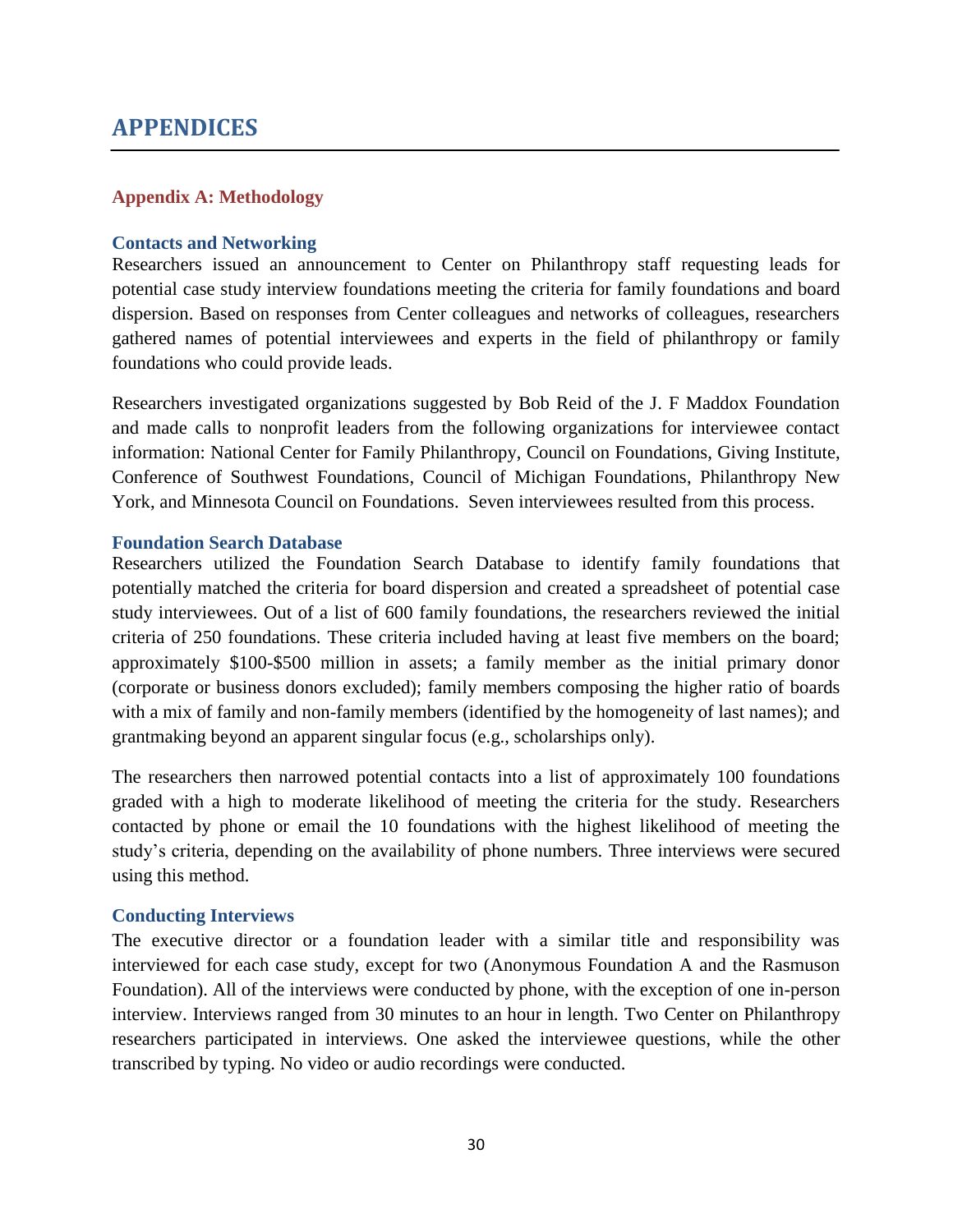<span id="page-32-0"></span>

| <b>Annenberg Foundation</b> |                                                                                                                     |  |  |
|-----------------------------|---------------------------------------------------------------------------------------------------------------------|--|--|
| Founder                     | Walter H. Annenberg                                                                                                 |  |  |
| Founded                     | 1989                                                                                                                |  |  |
| Location                    | Los Angeles, CA with a presence in Radnor, PA and Washington, DC                                                    |  |  |
| Geographic focus            | National and International                                                                                          |  |  |
| <b>Grantmaking areas</b>    | Education, youth development, arts and culture, humanities, civic and<br>community life, health, and human services |  |  |
| Assets as of 2009           | \$1.6 billion                                                                                                       |  |  |
| Board composition           | 4 members (All family, 3 live in Los Angeles, 1 in Paris)                                                           |  |  |

Walter Annenberg founded the Annenberg Foundation in 1989 to continue the work he had done with the Annenberg School since 1958. Until his death in 2002, Mr. Annenberg was the only family member involved in the foundation. Upon his death in 2002, leadership of the foundation shifted to his wife Lenore. His daughter, Wallis Annenberg, and three of her children, also joined the board at that time. Lenore Annenberg passed away in 2009, leaving Wallis to lead the foundation with the help of her children on the board.

Holding assets of over \$1.6 billion, the Annenberg Foundation is the largest foundation analyzed in this report. The foundation also has the largest professional staff examined in the study, with over 30 staff members supporting the foundation's programs.

Three of the four current board members of the foundation reside in Los Angeles, CA, and the fourth lives in Paris, France. At various points since Walter Annenberg's death, board members have also lived in Philadelphia, PA and London, England. Additionally, the large staff currently operates out of three different offices across the United States (Los Angeles, CA; Radnor, PA; and Washington, DC).

To minimize the impact of the geographically dispersed board members and program staff, the foundation works to deliberately build bonds and collaboration between staff and board members. The staff sets the goal of making distance imperceptible to the trustees, working to give trustees in Los Angeles, for example, the same access to staff members in Washington as they have to those who are in Los Angeles. Direct communication is encouraged between any staff member and any board member.

Board members are all compensated, and all approach the position as a full-time job, working 40 or more hours each week on their philanthropic endeavors. The board meets at least 10 times each year, far more than most other foundation boards examined in this study. To accommodate the board member in Paris, teleconferencing and videoconferencing is used extensively.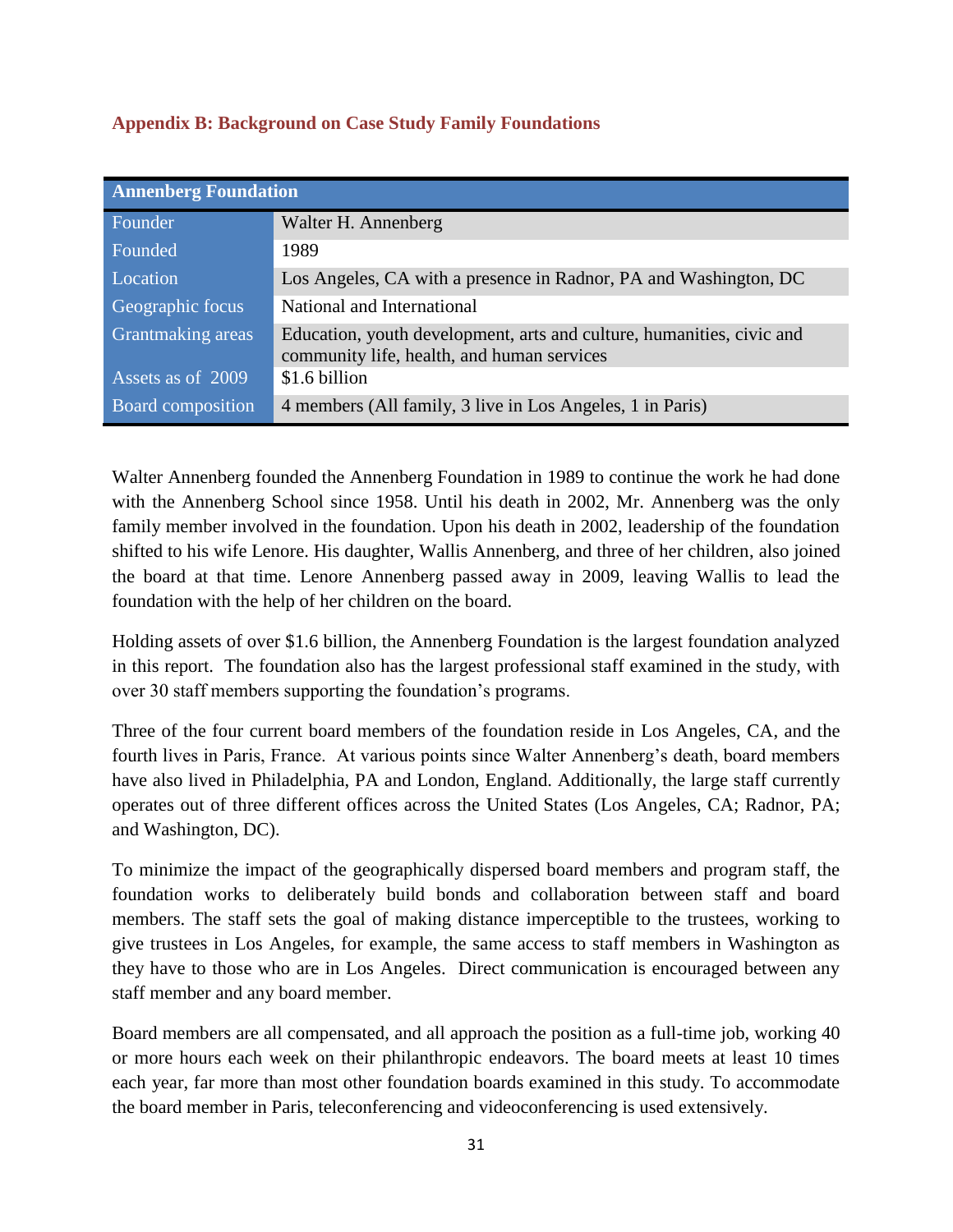| <b>Anonymous Foundation A</b> |                                                                                                      |  |  |
|-------------------------------|------------------------------------------------------------------------------------------------------|--|--|
| Founder                       |                                                                                                      |  |  |
| Founded                       | 1990s                                                                                                |  |  |
| Location                      | <b>Southwestern United States</b>                                                                    |  |  |
| Geographic focus              | Two urban metropolitan areas: one medium-sized city in the South, and a<br>large city in the Midwest |  |  |
| Grantmaking areas             | Arts, human and social services, and community development                                           |  |  |
| Assets as of 2009             | Approximately \$10 million                                                                           |  |  |
| <b>Board composition</b>      | 5 members (All family, living in the South, Midwest, Northeast, and<br>internationally)              |  |  |

This relatively new family foundation was established by a family matriarch prior to her death, for the purpose of establishing a performing arts center in her hometown. The founder, her three daughters, and at least one of their spouses were on the board until the passing of the founder and two of her daughters in 2001 and 2002. Subsequently, and up to the current time, two 2<sup>nd</sup> generation board members—a daughter and a spouse of one of the daughters—and three 3<sup>rd</sup> generation cousins, lead the board. The endowment grew significantly after the untimely deaths of the daughters.

Because of the relative youth of the foundation, as an organization and in terms of its board members (most are younger than 30), it carries a more informal methodology concerning decision making and strategy. As the foundation becomes more formalized in operations, the foundation leadership anticipates becoming more focused in its grantmaking scope and approach. Since the performing arts center was established in 2005, the foundation has been focused on providing contributions to that center, as well as grants to support capacity-building and social entrepreneurship projects elsewhere.

| <b>Carolyn Foundation</b> |                                                                                                                       |  |
|---------------------------|-----------------------------------------------------------------------------------------------------------------------|--|
| Founder                   | Carolyn McKnight Christian                                                                                            |  |
| Founded                   | 1965                                                                                                                  |  |
| Location                  | Minneapolis, MN                                                                                                       |  |
| Geographic focus          | Primarily Minneapolis, MN, and New Haven, CT, but grants elsewhere<br>are considered, especially environmental grants |  |
| Grantmaking areas         | Economically disadvantaged children and youth, education, community<br>and cultural vitality, environment             |  |
| Assets as of 2009         | \$30 million                                                                                                          |  |
| Board composition         | 14 members, 2 emeritus (All family members, in diverse locations spread<br>from Switzerland to California)            |  |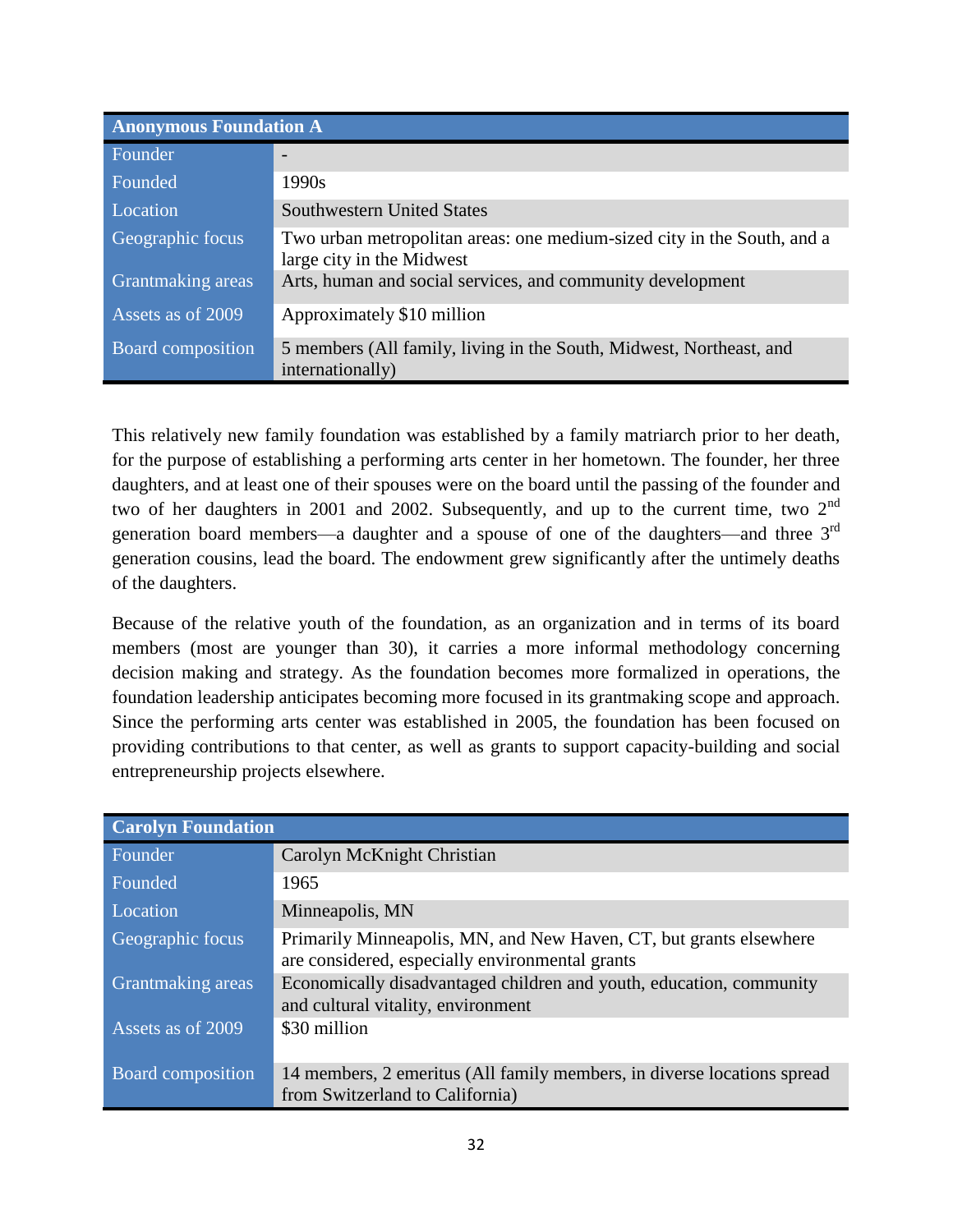The Carolyn Foundation is unique among the case studies in that it has never been led by the original donor or her direct descendants. The foundation was established through a bequest from Carolyn McKnight Christian, who had no heirs. The initial board members were drawn from the family of her sister, Harriet McKnight Crosby. In the time since its founding, the organization has essentially been the family foundation of descendants of Harriet Crosby.

For much of its existence, the Carolyn Foundation had a fairly static board composition. When the current executive director joined the organization in 2001, the average tenure of existing board members was 27 years. In order to bring a broader family perspective to the foundation's leadership, the executive director and board initiated rolling term limits so that different members of the family would cycle on and off of the board of directors. This process brought new  $3<sup>rd</sup>$  and  $4<sup>th</sup>$  generation family members into the organization. As more  $4<sup>th</sup>$  generation family members became involved, the geographic spread of the members also increased.

The board is now composed entirely of family members. At least one  $5<sup>th</sup>$  generation member has begun participating in the foundation's committee structure. By rule, the board includes at least one member from each branch of Harriet Crosby's family. Members are nominated and elected for board membership from a larger group of family members who participate as Friends of the Carolyn Foundation, which currently has over 100 members. Family members not currently sitting on the board are also given the opportunity to serve on committees advising the Carolyn Foundation board's decisions.

| <b>The Clowes Fund</b>   |                                                                                                  |
|--------------------------|--------------------------------------------------------------------------------------------------|
| Founder                  | Dr. George H.A. Clowes and family (wife and two sons)                                            |
| Founded                  | 1952                                                                                             |
| Location                 | Indianapolis, IN                                                                                 |
| Geographic focus         | Indianapolis, IN; Seattle, WA; and New England                                                   |
| Grantmaking areas        | Social services, arts, and education                                                             |
| <b>Assets</b>            | \$63 million                                                                                     |
| <b>Board composition</b> | 9 directors (5 family members, several in the Northeast, 1 in Seattle, and<br>another in Kansas) |

The Clowes Fund has experienced significant changes since its creation by Dr. George Clowes and his wife and two sons in 1952. The foundation was established with investments from all four family members. As a result, the transition from  $1<sup>st</sup>$  generation family leadership to  $2<sup>nd</sup>$ generation was not problematic. However, foundation leadership now includes  $3<sup>rd</sup>$  and  $4<sup>th</sup>$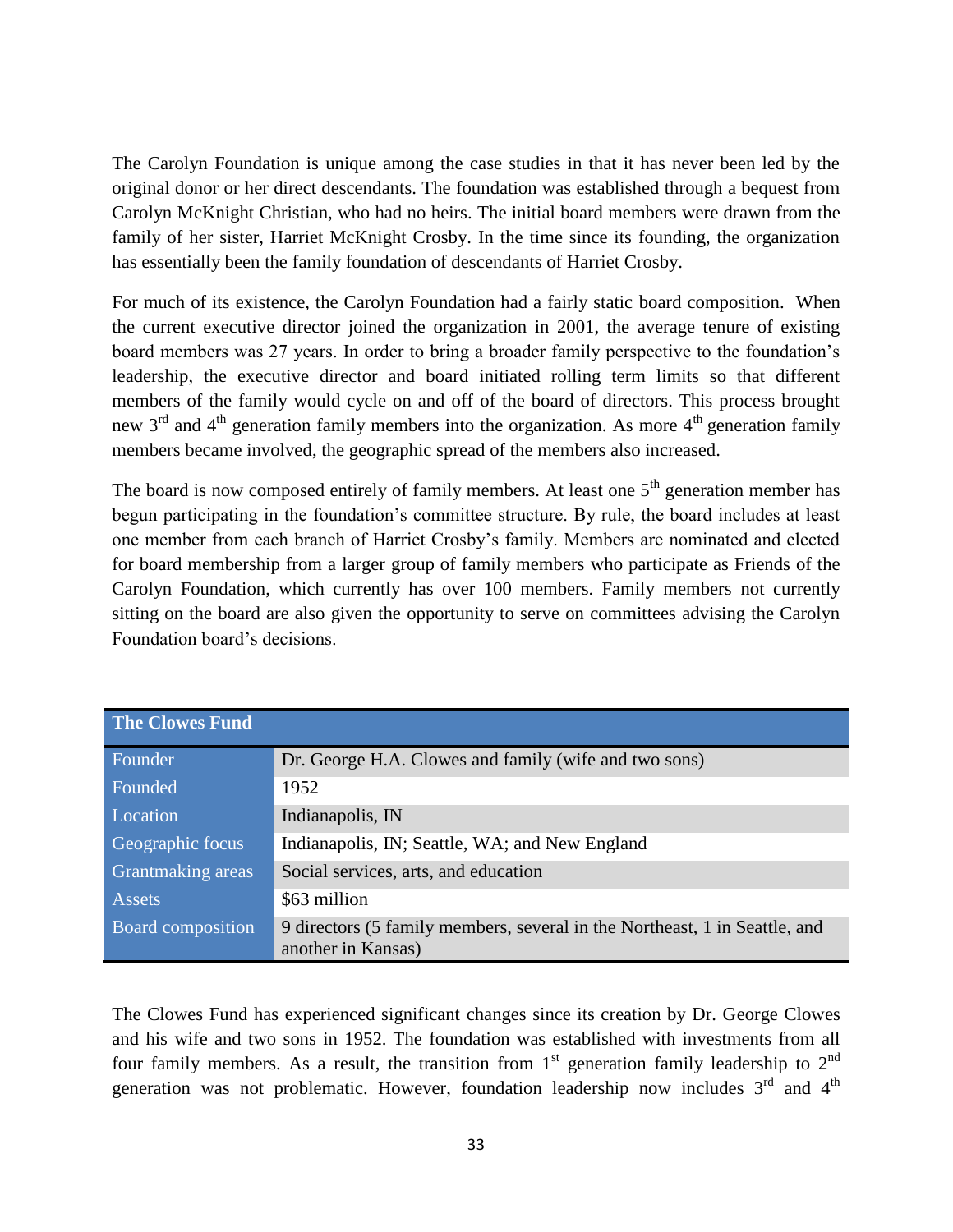generation family board members, and this transition realized significant changes in the direction and priorities of the foundation.

One of the two founding Clowes sons had several children, while the other had none. As a result,  $3<sup>rd</sup>$  and  $4<sup>th</sup>$  generation family members all derived from one brother's family. As this transition occurred between the 1970s and 2000, the new family board members began to push the geographic focus of the organization beyond Indianapolis to support programs in the areas where they lived. Ultimately, this led to tension between the  $3<sup>rd</sup>$  generation board members and their uncle who remained focused on Indianapolis. As a result, Allen Clowes established his own family foundation to focus solely on Indianapolis. The two organizations now share two common non-family board members, not by rule, but by coincidence.

Currently, family members make up just over half of the Clowes Fund's board of directors. All of them are  $3<sup>rd</sup>$  or  $4<sup>th</sup>$  generation, and none reside in Indianapolis. The foundation has officially expanded its geographic focus to include Seattle and New England where several board members live or have lived. To accommodate the more geographically dispersed approach and board composition, the board meets once annually and rotates where the meeting is held. Smaller committees focused on each geographic area and foundation investments meet more frequently.

| <b>George Gund Foundation</b> |                                                                                                                        |  |  |
|-------------------------------|------------------------------------------------------------------------------------------------------------------------|--|--|
| Founder                       | George Gund II                                                                                                         |  |  |
| Founded                       | 1952                                                                                                                   |  |  |
| Location                      | Cleveland, OH                                                                                                          |  |  |
| Geographic focus              | Primarily Cleveland, OH                                                                                                |  |  |
| <b>Grantmaking</b> areas      | Arts, economic development and revitalization, environment, education,<br>and human services                           |  |  |
| Assets                        | \$300 million                                                                                                          |  |  |
| Board composition             | 10 members (8 family members: living in Brazil, CA, NJ, Boston, NY and<br>CT. 2 community members represent Cleveland) |  |  |

The George Gund Foundation has served the Cleveland area for over half a century. Founded in 1952, the foundation initially served to support the causes that George Gund II had helped throughout his lifetime. Since his death in 1966, however, the foundation has grown both in the size of its endowment and in terms of its philanthropic strategy. Now valued at more than \$300 million, the George Gund Foundation has become an influential force in the community life of Cleveland.

Upon the death of George Gund II, leadership of the foundation shifted to his children and a trusted family advisor. Soon the children began to move away from Cleveland and raise their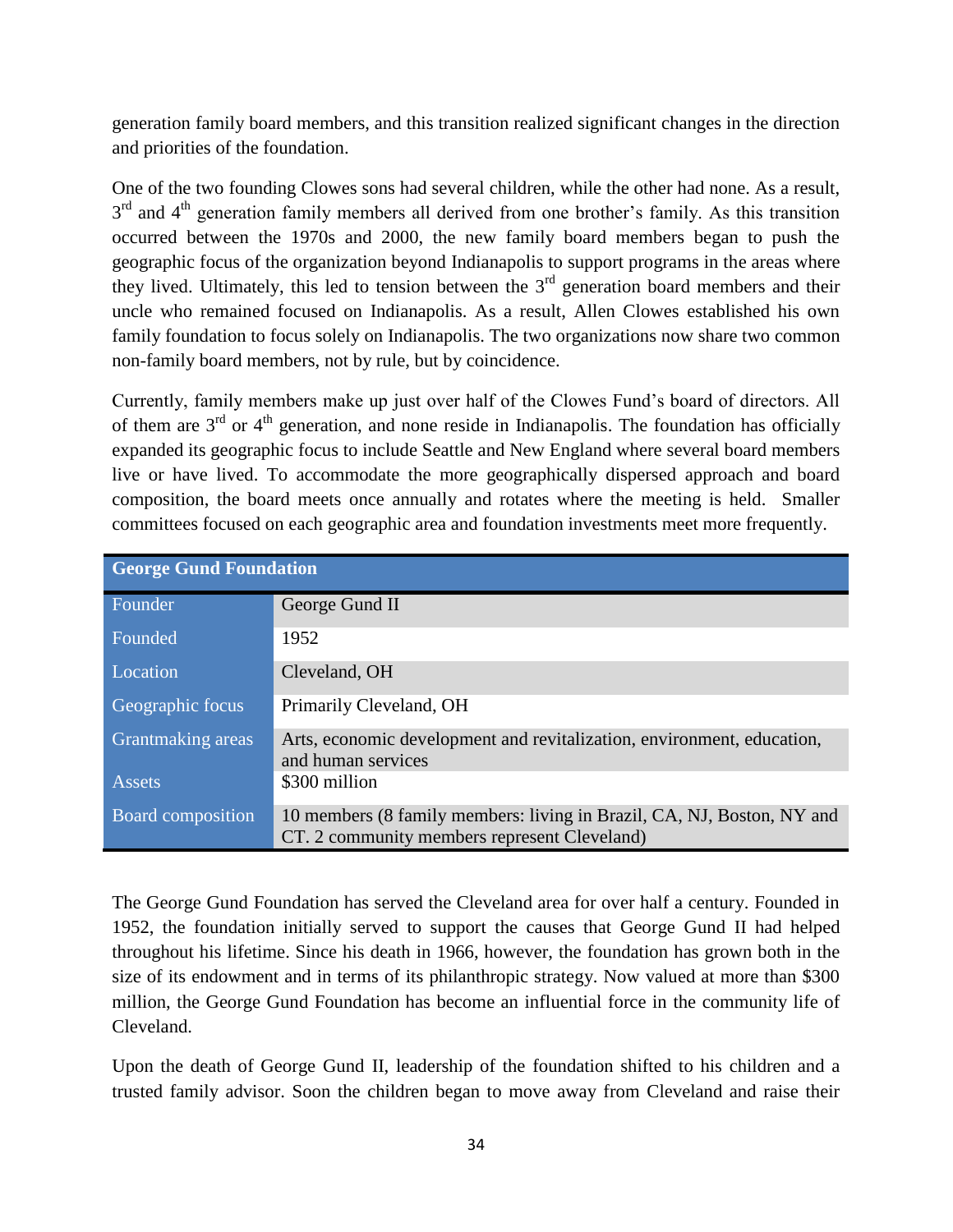families elsewhere. While the  $2<sup>nd</sup>$  generation of the founder's family had established relationships in Cleveland, the town where they were raised, the  $3<sup>rd</sup>$  generation board members have never lived in the area. To compensate for this lack of local experience, the board reserves two seats for local members active in the Cleveland community.

The board of directors currently meets three times per year in person and holds an additional three conference calls per year between the in-person meetings. While the meetings cover official business, the staff approaches the conference calls as program updates, with less formality. Until recently, the board met four times per year, but younger family members with young children of their own found such frequent travel to Cleveland to be burdensome.

The organization currently has 13 staff members in addition to its 10-member board of directors. All staff members work in the Cleveland office, providing additional grounding to Clevelandspecific issues that the foundation addresses.

| <b>Kanter Family Foundation</b> |                                                                                                                                  |  |
|---------------------------------|----------------------------------------------------------------------------------------------------------------------------------|--|
| Founder                         | <b>Burton and Naomi Kanter</b>                                                                                                   |  |
| Founded                         | 1990                                                                                                                             |  |
| Location                        | Vienna, VA                                                                                                                       |  |
| Geographic focus                | Chicago, IL; Washington, DC; Salt Lake City, UT; and Virginia                                                                    |  |
| Grantmaking areas               | Arts and culture, education, and Jewish organizations                                                                            |  |
| <b>Assets</b>                   | \$8 million                                                                                                                      |  |
| Board composition               | 7 board members (6 family members: 3 siblings and their spouses,<br>comprised of 1 couple in UT, 1 couple in IL, and 1 in DC/VA) |  |

Burton Kanter and his wife Naomi established the Kanter Family Foundation in 1990 as a tool for their personal charitable giving. The Kanters lived in Chicago, and foundation giving was largely focused on this region. Mr. and Mrs. Kanter passed away in 2001 and 2007, respectively, and leadership of the foundation has now shifted to their three children. The Kanter children and their spouses occupy six of the seven seats on the organization's board.

The  $2<sup>nd</sup>$  generation of Kanters who currently lead the foundation have expanded the geographic scope of their giving to include the cities where they now live. In many ways, the foundation currently operates as a combined investment tool for the family, with each sibling and spouse pair directing their own gifts in their local area. Only one sibling remains in Chicago. The group established a gift threshold below which the directors do not need board approval to make contributions. Gifts above that threshold are discussed with the wider group.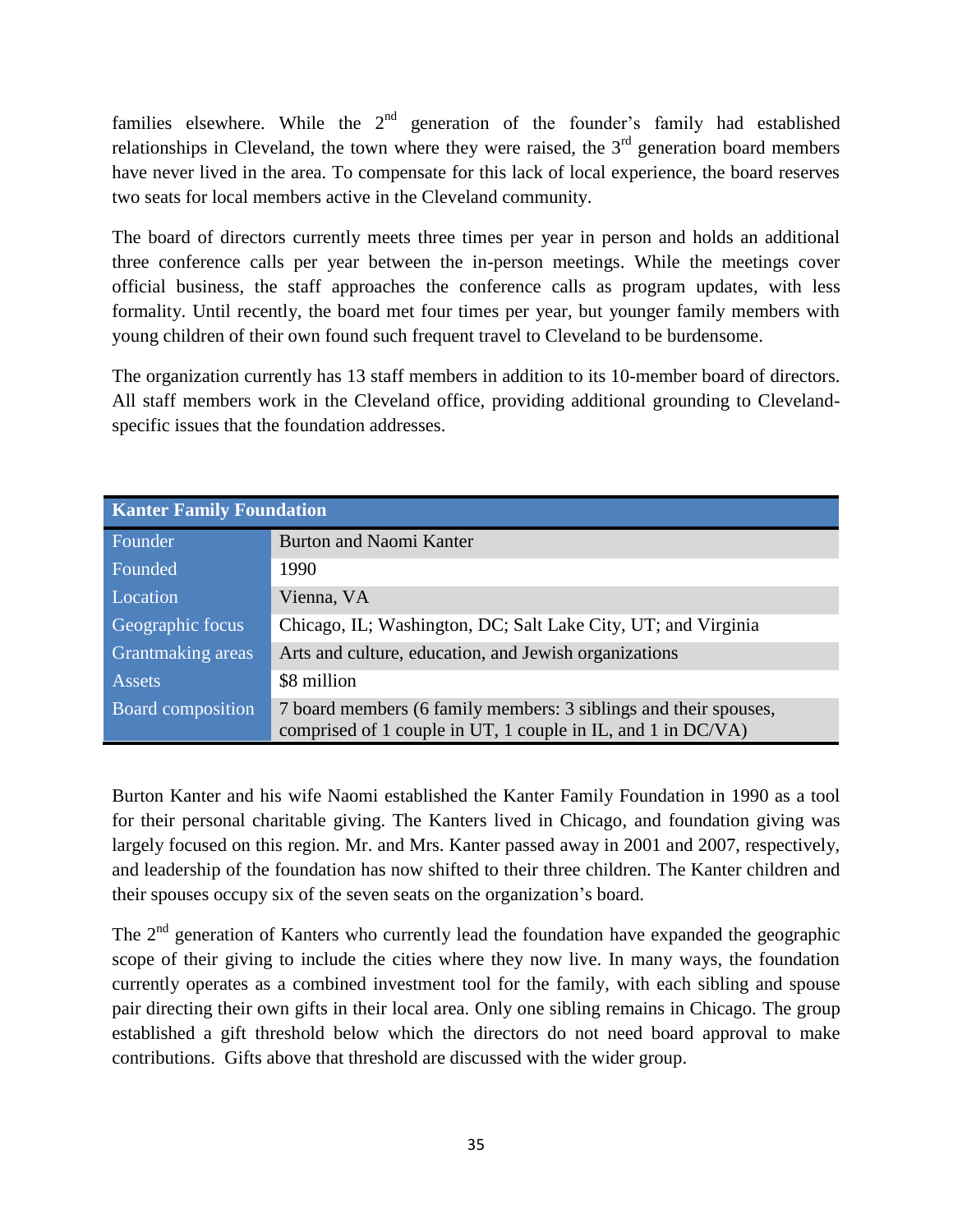Given that many foundation grants are driven by individual motivations of board members, foundation assets could have been divided into three separate entities. However, the Kanter siblings decided they could all benefit from pooling the investments and sharing knowledge among themselves. They have also sought ways to collaborate on some gifts, beginning with memorial gifts in Chicago following the deaths of their parents and now funding groups serving progressive political causes.

| <b>McKnight Foundation</b> |                                                                                                                                                  |  |  |
|----------------------------|--------------------------------------------------------------------------------------------------------------------------------------------------|--|--|
| Founder                    | William L. and Maude L. McKnight                                                                                                                 |  |  |
| Founded                    | 1953                                                                                                                                             |  |  |
| Location                   | Minneapolis, MN                                                                                                                                  |  |  |
| Geographic focus           | Primary focus is Minnesota, with significant support for strategies<br>throughout the U.S. and in Africa, Southeast Asia, and Latin America      |  |  |
| Grantmaking areas          | Education and learning, regional development, the arts and artists, the<br>environment, climate change, and scientific research in select fields |  |  |
| Assets as of 2009          | \$1.8 billion                                                                                                                                    |  |  |
| <b>Board composition</b>   | 11 members (7 family, dispersed nationally; 4 non-family all living in<br>places where family members live)                                      |  |  |

The McKnight Foundation was established in Minneapolis in 1953 by William L. McKnight and his wife, Maude L. McKnight. In 1974, Virginia McKnight Binger, the only child of William and Maude McKnight was asked to lead the foundation. Working with Russell Ewald as executive director, Mrs. Binger established the formal grantmaking program and communitybased approach that remain the foundation's legacy today.

Family members currently hold a majority of board seats, and the board structure allows for 8 family-named seats and 4 at-large seats. While both family and non-family board members are geographically dispersed, the board has maintained a grantmaking focus within Minnesota. However, the foundation has expanded its grantmaking to include director-advised grants with no geographic restrictions, as well as specific strategies outside of the founding state. Environmental grants, in particular, have become increasingly dispersed as the foundation's focus includes larger environmental restoration and conservation goals, which require regional and national investments.

The board currently meets four times per year. At this time, family board members are drawn from the  $3<sup>rd</sup>$  and  $4<sup>th</sup>$  generations. The family itself is rather small and recruitment has not been much of an issue. However, leadership recognizes that it is becoming critical to develop methods to engage younger generations to ensure continued participation.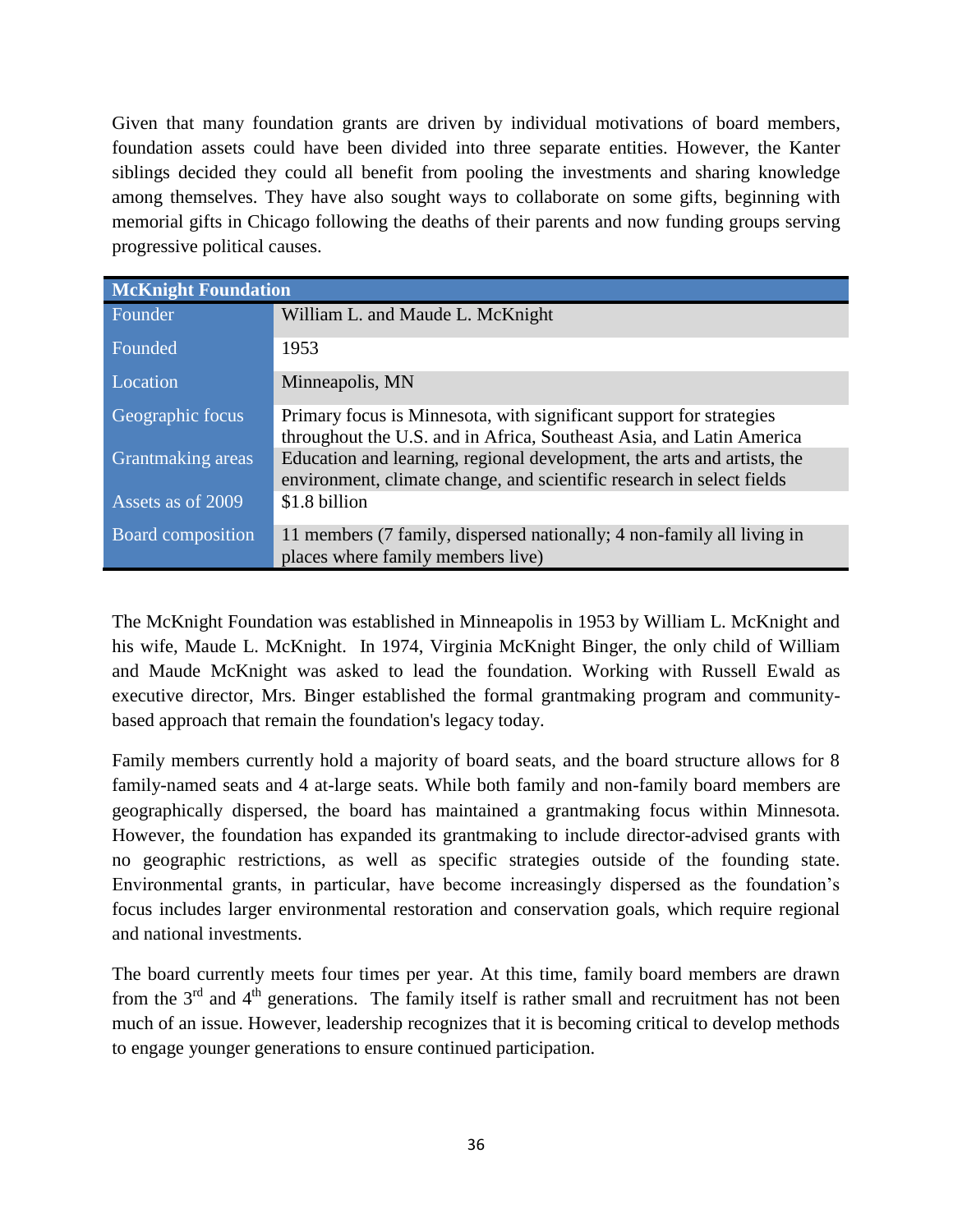Board members often accompany staff on site visits and perform other due diligence activities. Board members allocated a small pool of money for discretionary grants each year. They are also encouraged to provide feedback to program staff regarding potential grantees that they are familiar with, or have heard specific things about, in their areas of interest.

| <b>Rasmuson Foundation</b> |                                                                                                                                                     |  |  |
|----------------------------|-----------------------------------------------------------------------------------------------------------------------------------------------------|--|--|
| Founder                    | Jenny Rasmuson and Elmer Rasmuson                                                                                                                   |  |  |
| Founded                    | 1955                                                                                                                                                |  |  |
| Location                   | Anchorage, AK                                                                                                                                       |  |  |
| Geographic focus           | Alaska                                                                                                                                              |  |  |
| Grantmaking areas          | Arts and culture, social services, health and human services, community<br>development, and education                                               |  |  |
| <b>Assets</b>              | \$425 million                                                                                                                                       |  |  |
| Board composition          | 11 board members (6 family members, 3 in AK, 3 elsewhere; 5 local AK<br>non-family community representatives) $+1$ emeritus board member (in<br>AK) |  |  |

Founded in 1955 with an initial gift of \$3,000, the Rasmuson Foundation was created by Jenny Rasmuson as a way to memorialize E.A. Rasmuson, her husband. Elmer Rasmuson, their son, became the driving force behind the foundation's growth and ultimately left the bulk of his \$500 million estate to the organization upon his death in 2000. The family earned its wealth through banking in Alaska, and, as such, the foundation seeks to "work as a catalyst to promote a better the life for Alaskans."

The structure and leadership of the foundation changed in the years leading up to Elmer Rasmuson's death. In part, this was due to the fact that he had been its primary leader, but also because of the large influx of assets that required more professional management. In the time since, as  $2<sup>nd</sup>$  and  $3<sup>rd</sup>$  generation family members have taken on leadership roles, the grantmaking priorities have broadened somewhat. Giving remains almost entirely focused on Alaska.

The board of the Rasmuson Foundation is composed of six family members and five local representatives from Alaska. The bylaws of the foundation dictate that non-family members must live in Alaska. Non-family members are limited to six years on the board and cannot serve on the board's nominating committee. Board meetings are held in Alaska and are generally scheduled in conjunction with an extended site visit in an Alaskan community.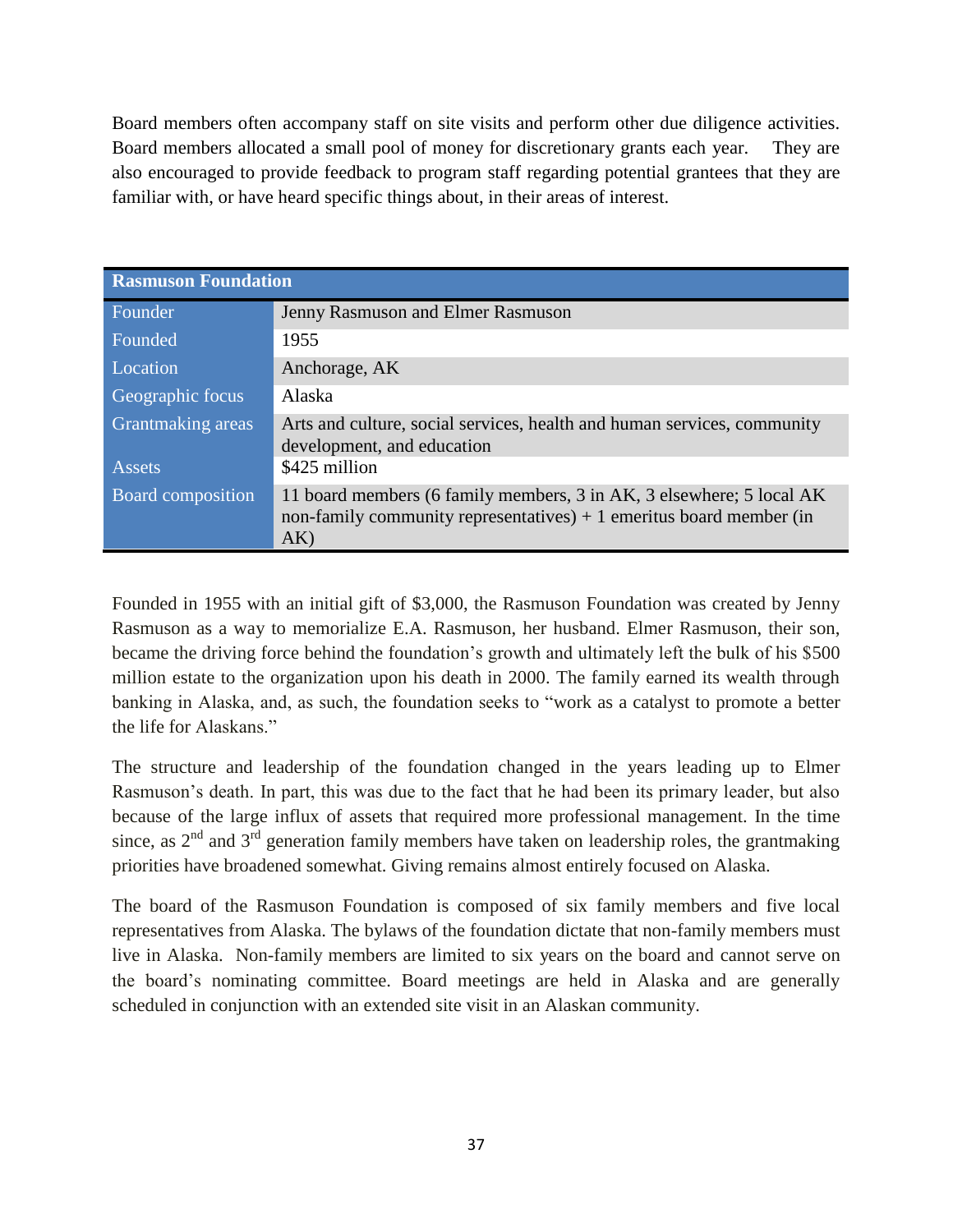| <b>Surdna Foundation</b> |                                                                           |  |  |
|--------------------------|---------------------------------------------------------------------------|--|--|
| Founder                  | <b>John Emory Andrus</b>                                                  |  |  |
| Founded                  | 1917                                                                      |  |  |
| Location                 | New York City, NY                                                         |  |  |
| Geographic focus         | <b>National</b>                                                           |  |  |
| Grantmaking areas        | Arts and culture, environment, and community development                  |  |  |
| Assets as of 2009        | Approximately \$700 million                                               |  |  |
| <b>Board</b> composition | 13 members (10 family, living in Northeast, Midwest, and internationally) |  |  |

The Surdna Foundation was founded in 1917 by John Emory Andrus to target a range of philanthropic purposes. Now approaching its 100th year of operation, this organization provides the most advanced example of family foundation leadership transitions examined in this report.

Currently, the Surdna Foundation's board has 13 members, ten of whom are descendants of the founder. These ten members are all drawn from the family's  $3<sup>rd</sup>$ ,  $4<sup>th</sup>$ , and  $5<sup>th</sup>$  generations. Family board members serve three-year terms with a maximum of 12 consecutive years of service before they must cycle off.

Non-family board members are selected based on their skill set and expertise and are limited to two terms on the board, for a total of six years. Board members are not paid, but are allotted \$40,000 in discretionary grants annually to support organizations of interest to them individually. The foundation is supported by approximately 20 full-time staff members. The board meets quarterly in-person, and committees of board members communicate via quarterly conference calls.

Beyond the board, there are now more than 400 descendants of founder John Andrus. The Surdna Foundation has created ways to continue the family's philanthropic traditions and prepare young family members for future foundation board roles. The foundation initiated the Andrus Family Philanthropy Program in 2000 to provide opportunities for service and shared action for any of the family's 400-plus members. The most prominent effort of this program is a secondary grantmaking fund within the larger foundation, which is managed and led by fifth generation or younger family members. This dedicated grantmaking pool allows younger members of the family to become familiar with the mechanisms of foundation leadership and prepares them to take on leadership in the foundation.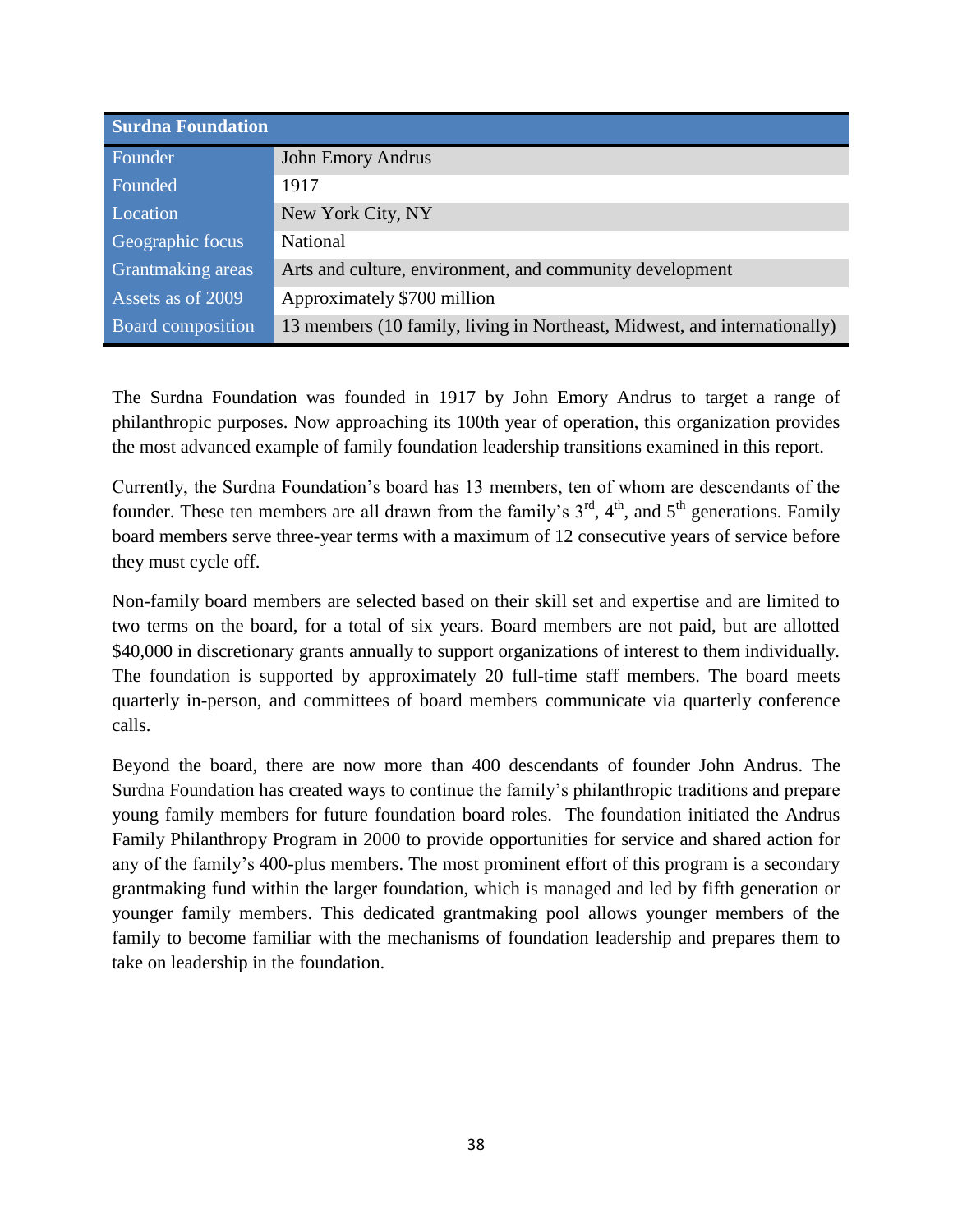| <b>Wege Foundation</b>   |                                                                           |
|--------------------------|---------------------------------------------------------------------------|
| Founder                  | Peter Wege, son of the founder of Steelcase Furniture                     |
| Founded                  | 1967                                                                      |
| Location                 | Grand Rapids, MI                                                          |
| Geographic focus         | Grand Rapids, MI and surrounding areas                                    |
| Grantmaking areas        | Education, environment, arts and culture, health care, and human services |
| Assets as of 2009        | \$116 million                                                             |
| <b>Board composition</b> | 8 members (6 family members, mostly in western Michigan)                  |

Peter Wege founded the Wege Foundation in 1967 to honor his father and mother and to give back to his hometown, Grand Rapids, Michigan. With an initial investment of a few shares of Steelcase Furniture stock and \$3,000 cash, Mr. Wege created a family foundation that has ultimately grown into a multimillion-dollar philanthropic resource for Western Michigan.

Since its founding, the Wege Foundation has grown from a small founder-led giving tool into a formally structured board-driven foundation. This transition was spurred, in part, by Steelcase Furniture becoming publicly traded in 1998 when the foundation grew tremendously.

In addition to a rapid growth in assets, the increasing age of the founder led to the creation of a formal board committee structure, including a grants review committee. As Mr. Wege has stepped back from sole responsibility over foundation decisions and his adult children have taken on primary responsibility, the foundation has worked to incorporate the next generation of the Wege family into the process. Mr. Wege's grandchildren, many of whom are in their 20s and 30s have been invited to board meetings and retreats to learn about foundation processes and to determine their interest level in being involved.

The foundation's board meets once per year and board members receive brief weekly update emails regarding ongoing projects and foundation news. Giving is still focused on Western Michigan, where several family members live, and there is no specific prohibition on giving elsewhere.